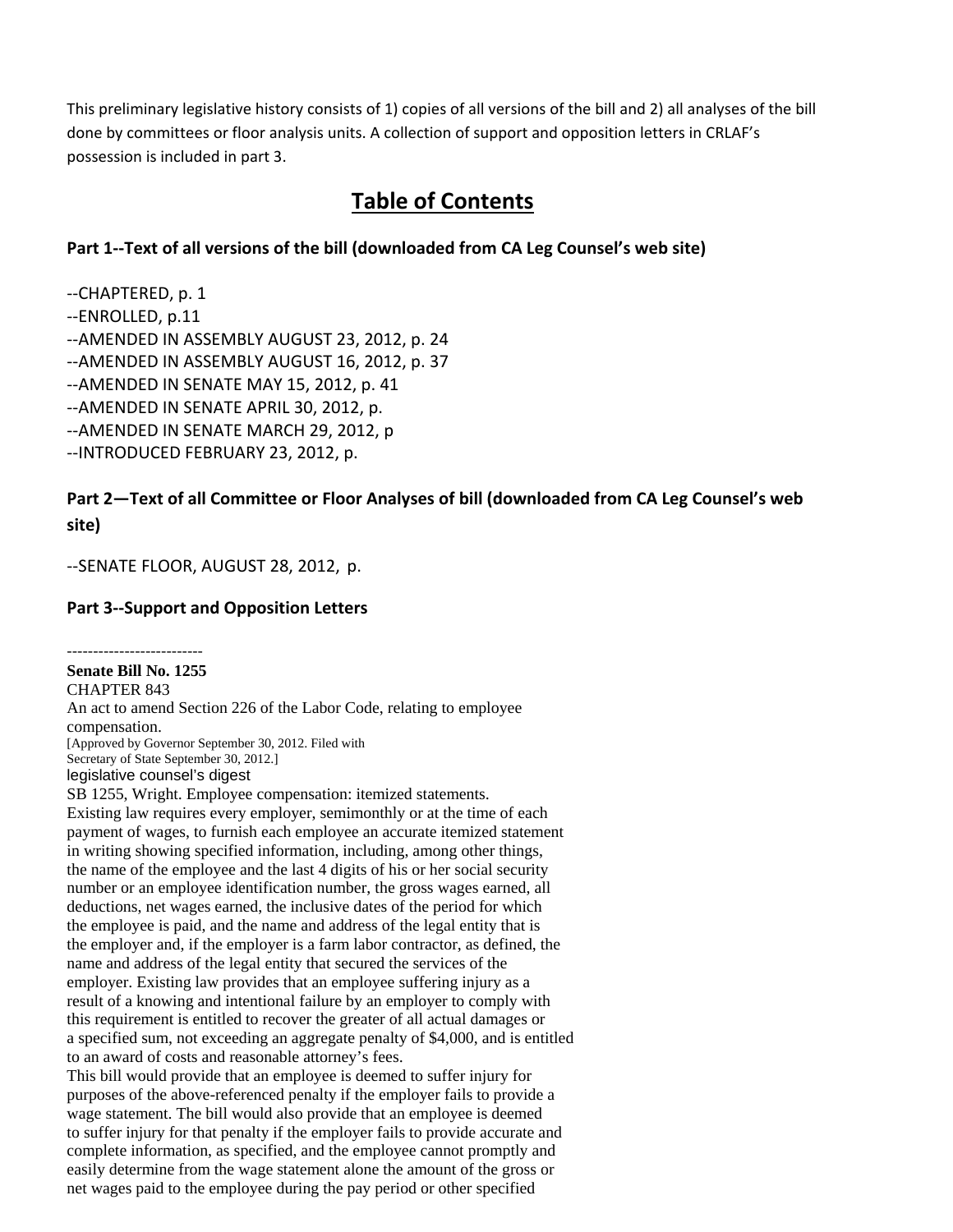information, the deductions the employer made from the gross wages to determine the net wages paid to the employee during the pay period, the name and address of the employer or legal entity that secured the services of the employer, and the name of the employee and only the last 4 digits of his or her social security number or an employee identification number other than a social security number, as specified.

This bill would incorporate changes to Section 226 of the Labor Code proposed by AB 1744 and AB 2674, to be operative only if this bill and either or both of these bills are chaptered and became effective on or before January 1, 2013, and this bill is chaptered last. 92

*The people of the State of California do enact as follows:* 

SECTION 1. Section 226 of the Labor Code is amended to read: 226. (a) Every employer shall, semimonthly or at the time of each payment of wages, furnish each of his or her employees, either as a detachable part of the check, draft, or voucher paying the employee's wages, or separately when wages are paid by personal check or cash, an accurate itemized statement in writing showing (1) gross wages earned, (2) total hours worked by the employee, except for any employee whose compensation is solely based on a salary and who is exempt from payment of overtime under subdivision (a) of Section 515 or any applicable order of the Industrial Welfare Commission, (3) the number of piece-rate units earned and any applicable piece rate if the employee is paid on a piece-rate basis, (4) all deductions, provided that all deductions made on written orders of the employee may be aggregated and shown as one item, (5) net wages earned, (6) the inclusive dates of the period for which the employee is paid, (7) the name of the employee and only the last four digits of his or her social security number or an employee identification number other than a social security number, (8) the name and address of the legal entity that is the employer and, if the employer is a farm labor contractor, as defined in subdivision (b) of Section 1682, the name and address of the legal entity that secured the services of the employer, and (9) all applicable hourly rates in effect during the pay period and the corresponding number of hours worked at each hourly rate by the employee. The deductions made from payment of wages shall be recorded in ink or other indelible form, properly dated, showing the month, day, and year, and a copy of the statement and the record of the deductions shall be kept on file by the employer for at least three years at the place of employment or at a central location within the State of California.

(b) An employer that is required by this code or any regulation adopted pursuant to this code to keep the information required by subdivision (a) shall afford current and former employees the right to inspect or copy records pertaining to their employment, upon reasonable request to the employer. The employer may take reasonable steps to ensure the identity of a current or former employee. If the employer provides copies of the records, the actual cost of reproduction may be charged to the current or former employee.

(c) An employer who receives a written or oral request to inspect or copy records pursuant to subdivision (b) pertaining to a current or former employee shall comply with the request as soon as practicable, but no later than 21 calendar days from the date of the request. A violation of this subdivision is an infraction. Impossibility of performance, not caused by or a result of a violation of law, shall be an affirmative defense for an employer in any action alleging a violation of this subdivision. An employer may designate the person to whom a request under this subdivision will be made. (d) This section does not apply to any employer of any person employed by the owner or occupant of a residential dwelling whose duties are 92

**Ch. 843 — 2 —**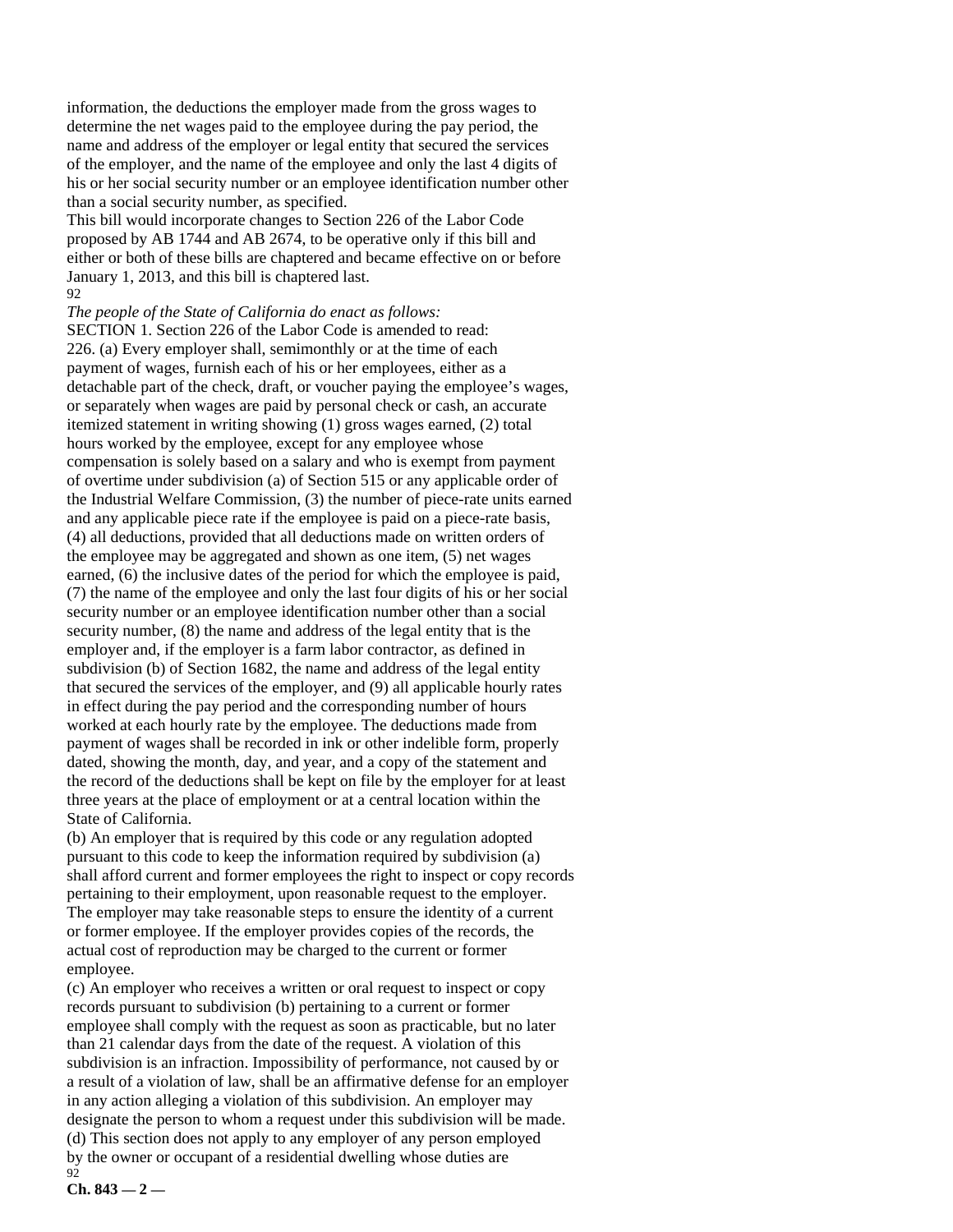incidental to the ownership, maintenance, or use of the dwelling, including the care and supervision of children, or whose duties are personal and not in the course of the trade, business, profession, or occupation of the owner or occupant.

(e) (1) An employee suffering injury as a result of a knowing and intentional failure by an employer to comply with subdivision (a) is entitled to recover the greater of all actual damages or fifty dollars (\$50) for the initial pay period in which a violation occurs and one hundred dollars (\$100) per employee for each violation in a subsequent pay period, not to exceed an aggregate penalty of four thousand dollars (\$4,000), and is entitled to an award of costs and reasonable attorney's fees.

(2) (A) An employee is deemed to suffer injury for purposes of this subdivision if the employer fails to provide a wage statement.

(B) An employee is deemed to suffer injury for purposes of this subdivision if the employer fails to provide accurate and complete information as required by any one or more of items (1) to (9), inclusive, of subdivision (a) and the employee cannot promptly and easily determine from the wage statement alone one or more of the following:

(i) The amount of the gross wages or net wages paid to the employee during the pay period or any of the other information required to be provided on the itemized wage statement pursuant to items (2) to (4), inclusive, (6), and (9) of subdivision (a).

(ii) Which deductions the employer made from gross wages to determine the net wages paid to the employee during the pay period. Nothing in this subdivision alters the ability of the employer to aggregate deductions consistent with the requirements of item (4) of subdivision (a).

(iii) The name and address of the employer and, if the employer is a farm labor contractor, as defined in subdivision (b) of Section 1682, the name and address of the legal entity that secured the services of the employer during the pay period.

(iv) The name of the employee and only the last four digits of his or her social security number or an employee identification number other than a social security number.

(C) For purposes of this paragraph, "promptly and easily determine" means a reasonable person would be able to readily ascertain the information without reference to other documents or information.

(3) For purposes of this subdivision, a "knowing and intentional failure" does not include an isolated and unintentional payroll error due to a clerical or inadvertent mistake. In reviewing for compliance with this section, the factfinder may consider as a relevant factor whether the employer, prior to an alleged violation, has adopted and is in compliance with a set of policies, procedures, and practices that fully comply with this section.

(f) A failure by an employer to permit a current or former employee to inspect or copy records within the time set forth in subdivision (c) entitles the current or former employee or the Labor Commissioner to recover a seven-hundred-fifty-dollar (\$750) penalty from the employer. 92

#### **— 3 — Ch. 843**

(g) The listing by an employer of the name and address of the legal entity that secured the services of the employer in the itemized statement required by subdivision (a) shall not create any liability on the part of that legal entity. (h) An employee may also bring an action for injunctive relief to ensure compliance with this section, and is entitled to an award of costs and reasonable attorney's fees.

(i) This section does not apply to the state, to any city, county, city and county, district, or to any other governmental entity, except that if the state or a city, county, city and county, district, or other governmental entity furnishes its employees with a check, draft, or voucher paying the employee's wages, the state or a city, county, city and county, district, or other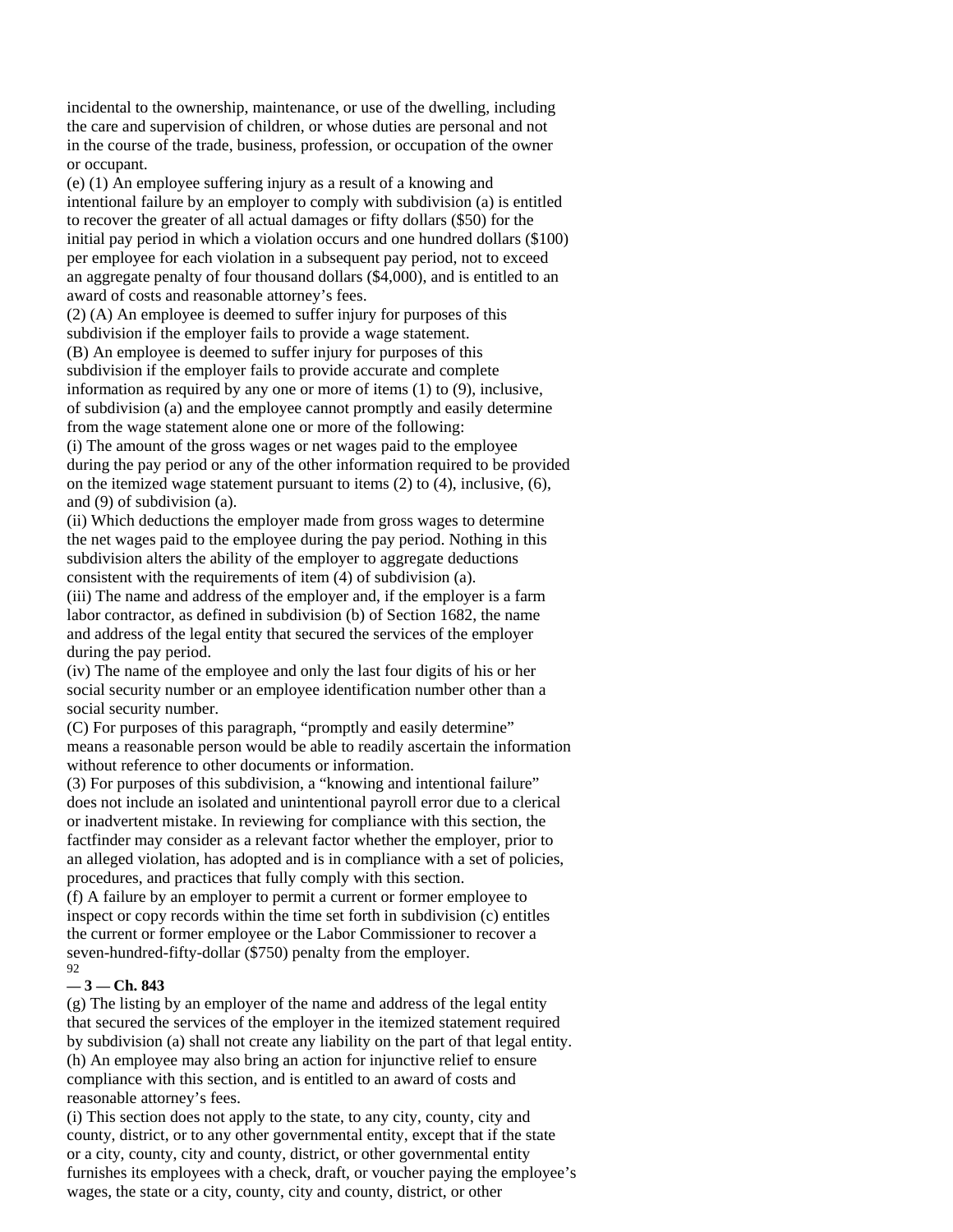governmental entity shall use no more than the last four digits of the employee's social security number or shall use an employee identification number other than the social security number on the itemized statement provided with the check, draft, or voucher.

SEC. 1.3. Section 226 of the Labor Code is amended to read: 226. (a) Every employer shall, semimonthly or at the time of each payment of wages, furnish each of his or her employees, either as a detachable part of the check, draft, or voucher paying the employee's wages, or separately when wages are paid by personal check or cash, an accurate itemized statement in writing showing (1) gross wages earned, (2) total hours worked by the employee, except for any employee whose compensation is solely based on a salary and who is exempt from payment of overtime under subdivision (a) of Section 515 or any applicable order of the Industrial Welfare Commission, (3) the number of piece-rate units earned and any applicable piece rate if the employee is paid on a piece-rate basis, (4) all deductions, provided that all deductions made on written orders of the employee may be aggregated and shown as one item, (5) net wages earned, (6) the inclusive dates of the period for which the employee is paid, (7) the name of the employee and the last four digits of his or her social security number or an employee identification number other than a social security number, (8) the name and address of the legal entity that is the employer and, if the employer is a farm labor contractor, as defined in subdivision (b) of Section 1682, the name and address of the legal entity that secured the services of the employer, and (9) all applicable hourly rates in effect during the pay period and the corresponding number of hours worked at each hourly rate by the employee and, beginning July 1, 2013, if the employer is a temporary services employer as defined in Section 201.3, the rate of pay for each temporary services assignment and the total hours worked for each legal entity. The deductions made from payment of wages shall be recorded in ink or other indelible form, properly dated, showing the month, day, and year, and a copy of the statement and the record of the deductions shall be kept on file by the employer for at least three years at the place of employment or at a central location within the State of California.

(b) An employer that is required by this code or any regulation adopted pursuant to this code to keep the information required by subdivision (a)  $92$ 

#### **Ch. 843 — 4 —**

shall afford current and former employees the right to inspect or copy records pertaining to their employment, upon reasonable request to the employer. The employer may take reasonable steps to ensure the identity of a current or former employee. If the employer provides copies of the records, the actual cost of reproduction may be charged to the current or former employee.

(c) An employer who receives a written or oral request to inspect or copy records pursuant to subdivision (b) pertaining to a current or former employee shall comply with the request as soon as practicable, but no later than 21 calendar days from the date of the request. A violation of this subdivision is an infraction. Impossibility of performance, not caused by or a result of a violation of law, shall be an affirmative defense for an employer in any action alleging a violation of this subdivision. An employer may designate the person to whom a request under this subdivision will be made. (d) This section does not apply to any employer of any person employed by the owner or occupant of a residential dwelling whose duties are incidental to the ownership, maintenance, or use of the dwelling, including the care and supervision of children, or whose duties are personal and not in the course of the trade, business, profession, or occupation of the owner or occupant.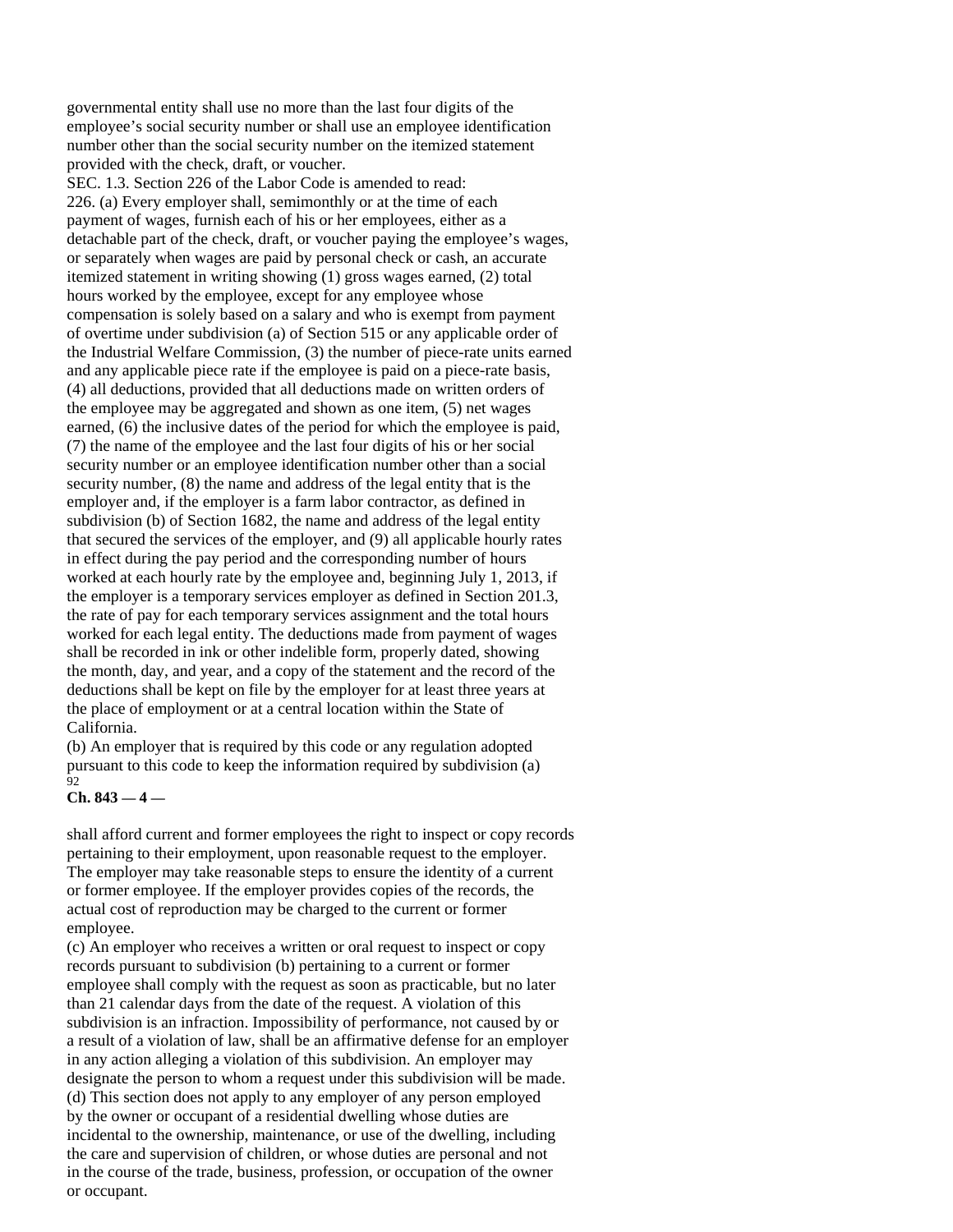(e) (1) An employee suffering injury as a result of a knowing and intentional failure by an employer to comply with subdivision (a) is entitled to recover the greater of all actual damages or fifty dollars (\$50) for the initial pay period in which a violation occurs and one hundred dollars (\$100) per employee for each violation in a subsequent pay period, not to exceed an aggregate penalty of four thousand dollars (\$4,000), and is entitled to an award of costs and reasonable attorney's fees.

(2) (A) An employee is deemed to suffer injury for purposes of this subdivision if the employer fails to provide a wage statement. (B) An employee is deemed to suffer injury for purposes of this subdivision if the employer fails to provide accurate and complete information as required by any one or more of items (1) to (9), inclusive, of subdivision (a) and the employee cannot promptly and easily determine from the wage statement alone one or more of the following: (i) The amount of the gross wages or net wages paid to the employee

during the pay period or any of the other information required to be provided on the itemized wage statement pursuant to items (2) to (4), inclusive, (6), and (9) of subdivision (a).

(ii) Which deductions the employer made from gross wages to determine the net wages paid to the employee during the pay period. Nothing in this subdivision alters the ability of the employer to aggregate deductions consistent with the requirements of item (4) of subdivision (a).

(iii) The name and address of the employer and, if the employer is a farm labor contractor, as defined in subdivision (b) of Section 1682, the name and address of the legal entity that secured the services of the employer during the pay period. 92

#### **— 5 — Ch. 843**

(iv) The name of the employee and only the last four digits of his or her social security number or an employee identification number other than a social security number.

(C) For purposes of this paragraph, "promptly and easily determine" means a reasonable person would be able to readily ascertain the information without reference to other documents or information.

(3) For purposes of this subdivision, a "knowing and intentional failure" does not include an isolated and unintentional payroll error due to a clerical or inadvertent mistake. In reviewing for compliance with this section, the factfinder may consider as a relevant factor whether the employer, prior to an alleged violation, has adopted and is in compliance with a set of policies, procedures, and practices that fully comply with this section.

(f) A failure by an employer to permit a current or former employee to inspect or copy records within the time set forth in subdivision (c) entitles the current or former employee or the Labor Commissioner to recover a seven-hundred-fifty-dollar (\$750) penalty from the employer.

(g) The listing by an employer of the name and address of the legal entity that secured the services of the employer in the itemized statement required by subdivision (a) shall not create any liability on the part of that legal entity. (h) An employee may also bring an action for injunctive relief to ensure compliance with this section, and is entitled to an award of costs and reasonable attorney's fees.

(i) This section does not apply to the state, to any city, county, city and county, district, or to any other governmental entity, except that if the state or a city, county, city and county, district, or other governmental entity furnishes its employees with a check, draft, or voucher paying the employee's wages, the state or a city, county, city and county, district, or other governmental entity shall use no more than the last four digits of the employee's social security number or shall use an employee identification number other than the social security number on the itemized statement provided with the check, draft, or voucher.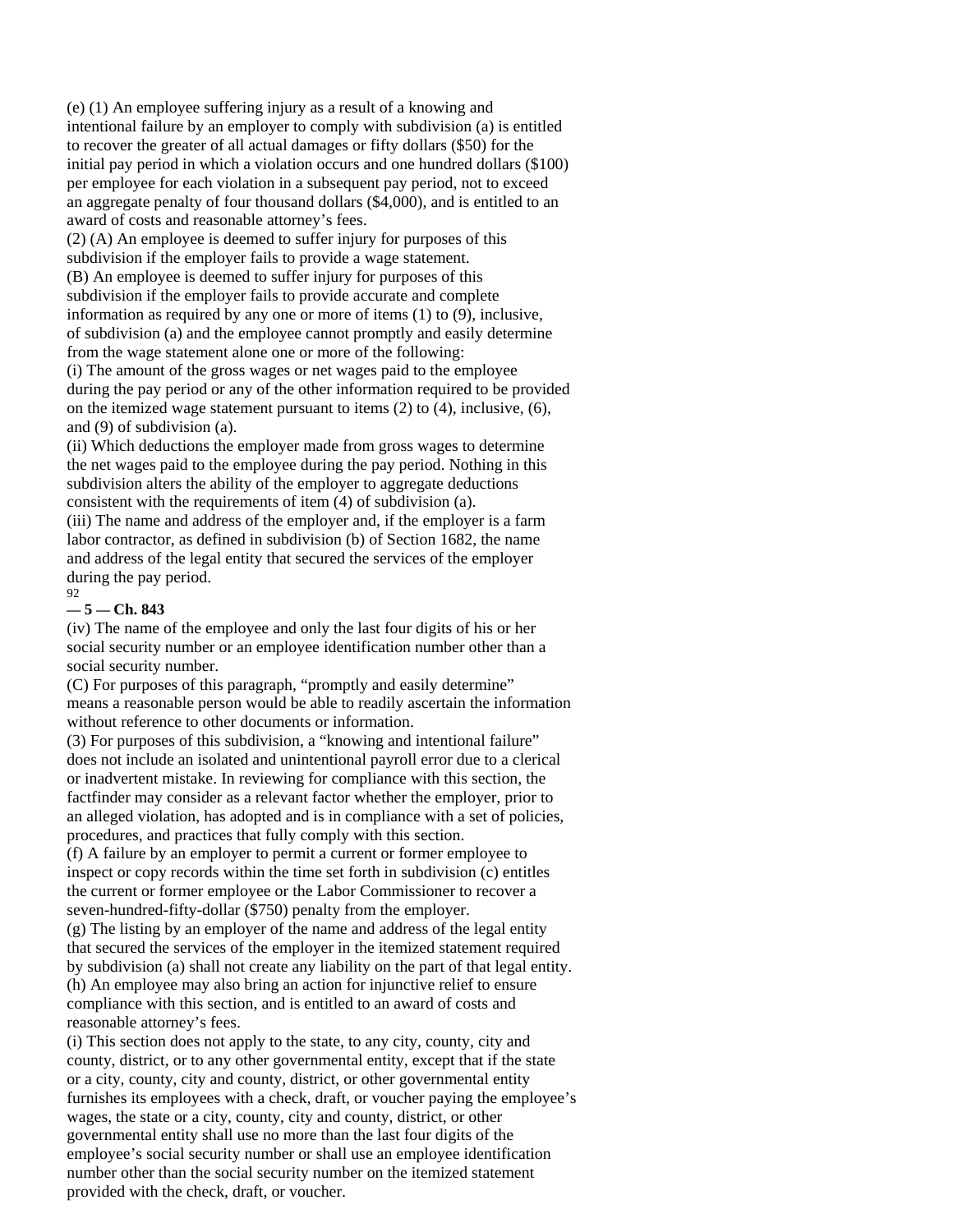SEC. 1.5. Section 226 of the Labor Code is amended to read: 226. (a) Every employer shall, semimonthly or at the time of each payment of wages, furnish each of his or her employees, either as a detachable part of the check, draft, or voucher paying the employee's wages, or separately when wages are paid by personal check or cash, an accurate itemized statement in writing showing (1) gross wages earned, (2) total hours worked by the employee, except for any employee whose compensation is solely based on a salary and who is exempt from payment of overtime under subdivision (a) of Section 515 or any applicable order of the Industrial Welfare Commission, (3) the number of piece-rate units earned and any applicable piece rate if the employee is paid on a piece-rate basis, (4) all deductions, provided that all deductions made on written orders of the employee may be aggregated and shown as one item, (5) net wages earned, (6) the inclusive dates of the period for which the employee is paid, (7) the name of the employee and the last four digits of his or her social security number or an employee identification number other than a social 92

#### **Ch. 843 — 6 —**

security number, (8) the name and address of the legal entity that is the employer and, if the employer is a farm labor contractor, as defined in subdivision (b) of Section 1682, the name and address of the legal entity that secured the services of the employer, and (9) all applicable hourly rates in effect during the pay period and the corresponding number of hours worked at each hourly rate by the employee. The deductions made from payment of wages shall be recorded in ink or other indelible form, properly dated, showing the month, day, and year, and a copy of the statement and the record of the deductions shall be kept on file by the employer for at least three years at the place of employment or at a central location within the State of California. For purposes of this subdivision, "copy" includes a duplicate of the itemized statement provided to an employee or a computer-generated record that accurately shows all of the information required by this subdivision.

(b) An employer that is required by this code or any regulation adopted pursuant to this code to keep the information required by subdivision (a) shall afford current and former employees the right to inspect or copy records pertaining to their employment, upon reasonable request to the employer. The employer may take reasonable steps to ensure the identity of a current or former employee. If the employer provides copies of the records, the actual cost of reproduction may be charged to the current or former employee.

(c) An employer who receives a written or oral request to inspect or copy records pursuant to subdivision (b) pertaining to a current or former employee shall comply with the request as soon as practicable, but no later than 21 calendar days from the date of the request. A violation of this subdivision is an infraction. Impossibility of performance, not caused by or a result of a violation of law, shall be an affirmative defense for an employer in any action alleging a violation of this subdivision. An employer may designate the person to whom a request under this subdivision will be made. (d) This section does not apply to any employer of any person employed by the owner or occupant of a residential dwelling whose duties are incidental to the ownership, maintenance, or use of the dwelling, including the care and supervision of children, or whose duties are personal and not in the course of the trade, business, profession, or occupation of the owner or occupant.

(e) (1) An employee suffering injury as a result of a knowing and intentional failure by an employer to comply with subdivision (a) is entitled to recover the greater of all actual damages or fifty dollars (\$50) for the initial pay period in which a violation occurs and one hundred dollars (\$100) per employee for each violation in a subsequent pay period, not to exceed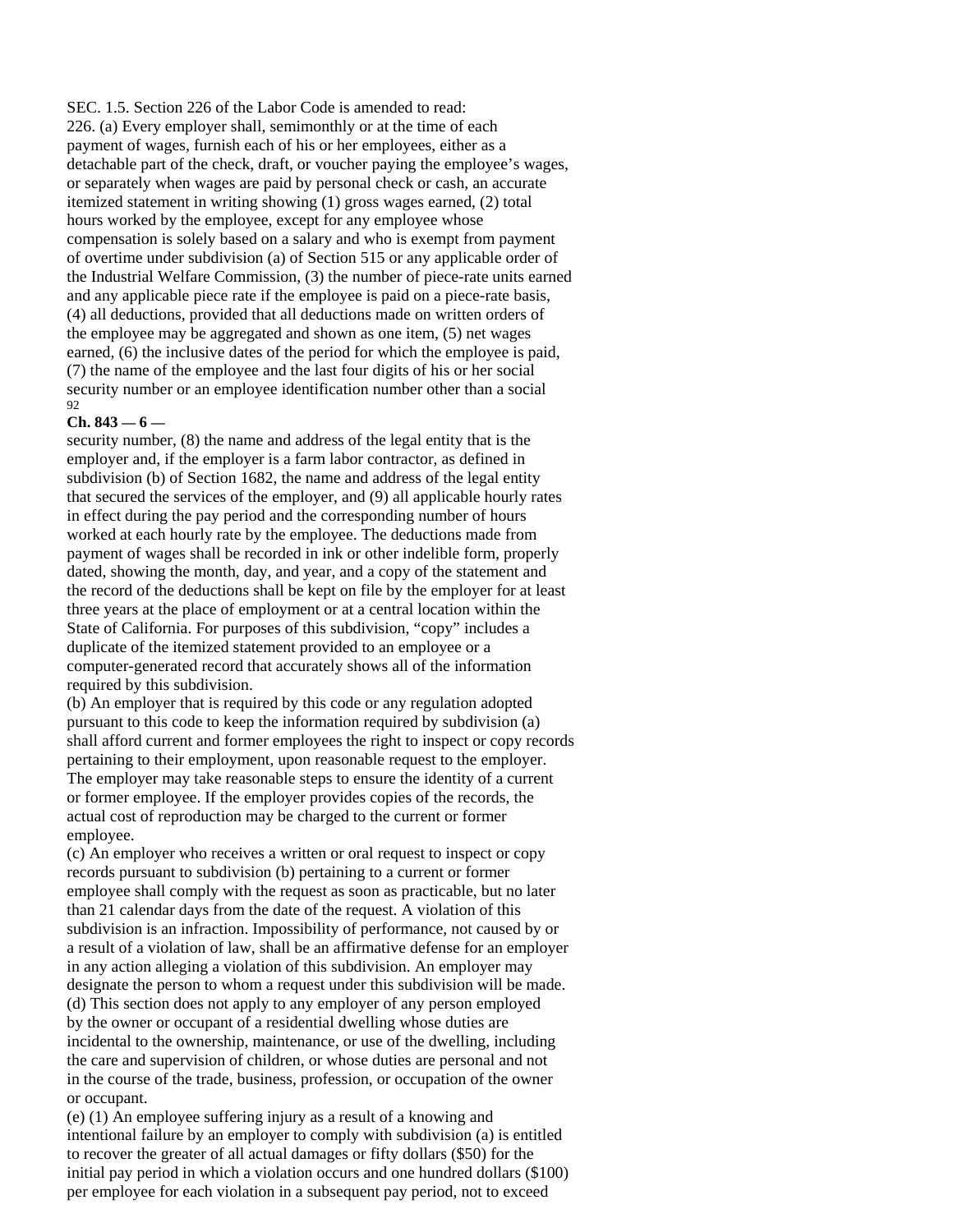an aggregate penalty of four thousand dollars (\$4,000), and is entitled to an award of costs and reasonable attorney's fees.

(2) (A) An employee is deemed to suffer injury for purposes of this subdivision if the employer fails to provide a wage statement. (B) An employee is deemed to suffer injury for purposes of this subdivision if the employer fails to provide accurate and complete 92

#### **— 7 — Ch. 843**

information as required by any one or more of items (1) to (9), inclusive, of subdivision (a) and the employee cannot promptly and easily determine from the wage statement alone one or more of the following:

(i) The amount of the gross wages or net wages paid to the employee during the pay period or any of the other information required to be provided on the itemized wage statement pursuant to items (2) to (4), inclusive, (6), and (9) of subdivision (a).

(ii) Which deductions the employer made from gross wages to determine the net wages paid to the employee during the pay period. Nothing in this subdivision alters the ability of the employer to aggregate deductions consistent with the requirements of item (4) of subdivision (a). (iii) The name and address of the employer and, if the employer is a farm labor contractor, as defined in subdivision (b) of Section 1682, the name and address of the legal entity that secured the services of the employer during the pay period.

(iv) The name of the employee and only the last four digits of his or her social security number or an employee identification number other than a social security number.

(C) For purposes of this paragraph, "promptly and easily determine" means a reasonable person would be able to readily ascertain the information without reference to other documents or information.

(3) For purposes of this subdivision, a "knowing and intentional failure" does not include an isolated and unintentional payroll error due to a clerical or inadvertent mistake. In reviewing for compliance with this section, the factfinder may consider as a relevant factor whether the employer, prior to an alleged violation, has adopted and is in compliance with a set of policies, procedures, and practices that fully comply with this section.

(f) A failure by an employer to permit a current or former employee to inspect or copy records within the time set forth in subdivision (c) entitles the current or former employee or the Labor Commissioner to recover a seven-hundred-fifty-dollar (\$750) penalty from the employer.

(g) The listing by an employer of the name and address of the legal entity that secured the services of the employer in the itemized statement required by subdivision (a) shall not create any liability on the part of that legal entity. (h) An employee may also bring an action for injunctive relief to ensure compliance with this section, and is entitled to an award of costs and reasonable attorney's fees.

(i) This section does not apply to the state, to any city, county, city and county, district, or to any other governmental entity, except that if the state or a city, county, city and county, district, or other governmental entity furnishes its employees with a check, draft, or voucher paying the employee's wages, the state or a city, county, city and county, district, or other governmental entity shall use no more than the last four digits of the employee's social security number or shall use an employee identification number other than the social security number on the itemized statement provided with the check, draft, or voucher.

SEC. 1.7. Section 226 of the Labor Code is amended to read: 92

#### **Ch. 843 — 8 —**

226. (a) Every employer shall, semimonthly or at the time of each payment of wages, furnish each of his or her employees, either as a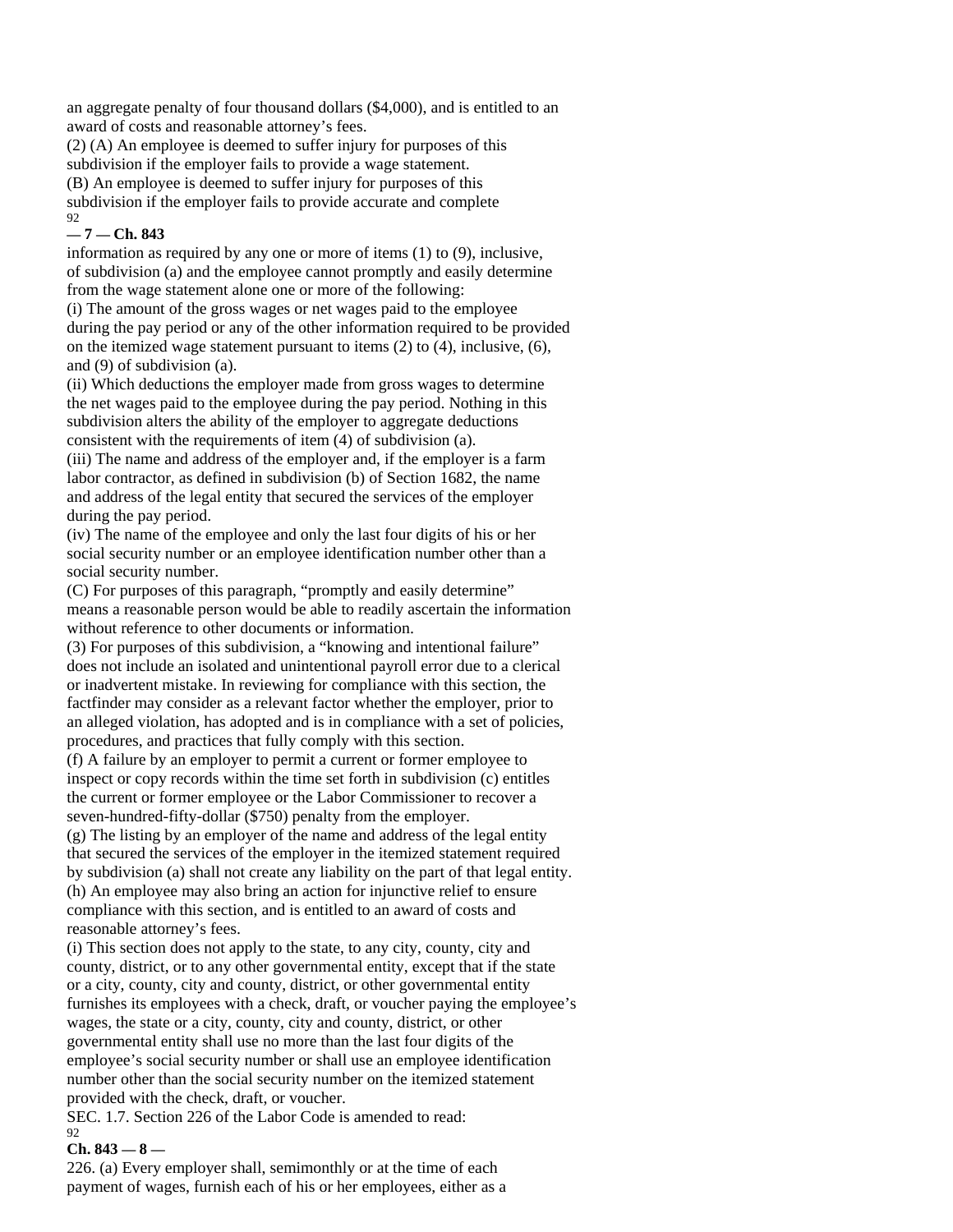detachable part of the check, draft, or voucher paying the employee's wages, or separately when wages are paid by personal check or cash, an accurate itemized statement in writing showing (1) gross wages earned, (2) total hours worked by the employee, except for any employee whose compensation is solely based on a salary and who is exempt from payment of overtime under subdivision (a) of Section 515 or any applicable order of the Industrial Welfare Commission, (3) the number of piece-rate units earned and any applicable piece rate if the employee is paid on a piece-rate basis, (4) all deductions, provided that all deductions made on written orders of the employee may be aggregated and shown as one item, (5) net wages earned, (6) the inclusive dates of the period for which the employee is paid, (7) the name of the employee and the last four digits of his or her social security number or an employee identification number other than a social security number, (8) the name and address of the legal entity that is the employer and, if the employer is a farm labor contractor, as defined in subdivision (b) of Section 1682, the name and address of the legal entity that secured the services of the employer, and (9) all applicable hourly rates in effect during the pay period and the corresponding number of hours worked at each hourly rate by the employee and, beginning July 1, 2013, if the employer is a temporary services employer as defined in Section 201.3, the rate of pay for each temporary services assignment and the total hours worked for each legal entity. The deductions made from payment of wages shall be recorded in ink or other indelible form, properly dated, showing the month, day, and year, and a copy of the statement and the record of the deductions shall be kept on file by the employer for at least three years at the place of employment or at a central location within the State of California. For purposes of this subdivision, "copy" includes a duplicate of the itemized statement provided to an employee or a computer-generated record that accurately shows all of the information required by this subdivision.

(b) An employer that is required by this code or any regulation adopted pursuant to this code to keep the information required by subdivision (a) shall afford current and former employees the right to inspect or copy records pertaining to their employment, upon reasonable request to the employer. The employer may take reasonable steps to ensure the identity of a current or former employee. If the employer provides copies of the records, the actual cost of reproduction may be charged to the current or former employee.

(c) An employer who receives a written or oral request to inspect or copy records pursuant to subdivision (b) pertaining to a current or former employee shall comply with the request as soon as practicable, but no later than 21 calendar days from the date of the request. A violation of this subdivision is an infraction. Impossibility of performance, not caused by or a result of a violation of law, shall be an affirmative defense for an employer 92

#### **— 9 — Ch. 843**

in any action alleging a violation of this subdivision. An employer may designate the person to whom a request under this subdivision will be made. (d) This section does not apply to any employer of any person employed by the owner or occupant of a residential dwelling whose duties are incidental to the ownership, maintenance, or use of the dwelling, including the care and supervision of children, or whose duties are personal and not in the course of the trade, business, profession, or occupation of the owner or occupant.

(e) (1) An employee suffering injury as a result of a knowing and intentional failure by an employer to comply with subdivision (a) is entitled to recover the greater of all actual damages or fifty dollars (\$50) for the initial pay period in which a violation occurs and one hundred dollars (\$100) per employee for each violation in a subsequent pay period, not to exceed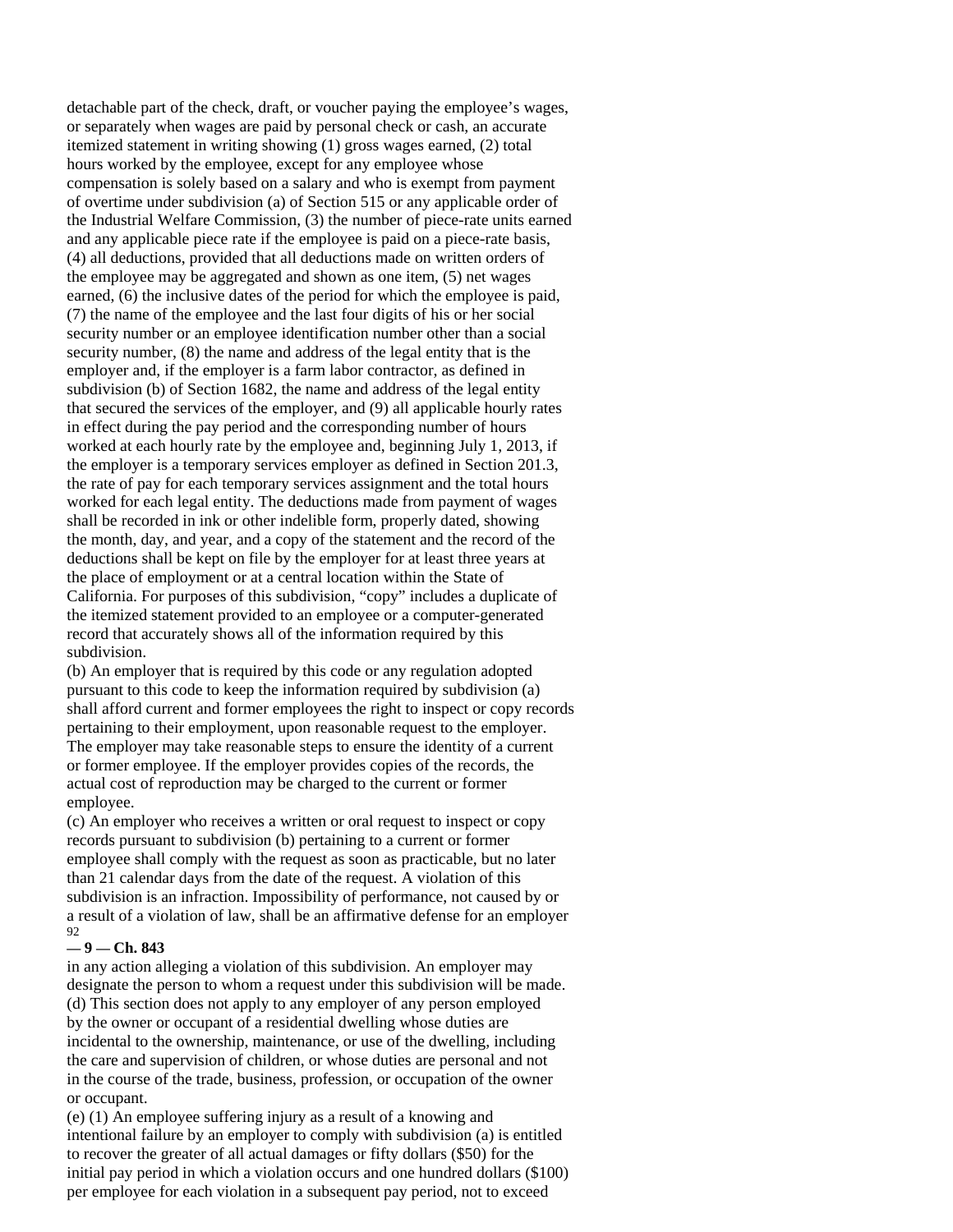an aggregate penalty of four thousand dollars (\$4,000), and is entitled to an award of costs and reasonable attorney's fees.

(2) (A) An employee is deemed to suffer injury for purposes of this subdivision if the employer fails to provide a wage statement. (B) An employee is deemed to suffer injury for purposes of this subdivision if the employer fails to provide accurate and complete information as required by any one or more of items (1) to (9), inclusive, of subdivision (a) and the employee cannot promptly and easily determine from the wage statement alone one or more of the following: (i) The amount of the gross wages or net wages paid to the employee during the pay period or any of the other information required to be provided on the itemized wage statement pursuant to items (2) to (4), inclusive, (6),

# and (9) of subdivision (a).

(ii) Which deductions the employer made from gross wages to determine the net wages paid to the employee during the pay period. Nothing in this subdivision alters the ability of the employer to aggregate deductions consistent with the requirements of item (4) of subdivision (a).

(iii) The name and address of the employer and, if the employer is a farm labor contractor, as defined in subdivision (b) of Section 1682, the name and address of the legal entity that secured the services of the employer during the pay period.

(iv) The name of the employee and only the last four digits of his or her social security number or an employee identification number other than a social security number.

(C) For purposes of this paragraph, "promptly and easily determine" means a reasonable person would be able to readily ascertain the information without reference to other documents or information.

(3) For purposes of this subdivision, a "knowing and intentional failure" does not include an isolated and unintentional payroll error due to a clerical or inadvertent mistake. In reviewing for compliance with this section, the factfinder may consider as a relevant factor whether the employer, prior to an alleged violation, has adopted and is in compliance with a set of policies, procedures, and practices that fully comply with this section. 92

#### **Ch. 843 — 10 —**

(f) A failure by an employer to permit a current or former employee to inspect or copy records within the time set forth in subdivision (c) entitles the current or former employee or the Labor Commissioner to recover a seven-hundred-fifty-dollar (\$750) penalty from the employer. (g) The listing by an employer of the name and address of the legal entity that secured the services of the employer in the itemized statement required by subdivision (a) shall not create any liability on the part of that legal entity. (h) An employee may also bring an action for injunctive relief to ensure compliance with this section, and is entitled to an award of costs and reasonable attorney's fees.

(i) This section does not apply to the state, to any city, county, city and county, district, or to any other governmental entity, except that if the state or a city, county, city and county, district, or other governmental entity furnishes its employees with a check, draft, or voucher paying the employee's wages, the state or a city, county, city and county, district, or other governmental entity shall use no more than the last four digits of the employee's social security number or shall use an employee identification number other than the social security number on the itemized statement provided with the check, draft, or voucher.

SEC. 2. (a) Section 1.3 of this bill incorporates amendments to Section 226 of the Labor Code proposed by both this bill and AB 1744. It shall only become operative if (1) both bills are enacted and become effective on or before January 1, 2013, (2) each bill amends Section 226 of the Labor Code, and (3) AB 2674 is not enacted or as enacted does not amend that section,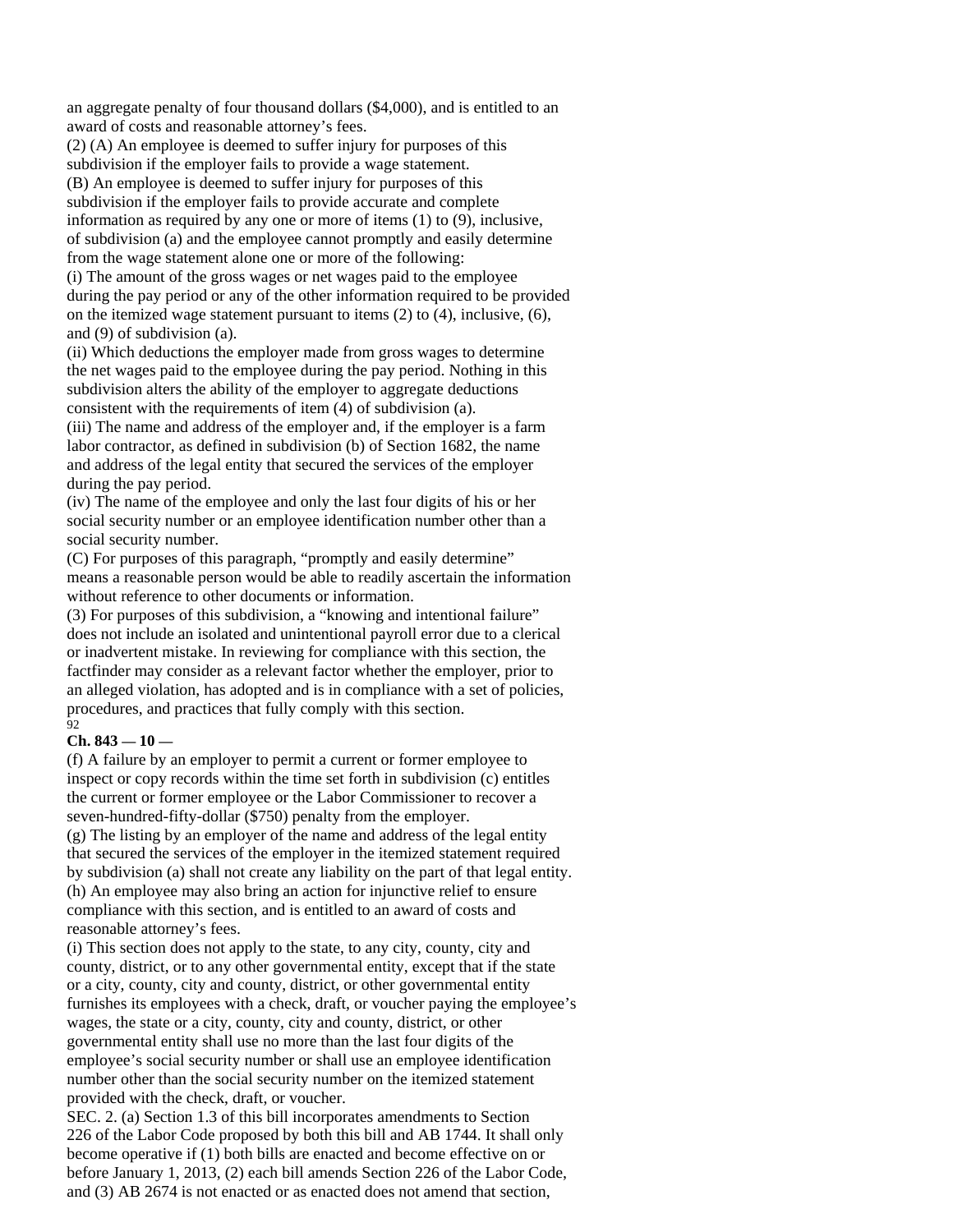and (4) this bill is enacted after AB 1744, in which case Sections 1, 1.5 and 1.7 of this bill shall not become operative.

(b) Section 1.5 of this bill incorporates amendments to Section 226 of the Labor Code proposed by both this bill and AB 2674. It shall only become operative if (1) both bills are enacted and become effective on or before January 1, 2013, (2) each bill amends Section 226 of the Labor Code, (3) AB 1744 is not enacted or as enacted does not amend that section, and (4) this bill is enacted after AB 2674 in which case Sections 1, 1.3 and 1.7 of this bill shall not become operative.

(c) Section 1.7 of this bill incorporates amendments to Section 226 of the Labor Code proposed by this bill, AB 1744, and AB 2674. It shall only become operative if (1) all three bills are enacted and become effective on or before January 1, 2013, (2) all three bills amend Section 226 of the Labor Code, and (3) this bill is enacted after AB 1744 and AB 2674, in which case Sections 1, 1.3 and 1.5 of this bill shall not become operative.

#### $\Omega$

#### ‐‐‐‐‐‐‐‐‐‐‐‐‐‐‐‐‐‐‐‐‐‐‐‐‐‐‐‐‐‐ **--ENROLLED**

# **Senate Bill No. 1255**

Passed the Senate August 29, 2012 *Secretary of the Senate*  Passed the Assembly August 27, 2012 *Chief Clerk of the Assembly*  This bill was received by the Governor this day of , 2012, at o'clock m. *Private Secretary of the Governor* 

# **CHAPTER**

An act to amend Section 226 of the Labor Code, relating to employee compensation.

legislative counsel's digest

SB 1255, Wright. Employee compensation: itemized statements. Existing law requires every employer, semimonthly or at the time of each payment of wages, to furnish each employee an accurate itemized statement in writing showing specified information, including, among other things, the name of the employee and the last 4 digits of his or her social security number or an employee identification number, the gross wages earned, all deductions, net wages earned, the inclusive dates of the period for which the employee is paid, and the name and address of the legal entity that is the employer and, if the employer is a farm labor contractor, as defined, the name and address of the legal entity that secured the services of the employer. Existing law provides that an employee suffering injury as a result of a knowing and intentional failure by an employer to comply with this requirement is entitled to recover the greater of all actual damages or a specified sum, not exceeding an aggregate penalty of \$4,000, and is entitled to an award of costs and reasonable attorney's fees. This bill would provide that an employee is deemed to suffer injury for purposes of the above-referenced penalty if the employer fails to provide a wage statement. The bill would also provide that an employee is deemed to suffer injury for that penalty if the employer fails to provide accurate and complete information, as specified, and the employee cannot promptly and easily determine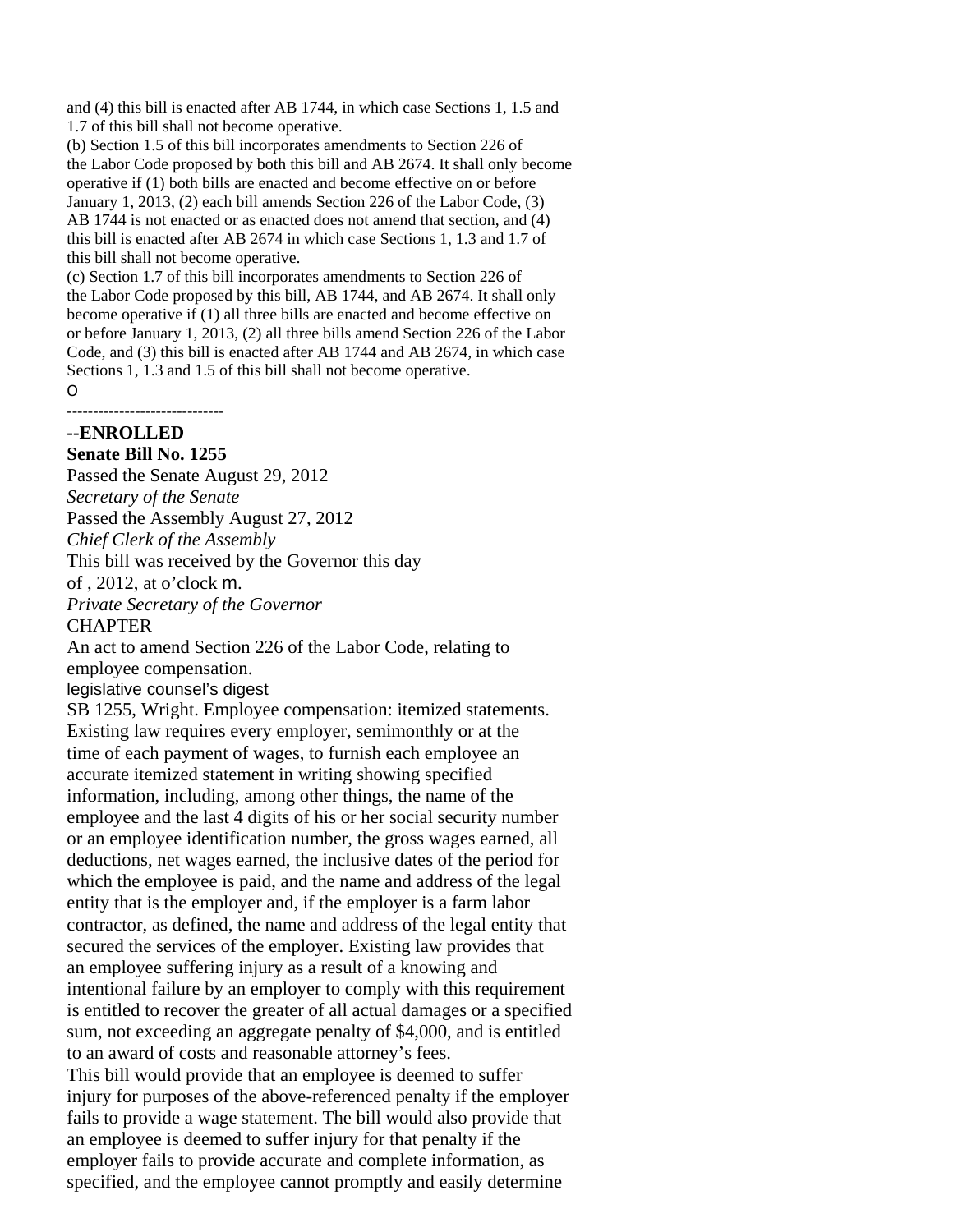from the wage statement alone the amount of the gross or net wages paid to the employee during the pay period or other specified information, the deductions the employer made from the gross wages to determine the net wages paid to the employee during the pay period, the name and address of the employer or legal entity that secured the services of the employer, and the name of the employee and only the last 4 digits of his or her social security number or an employee identification number other than a social security number, as specified.  $03$ 

# **SB 1255 — 2 —**

This bill would incorporate changes to Section 226 of the Labor Code proposed by AB 1744 and AB 2674, to be operative only if this bill and either or both of these bills are chaptered and became effective on or before January 1, 2013, and this bill is chaptered last.

*The people of the State of California do enact as follows:*  SECTION 1. Section 226 of the Labor Code is amended to read:

226. (a) Every employer shall, semimonthly or at the time of each payment of wages, furnish each of his or her employees, either as a detachable part of the check, draft, or voucher paying the employee's wages, or separately when wages are paid by personal check or cash, an accurate itemized statement in writing showing (1) gross wages earned, (2) total hours worked by the employee, except for any employee whose compensation is solely based on a salary and who is exempt from payment of overtime under subdivision (a) of Section 515 or any applicable order of the Industrial Welfare Commission, (3) the number of piece-rate units earned and any applicable piece rate if the employee is paid on a piece-rate basis, (4) all deductions, provided that all deductions made on written orders of the employee may be aggregated and shown as one item, (5) net wages earned, (6) the inclusive dates of the period for which the employee is paid, (7) the name of the employee and only the last four digits of his or her social security number or an employee identification number other than a social security number, (8) the name and address of the legal entity that is the employer and, if the employer is a farm labor contractor, as defined in subdivision (b) of Section 1682, the name and address of the legal entity that secured the services of the employer, and (9) all applicable hourly rates in effect during the pay period and the corresponding number of hours worked at each hourly rate by the employee. The deductions made from payment of wages shall be recorded in ink or other indelible form, properly dated, showing the month, day, and year, and a copy of the statement and the record of the deductions shall be kept on file by the employer for at least three years at the place of employment or at a central location within the State of California. 93

# **— 3 — SB 1255**

(b) An employer that is required by this code or any regulation adopted pursuant to this code to keep the information required by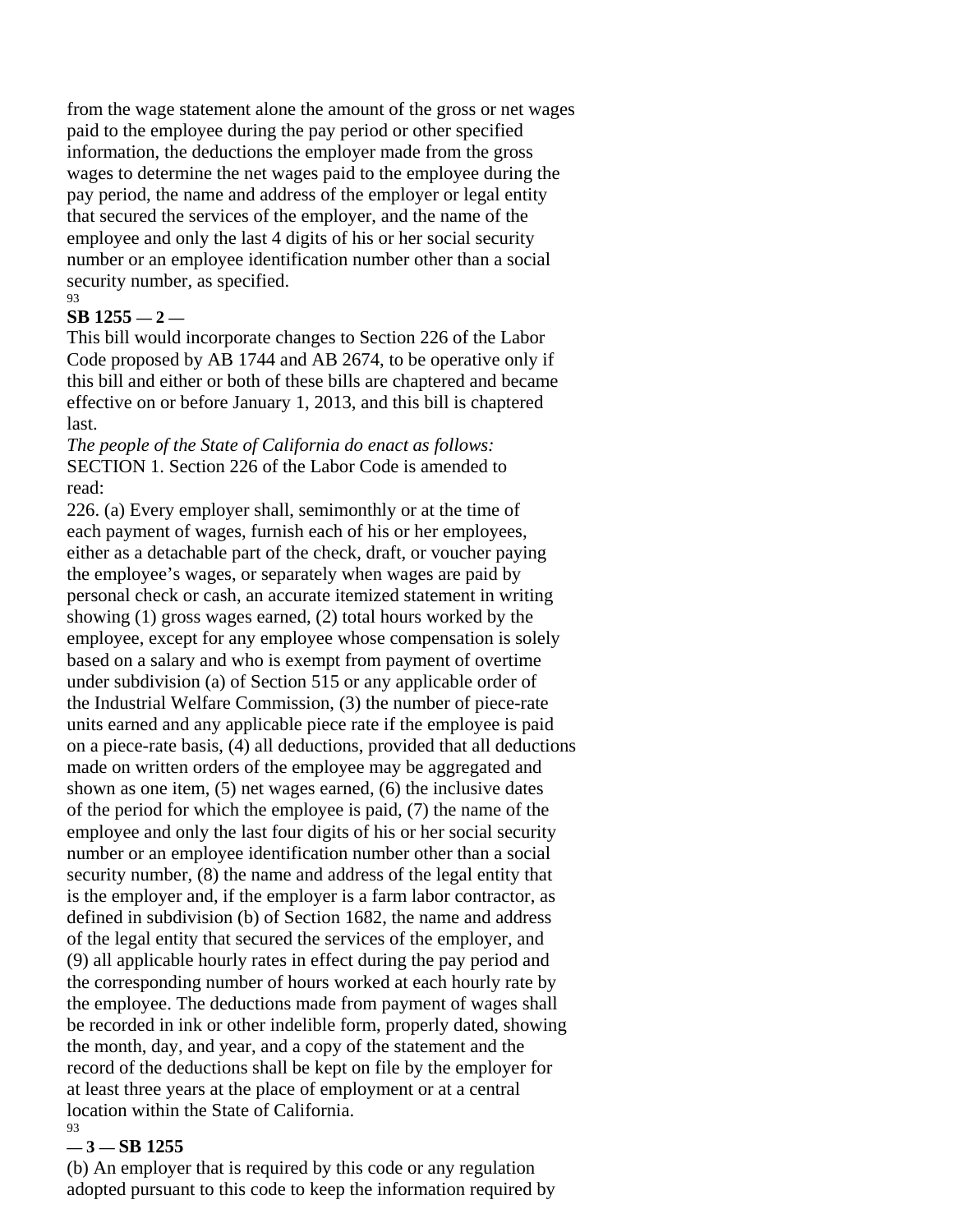subdivision (a) shall afford current and former employees the right to inspect or copy records pertaining to their employment, upon reasonable request to the employer. The employer may take reasonable steps to ensure the identity of a current or former employee. If the employer provides copies of the records, the actual cost of reproduction may be charged to the current or former employee.

(c) An employer who receives a written or oral request to inspect or copy records pursuant to subdivision (b) pertaining to a current or former employee shall comply with the request as soon as practicable, but no later than 21 calendar days from the date of the request. A violation of this subdivision is an infraction.

Impossibility of performance, not caused by or a result of a violation of law, shall be an affirmative defense for an employer in any action alleging a violation of this subdivision. An employer may designate the person to whom a request under this subdivision will be made.

(d) This section does not apply to any employer of any person employed by the owner or occupant of a residential dwelling whose duties are incidental to the ownership, maintenance, or use of the dwelling, including the care and supervision of children, or whose duties are personal and not in the course of the trade, business, profession, or occupation of the owner or occupant.

(e) (1) An employee suffering injury as a result of a knowing and intentional failure by an employer to comply with subdivision (a) is entitled to recover the greater of all actual damages or fifty dollars (\$50) for the initial pay period in which a violation occurs and one hundred dollars (\$100) per employee for each violation in a subsequent pay period, not to exceed an aggregate penalty of four thousand dollars (\$4,000), and is entitled to an award of costs and reasonable attorney's fees.

(2) (A) An employee is deemed to suffer injury for purposes of this subdivision if the employer fails to provide a wage statement.

(B) An employee is deemed to suffer injury for purposes of this subdivision if the employer fails to provide accurate and complete information as required by any one or more of items (1) to (9), inclusive, of subdivision (a) and the employee cannot promptly 93

# **SB 1255 — 4 —**

and easily determine from the wage statement alone one or more of the following:

(i) The amount of the gross wages or net wages paid to the employee during the pay period or any of the other information required to be provided on the itemized wage statement pursuant to items  $(2)$  to  $(4)$ , inclusive,  $(6)$ , and  $(9)$  of subdivision  $(a)$ .

(ii) Which deductions the employer made from gross wages to determine the net wages paid to the employee during the pay period. Nothing in this subdivision alters the ability of the employer to aggregate deductions consistent with the requirements of item (4) of subdivision (a).

(iii) The name and address of the employer and, if the employer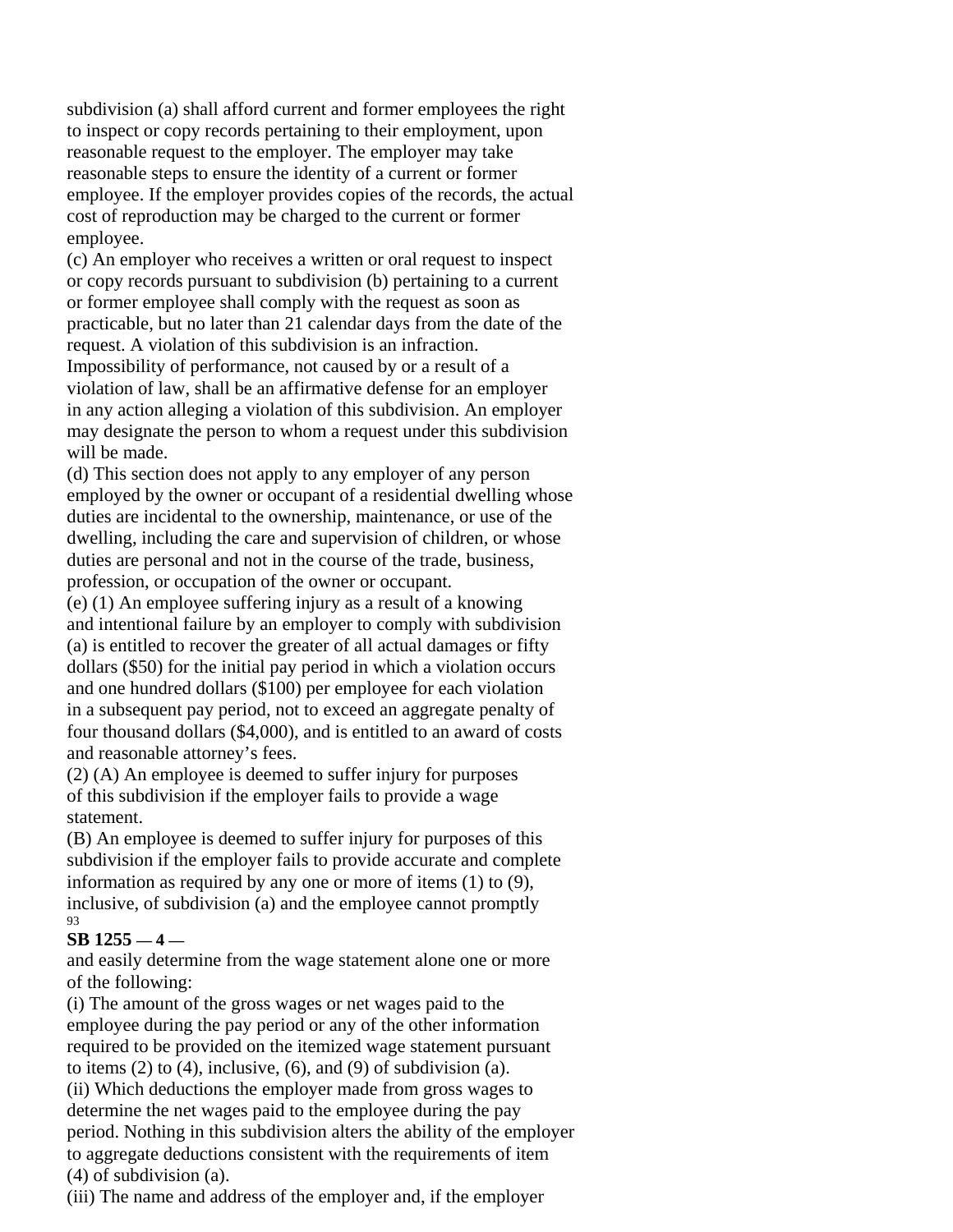is a farm labor contractor, as defined in subdivision (b) of Section 1682, the name and address of the legal entity that secured the services of the employer during the pay period.

(iv) The name of the employee and only the last four digits of his or her social security number or an employee identification number other than a social security number.

(C) For purposes of this paragraph, "promptly and easily determine" means a reasonable person would be able to readily ascertain the information without reference to other documents or information.

(3) For purposes of this subdivision, a "knowing and intentional failure" does not include an isolated and unintentional payroll error due to a clerical or inadvertent mistake. In reviewing for compliance with this section, the factfinder may consider as a relevant factor whether the employer, prior to an alleged violation, has adopted and is in compliance with a set of policies, procedures, and practices that fully comply with this section.

(f) A failure by an employer to permit a current or former employee to inspect or copy records within the time set forth in subdivision (c) entitles the current or former employee or the Labor Commissioner to recover a seven-hundred-fifty-dollar (\$750) penalty from the employer.

(g) The listing by an employer of the name and address of the legal entity that secured the services of the employer in the itemized statement required by subdivision (a) shall not create any liability on the part of that legal entity. 93

# **— 5 — SB 1255**

(h) An employee may also bring an action for injunctive relief to ensure compliance with this section, and is entitled to an award of costs and reasonable attorney's fees.

(i) This section does not apply to the state, to any city, county, city and county, district, or to any other governmental entity, except that if the state or a city, county, city and county, district, or other governmental entity furnishes its employees with a check, draft, or voucher paying the employee's wages, the state or a city, county, city and county, district, or other governmental entity shall use no more than the last four digits of the employee's social security number or shall use an employee identification number other than the social security number on the itemized statement provided with the check, draft, or voucher.

SEC. 1.3. Section 226 of the Labor Code is amended to read: 226. (a) Every employer shall, semimonthly or at the time of each payment of wages, furnish each of his or her employees, either as a detachable part of the check, draft, or voucher paying the employee's wages, or separately when wages are paid by personal check or cash, an accurate itemized statement in writing showing (1) gross wages earned, (2) total hours worked by the employee, except for any employee whose compensation is solely based on a salary and who is exempt from payment of overtime under subdivision (a) of Section 515 or any applicable order of the Industrial Welfare Commission, (3) the number of piece-rate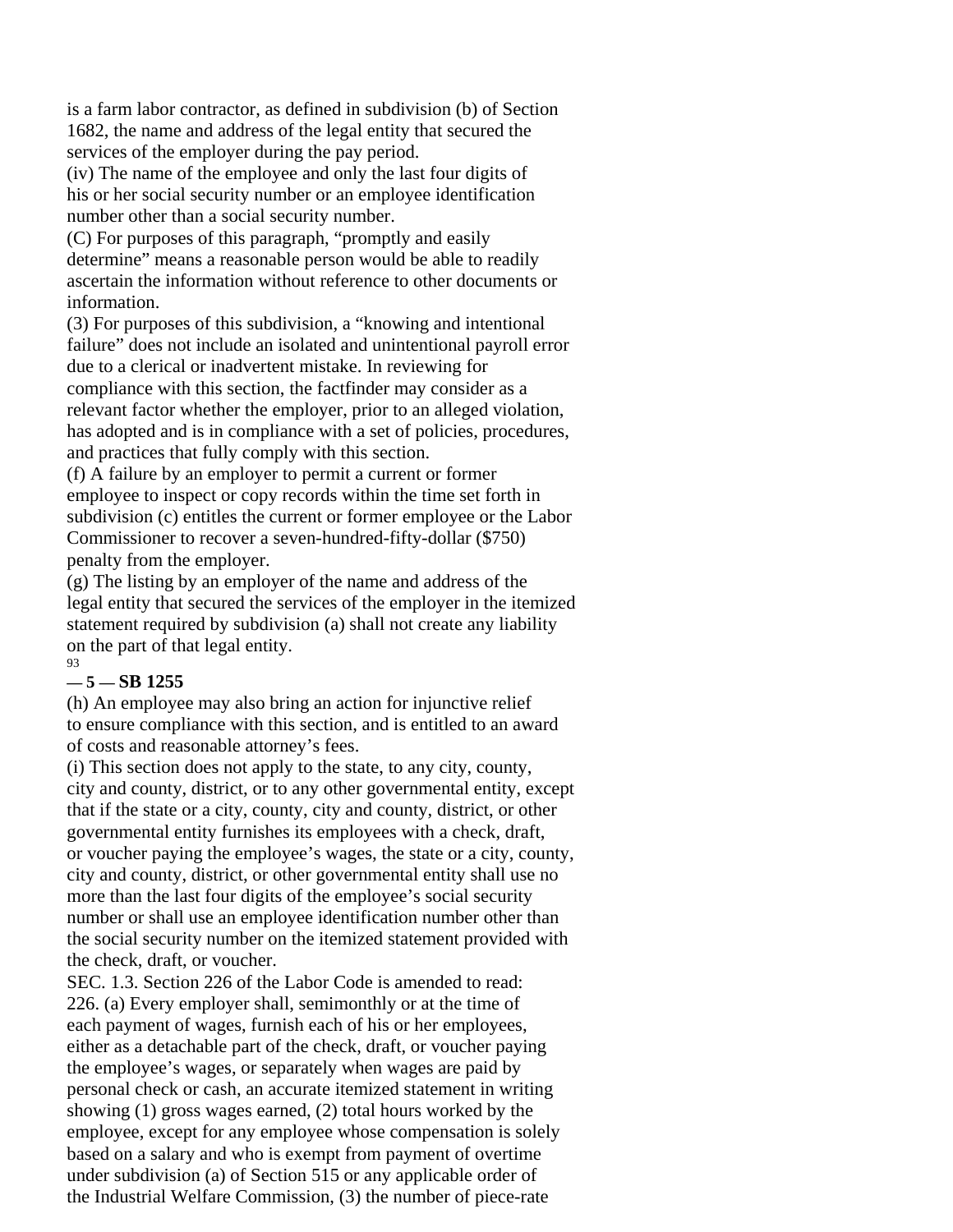units earned and any applicable piece rate if the employee is paid on a piece-rate basis, (4) all deductions, provided that all deductions made on written orders of the employee may be aggregated and shown as one item, (5) net wages earned, (6) the inclusive dates of the period for which the employee is paid, (7) the name of the employee and the last four digits of his or her social security number or an employee identification number other than a social security number, (8) the name and address of the legal entity that is the employer and, if the employer is a farm labor contractor, as defined in subdivision (b) of Section 1682, the name and address of the legal entity that secured the services of the employer, and (9) all applicable hourly rates in effect during the pay period and the corresponding number of hours worked at each hourly rate by the employee and, beginning July 1, 2013, if the employer is a temporary services employer as defined in Section 201.3, the rate of pay for each temporary services assignment and the total hours 93

# **SB 1255 — 6 —**

worked for each legal entity. The deductions made from payment of wages shall be recorded in ink or other indelible form, properly dated, showing the month, day, and year, and a copy of the statement and the record of the deductions shall be kept on file by the employer for at least three years at the place of employment or at a central location within the State of California. (b) An employer that is required by this code or any regulation adopted pursuant to this code to keep the information required by subdivision (a) shall afford current and former employees the right to inspect or copy records pertaining to their employment, upon reasonable request to the employer. The employer may take reasonable steps to ensure the identity of a current or former employee. If the employer provides copies of the records, the actual cost of reproduction may be charged to the current or former employee.

(c) An employer who receives a written or oral request to inspect or copy records pursuant to subdivision (b) pertaining to a current or former employee shall comply with the request as soon as practicable, but no later than 21 calendar days from the date of the request. A violation of this subdivision is an infraction. Impossibility of performance, not caused by or a result of a violation of law, shall be an affirmative defense for an employer in any action alleging a violation of this subdivision. An employer may designate the person to whom a request under this subdivision will be made.

(d) This section does not apply to any employer of any person employed by the owner or occupant of a residential dwelling whose duties are incidental to the ownership, maintenance, or use of the dwelling, including the care and supervision of children, or whose duties are personal and not in the course of the trade, business, profession, or occupation of the owner or occupant.

(e) (1) An employee suffering injury as a result of a knowing and intentional failure by an employer to comply with subdivision (a) is entitled to recover the greater of all actual damages or fifty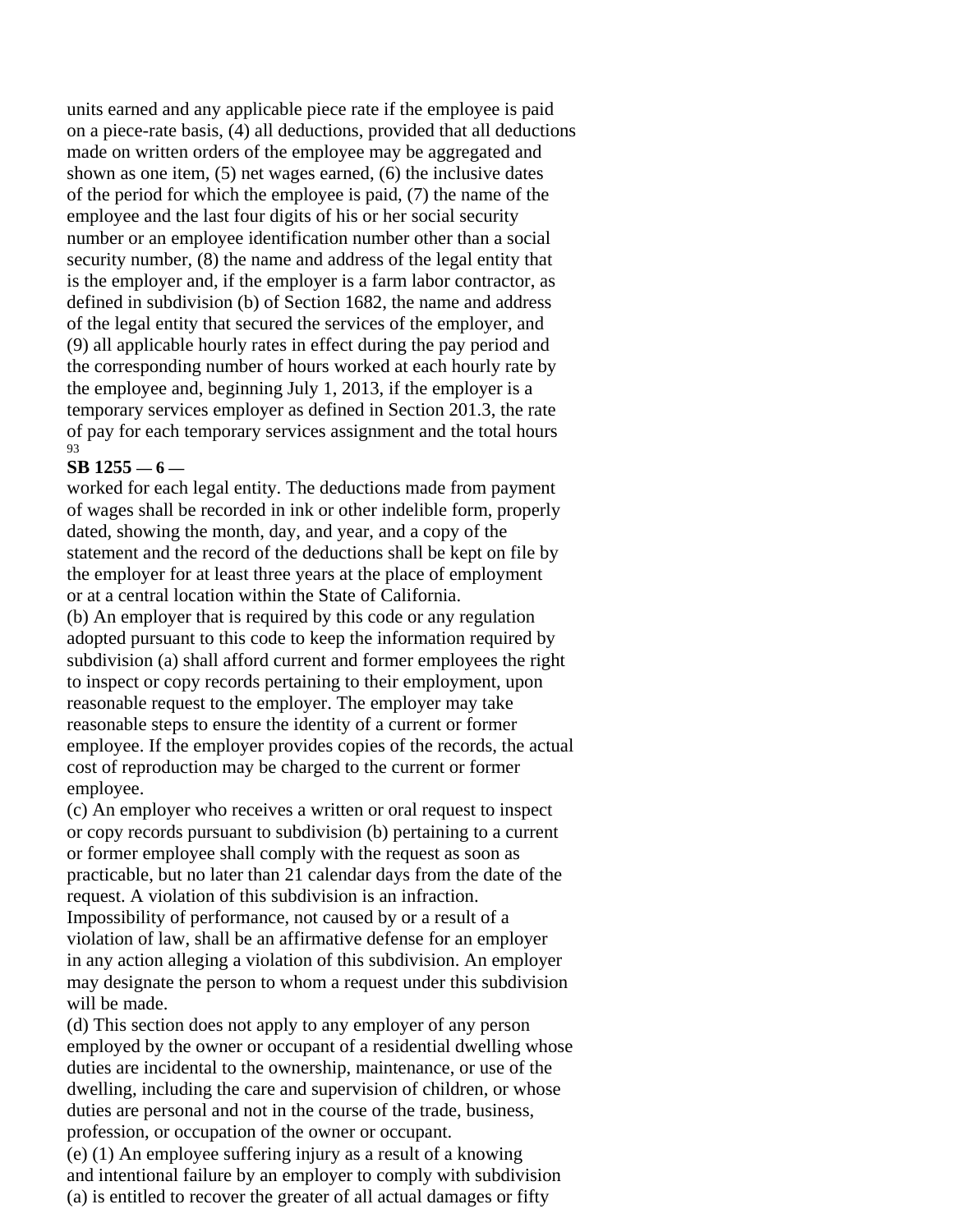dollars (\$50) for the initial pay period in which a violation occurs and one hundred dollars (\$100) per employee for each violation in a subsequent pay period, not to exceed an aggregate penalty of four thousand dollars (\$4,000), and is entitled to an award of costs and reasonable attorney's fees. 93

# **— 7 — SB 1255**

(2) (A) An employee is deemed to suffer injury for purposes of this subdivision if the employer fails to provide a wage statement.

(B) An employee is deemed to suffer injury for purposes of this subdivision if the employer fails to provide accurate and complete information as required by any one or more of items (1) to (9), inclusive, of subdivision (a) and the employee cannot promptly and easily determine from the wage statement alone one or more of the following:

(i) The amount of the gross wages or net wages paid to the employee during the pay period or any of the other information required to be provided on the itemized wage statement pursuant to items  $(2)$  to  $(4)$ , inclusive,  $(6)$ , and  $(9)$  of subdivision  $(a)$ . (ii) Which deductions the employer made from gross wages to determine the net wages paid to the employee during the pay period. Nothing in this subdivision alters the ability of the employer to aggregate deductions consistent with the requirements of item (4) of subdivision (a).

(iii) The name and address of the employer and, if the employer is a farm labor contractor, as defined in subdivision (b) of Section 1682, the name and address of the legal entity that secured the services of the employer during the pay period.

(iv) The name of the employee and only the last four digits of his or her social security number or an employee identification number other than a social security number.

(C) For purposes of this paragraph, "promptly and easily determine" means a reasonable person would be able to readily ascertain the information without reference to other documents or information.

(3) For purposes of this subdivision, a "knowing and intentional failure" does not include an isolated and unintentional payroll error due to a clerical or inadvertent mistake. In reviewing for compliance with this section, the factfinder may consider as a relevant factor whether the employer, prior to an alleged violation, has adopted and is in compliance with a set of policies, procedures, and practices that fully comply with this section.

(f) A failure by an employer to permit a current or former employee to inspect or copy records within the time set forth in subdivision (c) entitles the current or former employee or the Labor 93

# **SB 1255 — 8 —**

Commissioner to recover a seven-hundred-fifty-dollar (\$750) penalty from the employer.

(g) The listing by an employer of the name and address of the legal entity that secured the services of the employer in the itemized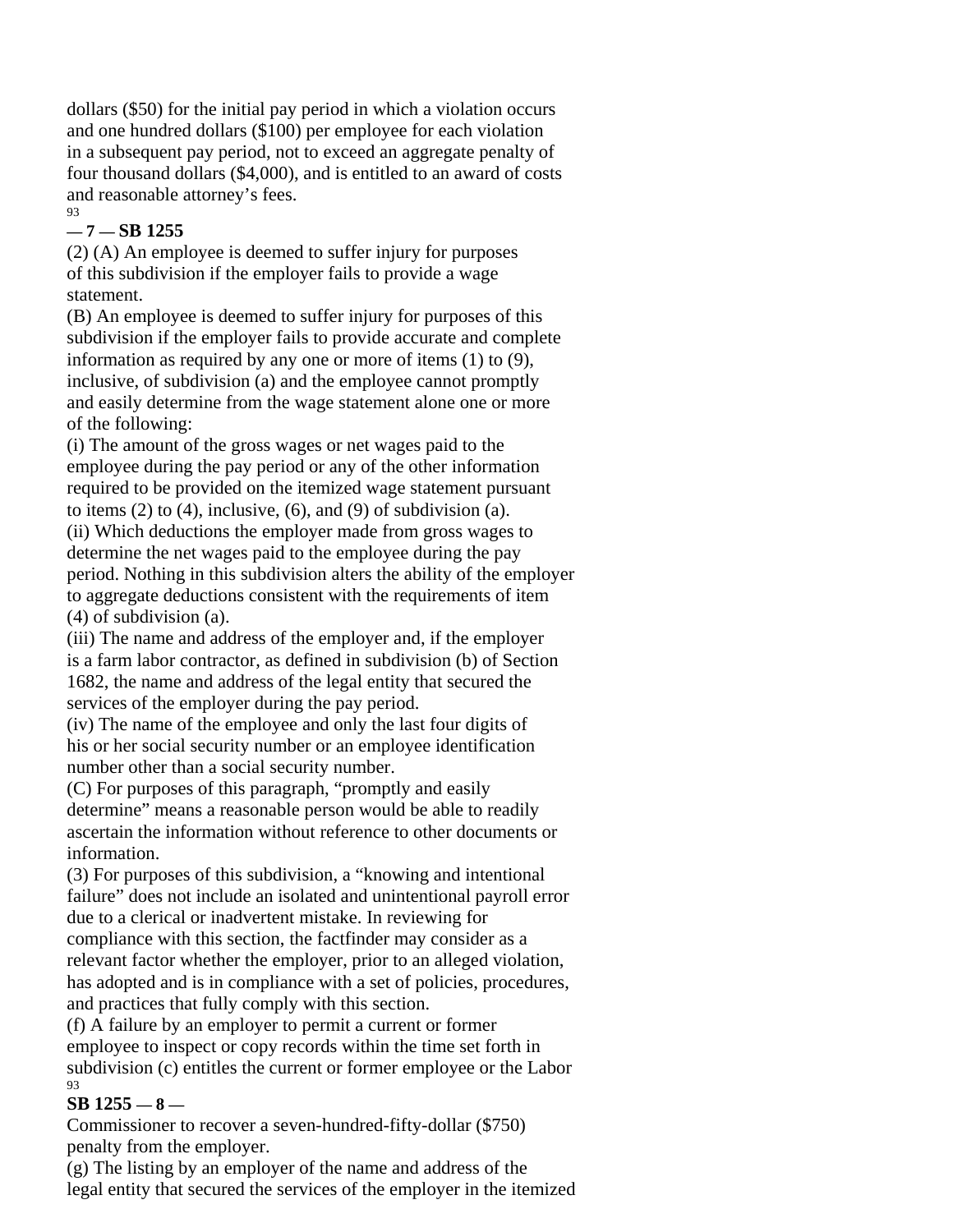statement required by subdivision (a) shall not create any liability on the part of that legal entity.

(h) An employee may also bring an action for injunctive relief to ensure compliance with this section, and is entitled to an award of costs and reasonable attorney's fees.

(i) This section does not apply to the state, to any city, county, city and county, district, or to any other governmental entity, except that if the state or a city, county, city and county, district, or other governmental entity furnishes its employees with a check, draft, or voucher paying the employee's wages, the state or a city, county, city and county, district, or other governmental entity shall use no more than the last four digits of the employee's social security number or shall use an employee identification number other than the social security number on the itemized statement provided with the check, draft, or voucher.

SEC. 1.5. Section 226 of the Labor Code is amended to read: 226. (a) Every employer shall, semimonthly or at the time of each payment of wages, furnish each of his or her employees, either as a detachable part of the check, draft, or voucher paying the employee's wages, or separately when wages are paid by personal check or cash, an accurate itemized statement in writing showing (1) gross wages earned, (2) total hours worked by the employee, except for any employee whose compensation is solely based on a salary and who is exempt from payment of overtime under subdivision (a) of Section 515 or any applicable order of the Industrial Welfare Commission, (3) the number of piece-rate units earned and any applicable piece rate if the employee is paid on a piece-rate basis, (4) all deductions, provided that all deductions made on written orders of the employee may be aggregated and shown as one item, (5) net wages earned, (6) the inclusive dates of the period for which the employee is paid, (7) the name of the employee and the last four digits of his or her social security number or an employee identification number other than a social security number, (8) the name and address of the legal entity that is the employer and, if the employer is a farm labor contractor, as defined in subdivision (b) of Section 1682, the name and address 93

#### **— 9 — SB 1255**

of the legal entity that secured the services of the employer, and (9) all applicable hourly rates in effect during the pay period and the corresponding number of hours worked at each hourly rate by the employee. The deductions made from payment of wages shall be recorded in ink or other indelible form, properly dated, showing the month, day, and year, and a copy of the statement and the record of the deductions shall be kept on file by the employer for at least three years at the place of employment or at a central location within the State of California. For purposes of this subdivision, "copy" includes a duplicate of the itemized statement provided to an employee or a computer-generated record that accurately shows all of the information required by this subdivision. (b) An employer that is required by this code or any regulation adopted pursuant to this code to keep the information required by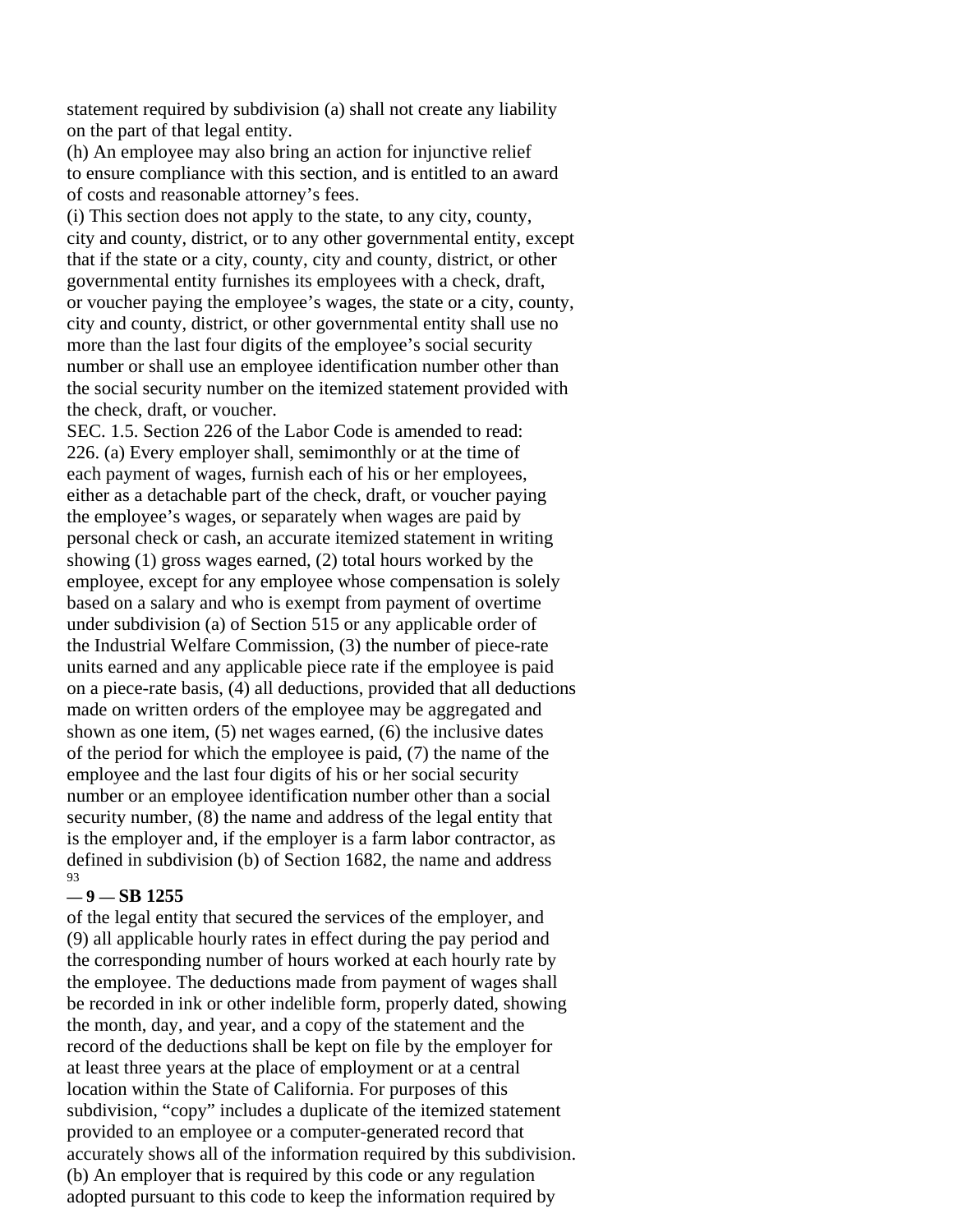subdivision (a) shall afford current and former employees the right to inspect or copy records pertaining to their employment, upon reasonable request to the employer. The employer may take reasonable steps to ensure the identity of a current or former employee. If the employer provides copies of the records, the actual cost of reproduction may be charged to the current or former employee.

(c) An employer who receives a written or oral request to inspect or copy records pursuant to subdivision (b) pertaining to a current or former employee shall comply with the request as soon as practicable, but no later than 21 calendar days from the date of the request. A violation of this subdivision is an infraction.

Impossibility of performance, not caused by or a result of a violation of law, shall be an affirmative defense for an employer in any action alleging a violation of this subdivision. An employer may designate the person to whom a request under this subdivision will be made.

(d) This section does not apply to any employer of any person employed by the owner or occupant of a residential dwelling whose duties are incidental to the ownership, maintenance, or use of the dwelling, including the care and supervision of children, or whose duties are personal and not in the course of the trade, business, profession, or occupation of the owner or occupant.

(e) (1) An employee suffering injury as a result of a knowing and intentional failure by an employer to comply with subdivision (a) is entitled to recover the greater of all actual damages or fifty 93

# **SB 1255 — 10 —**

dollars (\$50) for the initial pay period in which a violation occurs and one hundred dollars (\$100) per employee for each violation in a subsequent pay period, not to exceed an aggregate penalty of four thousand dollars (\$4,000), and is entitled to an award of costs and reasonable attorney's fees.

(2) (A) An employee is deemed to suffer injury for purposes of this subdivision if the employer fails to provide a wage statement.

(B) An employee is deemed to suffer injury for purposes of this subdivision if the employer fails to provide accurate and complete information as required by any one or more of items (1) to (9), inclusive, of subdivision (a) and the employee cannot promptly and easily determine from the wage statement alone one or more of the following:

(i) The amount of the gross wages or net wages paid to the employee during the pay period or any of the other information required to be provided on the itemized wage statement pursuant to items  $(2)$  to  $(4)$ , inclusive,  $(6)$ , and  $(9)$  of subdivision  $(a)$ .

(ii) Which deductions the employer made from gross wages to determine the net wages paid to the employee during the pay period. Nothing in this subdivision alters the ability of the employer to aggregate deductions consistent with the requirements of item (4) of subdivision (a).

(iii) The name and address of the employer and, if the employer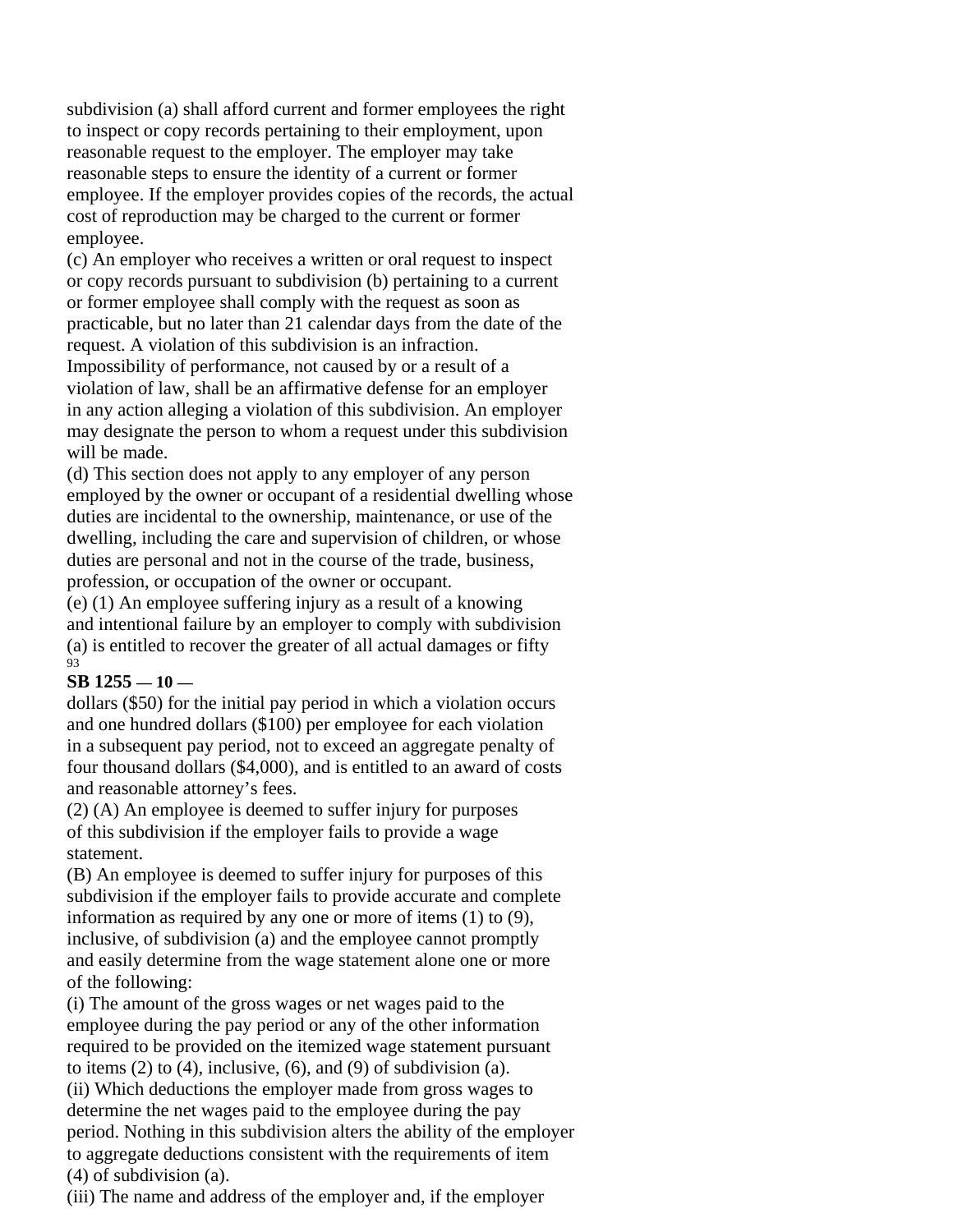is a farm labor contractor, as defined in subdivision (b) of Section 1682, the name and address of the legal entity that secured the services of the employer during the pay period.

(iv) The name of the employee and only the last four digits of his or her social security number or an employee identification number other than a social security number.

(C) For purposes of this paragraph, "promptly and easily determine" means a reasonable person would be able to readily ascertain the information without reference to other documents or information.

(3) For purposes of this subdivision, a "knowing and intentional failure" does not include an isolated and unintentional payroll error due to a clerical or inadvertent mistake. In reviewing for compliance with this section, the factfinder may consider as a relevant factor whether the employer, prior to an alleged violation, 93

# **— 11 — SB 1255**

has adopted and is in compliance with a set of policies, procedures, and practices that fully comply with this section.

(f) A failure by an employer to permit a current or former employee to inspect or copy records within the time set forth in subdivision (c) entitles the current or former employee or the Labor Commissioner to recover a seven-hundred-fifty-dollar (\$750) penalty from the employer.

(g) The listing by an employer of the name and address of the legal entity that secured the services of the employer in the itemized statement required by subdivision (a) shall not create any liability on the part of that legal entity.

(h) An employee may also bring an action for injunctive relief to ensure compliance with this section, and is entitled to an award of costs and reasonable attorney's fees.

(i) This section does not apply to the state, to any city, county, city and county, district, or to any other governmental entity, except that if the state or a city, county, city and county, district, or other governmental entity furnishes its employees with a check, draft, or voucher paying the employee's wages, the state or a city, county, city and county, district, or other governmental entity shall use no more than the last four digits of the employee's social security number or shall use an employee identification number other than the social security number on the itemized statement provided with the check, draft, or voucher.

SEC. 1.7. Section 226 of the Labor Code is amended to read: 226. (a) Every employer shall, semimonthly or at the time of each payment of wages, furnish each of his or her employees, either as a detachable part of the check, draft, or voucher paying the employee's wages, or separately when wages are paid by personal check or cash, an accurate itemized statement in writing showing (1) gross wages earned, (2) total hours worked by the employee, except for any employee whose compensation is solely based on a salary and who is exempt from payment of overtime under subdivision (a) of Section 515 or any applicable order of the Industrial Welfare Commission, (3) the number of piece-rate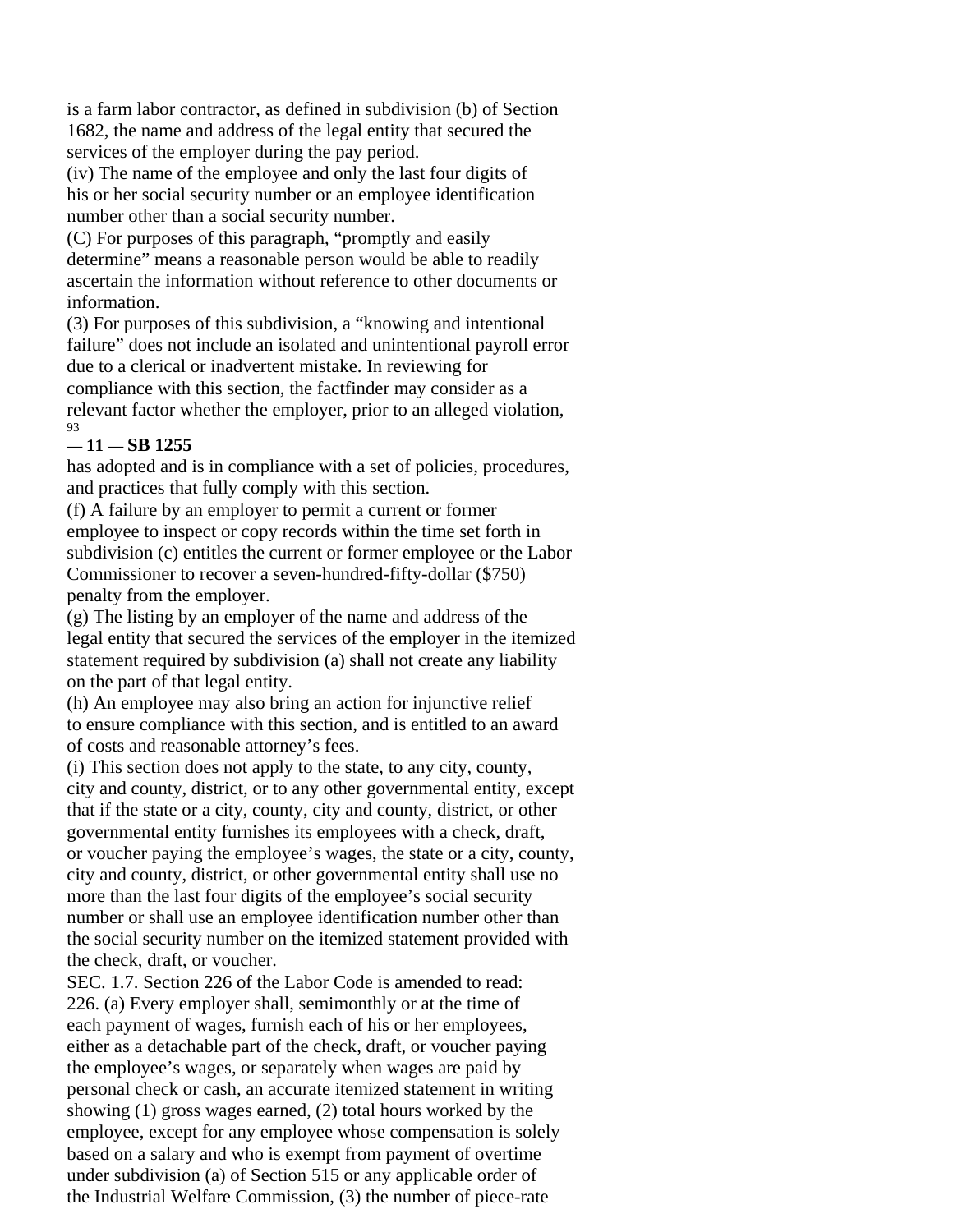units earned and any applicable piece rate if the employee is paid on a piece-rate basis, (4) all deductions, provided that all deductions made on written orders of the employee may be aggregated and shown as one item, (5) net wages earned, (6) the inclusive dates of the period for which the employee is paid, (7) the name of the 93

# **SB 1255 — 12 —**

employee and the last four digits of his or her social security number or an employee identification number other than a social security number, (8) the name and address of the legal entity that is the employer and, if the employer is a farm labor contractor, as defined in subdivision (b) of Section 1682, the name and address of the legal entity that secured the services of the employer, and (9) all applicable hourly rates in effect during the pay period and the corresponding number of hours worked at each hourly rate by the employee and, beginning July 1, 2013, if the employer is a temporary services employer as defined in Section 201.3, the rate of pay for each temporary services assignment and the total hours worked for each legal entity. The deductions made from payment of wages shall be recorded in ink or other indelible form, properly dated, showing the month, day, and year, and a copy of the statement and the record of the deductions shall be kept on file by the employer for at least three years at the place of employment or at a central location within the State of California. For purposes of this subdivision, "copy" includes a duplicate of the itemized statement provided to an employee or a computer-generated record that accurately shows all of the information required by this subdivision.

(b) An employer that is required by this code or any regulation adopted pursuant to this code to keep the information required by subdivision (a) shall afford current and former employees the right to inspect or copy records pertaining to their employment, upon reasonable request to the employer. The employer may take reasonable steps to ensure the identity of a current or former employee. If the employer provides copies of the records, the actual cost of reproduction may be charged to the current or former employee.

(c) An employer who receives a written or oral request to inspect or copy records pursuant to subdivision (b) pertaining to a current or former employee shall comply with the request as soon as practicable, but no later than 21 calendar days from the date of the request. A violation of this subdivision is an infraction. Impossibility of performance, not caused by or a result of a violation of law, shall be an affirmative defense for an employer in any action alleging a violation of this subdivision. An employer may designate the person to whom a request under this subdivision will be made.

93(d) This section does not apply to any employer of any person employed by the owner or occupant of a residential dwelling whose duties are incidental to the ownership, maintenance, or use of the dwelling, including the care and supervision of children, or whose duties are personal and not in the course of the trade, business,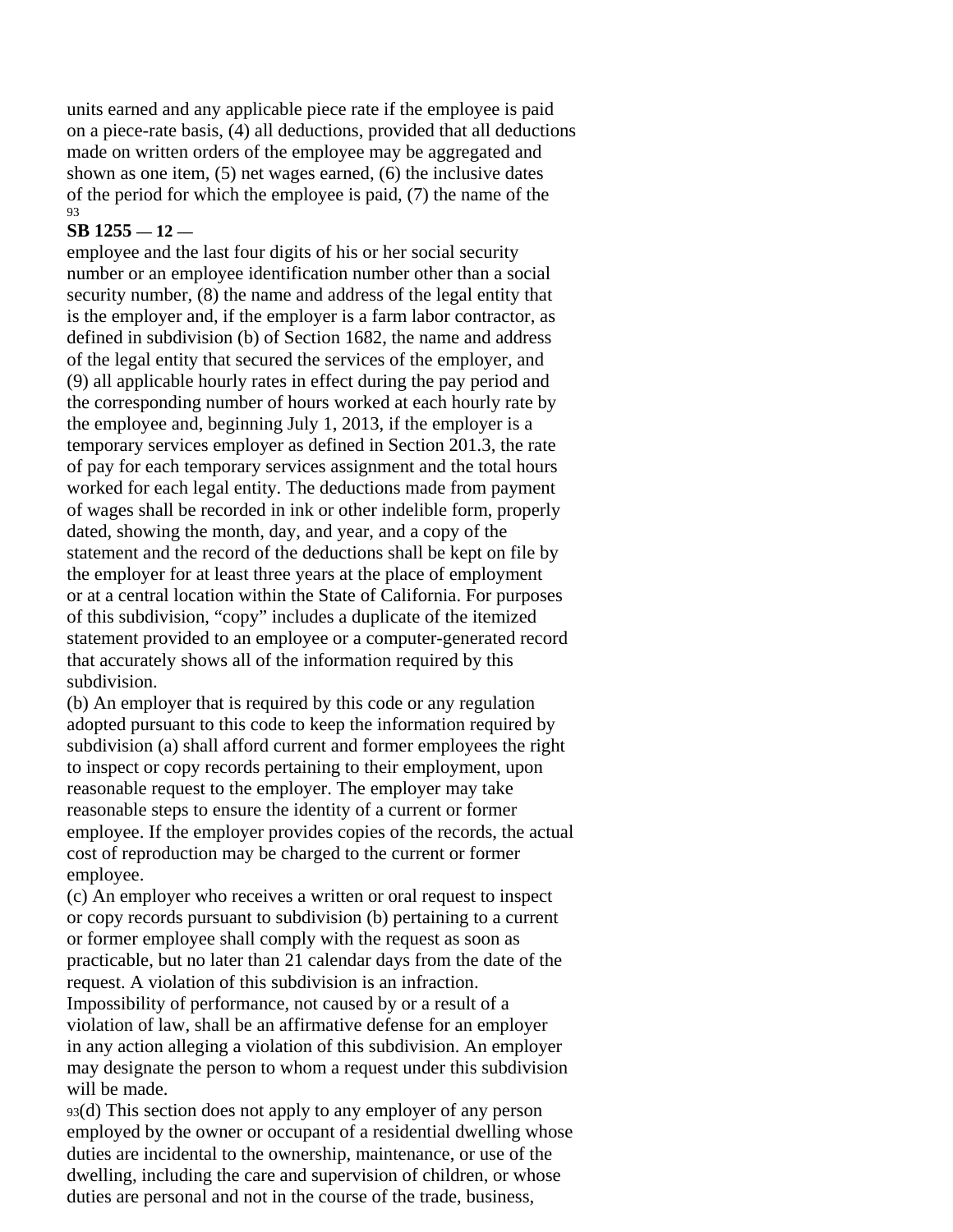profession, or occupation of the owner or occupant.

(e) (1) An employee suffering injury as a result of a knowing and intentional failure by an employer to comply with subdivision (a) is entitled to recover the greater of all actual damages or fifty dollars (\$50) for the initial pay period in which a violation occurs and one hundred dollars (\$100) per employee for each violation in a subsequent pay period, not to exceed an aggregate penalty of four thousand dollars (\$4,000), and is entitled to an award of costs and reasonable attorney's fees.

(2) (A) An employee is deemed to suffer injury for purposes of this subdivision if the employer fails to provide a wage statement.

(B) An employee is deemed to suffer injury for purposes of this subdivision if the employer fails to provide accurate and complete information as required by any one or more of items (1) to (9), inclusive, of subdivision (a) and the employee cannot promptly and easily determine from the wage statement alone one or more of the following:

(i) The amount of the gross wages or net wages paid to the employee during the pay period or any of the other information required to be provided on the itemized wage statement pursuant to items  $(2)$  to  $(4)$ , inclusive,  $(6)$ , and  $(9)$  of subdivision  $(a)$ .

(ii) Which deductions the employer made from gross wages to determine the net wages paid to the employee during the pay period. Nothing in this subdivision alters the ability of the employer to aggregate deductions consistent with the requirements of item (4) of subdivision (a).

(iii) The name and address of the employer and, if the employer is a farm labor contractor, as defined in subdivision (b) of Section 1682, the name and address of the legal entity that secured the services of the employer during the pay period.

(iv) The name of the employee and only the last four digits of his or her social security number or an employee identification number other than a social security number. 93

(C) For purposes of this paragraph, "promptly and easily determine" means a reasonable person would be able to readily ascertain the information without reference to other documents or information.

(3) For purposes of this subdivision, a "knowing and intentional failure" does not include an isolated and unintentional payroll error due to a clerical or inadvertent mistake. In reviewing for compliance with this section, the factfinder may consider as a relevant factor whether the employer, prior to an alleged violation, has adopted and is in compliance with a set of policies, procedures, and practices that fully comply with this section.

(f) A failure by an employer to permit a current or former employee to inspect or copy records within the time set forth in subdivision (c) entitles the current or former employee or the Labor Commissioner to recover a seven-hundred-fifty-dollar (\$750) penalty from the employer.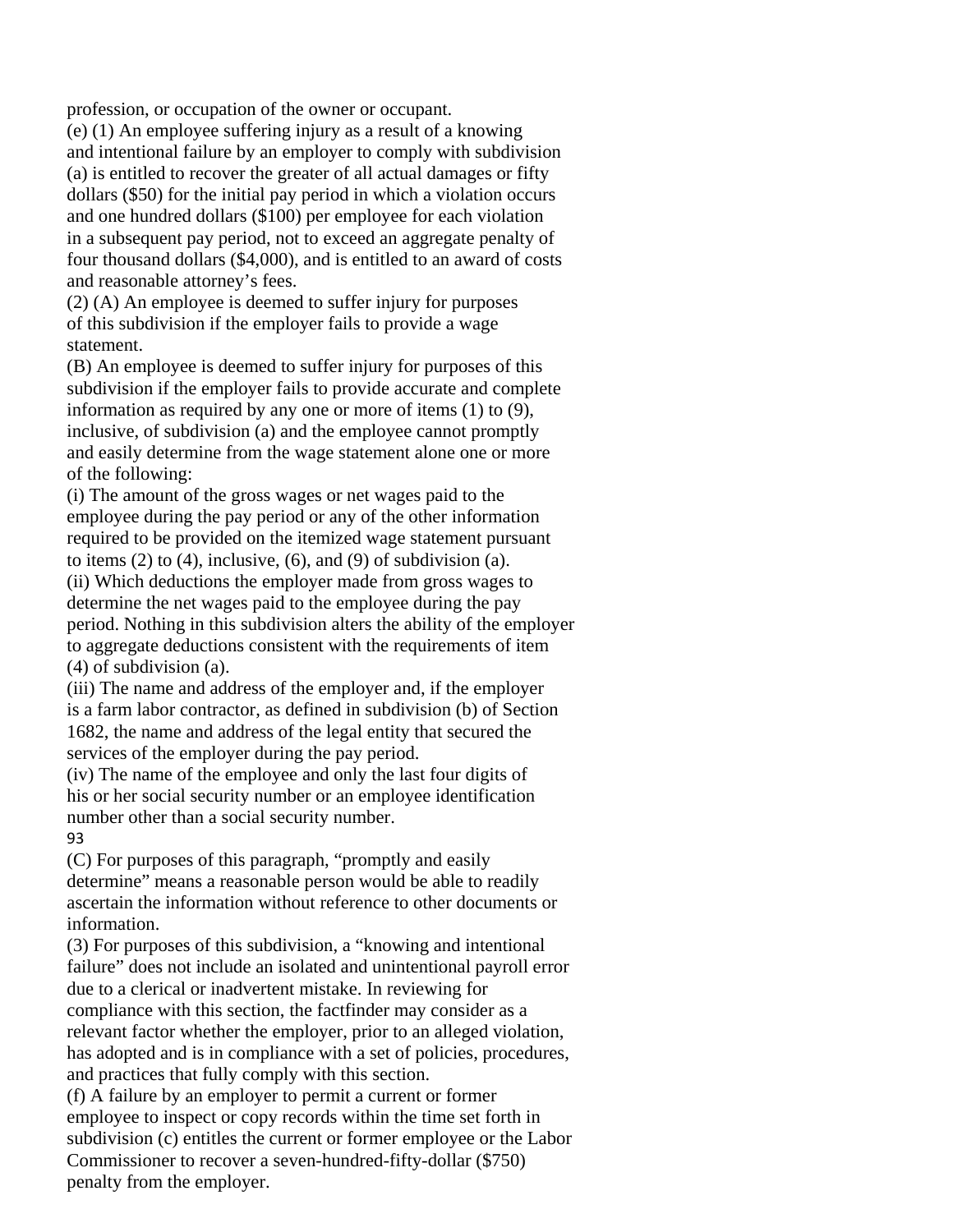(g) The listing by an employer of the name and address of the legal entity that secured the services of the employer in the itemized statement required by subdivision (a) shall not create any liability on the part of that legal entity.

(h) An employee may also bring an action for injunctive relief to ensure compliance with this section, and is entitled to an award of costs and reasonable attorney's fees.

(i) This section does not apply to the state, to any city, county, city and county, district, or to any other governmental entity, except that if the state or a city, county, city and county, district, or other governmental entity furnishes its employees with a check, draft, or voucher paying the employee's wages, the state or a city, county, city and county, district, or other governmental entity shall use no more than the last four digits of the employee's social security number or shall use an employee identification number other than the social security number on the itemized statement provided with the check, draft, or voucher.

SEC. 2. (a) Section 1.3 of this bill incorporates amendments to Section 226 of the Labor Code proposed by both this bill and AB 1744. It shall only become operative if (1) both bills are enacted and become effective on or before January 1, 2013, (2) each bill amends Section 226 of the Labor Code, and (3) AB 2674 is not enacted or as enacted does not amend that section, and (4) 93

this bill is enacted after AB 1744, in which case Sections 1, 1.5 and 1.7 of this bill shall not become operative.

(b) Section 1.5 of this bill incorporates amendments to Section 226 of the Labor Code proposed by both this bill and AB 2674. It shall only become operative if (1) both bills are enacted and become effective on or before January 1, 2013, (2) each bill amends Section 226 of the Labor Code, (3) AB 1744 is not enacted or as enacted does not amend that section, and (4) this bill is enacted after AB 2674 in which case Sections 1, 1.3 and 1.7 of this bill shall not become operative.

(c) Section 1.7 of this bill incorporates amendments to Section 226 of the Labor Code proposed by this bill, AB 1744, and AB 2674. It shall only become operative if (1) all three bills are enacted and become effective on or before January 1, 2013, (2) all three bills amend Section 226 of the Labor Code, and (3) this bill is enacted after AB 1744 and AB 2674, in which case Sections 1, 1.3 and 1.5 of this bill shall not become operative.

93

----------------------------------- AMENDED IN ASSEMBLY AUGUST 23, 2012 AMENDED IN ASSEMBLY AUGUST 16, 2012 AMENDED IN SENATE MAY 15, 2012 AMENDED IN SENATE APRIL 30, 2012 AMENDED IN SENATE MARCH 29, 2012 **SENATE BILL No. 1255**  1 **Introduced by Senator Wright**  February 23, 2012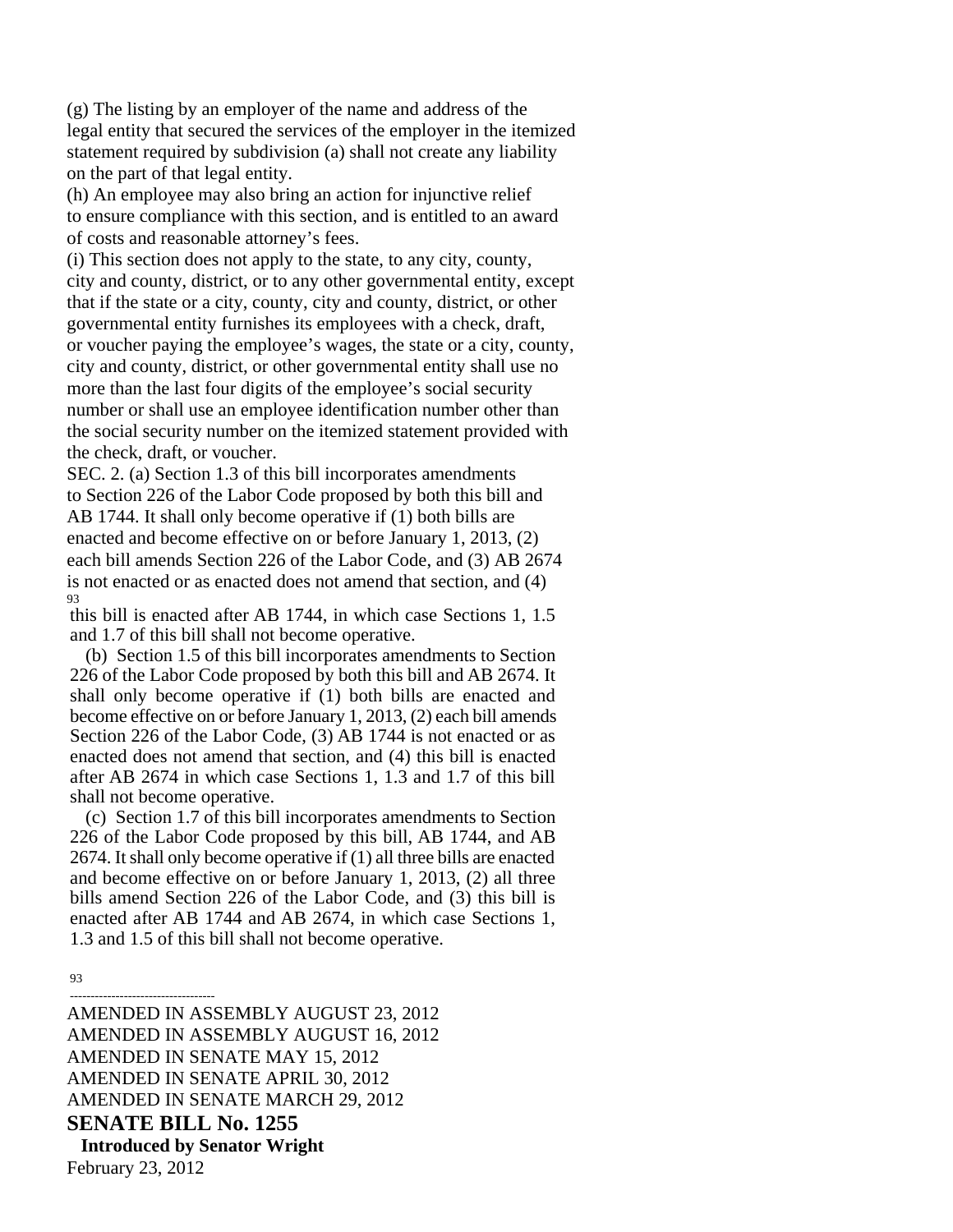An act to amend Section 226 of the Labor Code, relating to employee compensation.

legislative counsel's digest

SB 1255, as amended, Wright. Employee compensation: itemized statements.

Existing law requires every employer, semimonthly or at the time of each payment of wages, to furnish each employee an accurate itemized statement in writing showing specified information, including, among other things, the name of the employee and the last 4 digits of his or her social security number or an employee identification number, the gross wages earned, all deductions, net wages earned, the inclusive dates of the period for which the employee is paid, and the name and address of the legal entity that is the employer and, if the employer is a farm labor contractor, as defined, the name and address of the legal entity that secured the services of the employer. Existing law provides that an employee suffering injury as a result of a knowing and intentional failure by an employer to comply with this requirement is entitled to recover the greater of all actual damages or a specified sum, not 94

exceeding an aggregate penalty of \$4,000, and is entitled to an award of costs and reasonable attorney's fees.

This bill would provide that an employee is deemed to suffer injury for purposes of the above-referenced penalty if the employer fails to provide a wage statement. The bill would also provide that an employee is deemed to suffer injury for that penalty if the employer fails to provide accurate and complete information, as specified, and the employee cannot promptly and easily determine from the wage statement alone the amount of the gross or net wages paid to the employee during the pay period or other specified information, the deductions the employer made from the gross wages to determine the net wages paid to the employee during the pay period, the name and address of the employer or legal entity that secured the services of the employer, and the name of the employee and only the last 4 digits of his or her social security number or an employee identification number other than a social security number, as specified.

*This bill would incorporate changes to Section 226 of the Labor Code proposed by AB 1744 and AB 2674, to be operative only if this bill and either or both of these bills are chaptered and became effective on or before January 1, 2013, and this bill is chaptered last.* 

Vote: majority. Appropriation: no. Fiscal committee: no. State-mandated local program: no.

*The people of the State of California do enact as follows:*  SECTION 1. Section 226 of the Labor Code is amended to read:

226. (a) Every employer shall, semimonthly or at the time of each payment of wages, furnish each of his or her employees, either as a detachable part of the check, draft, or voucher paying the employee's wages, or separately when wages are paid by personal check or cash, an accurate itemized statement in writing showing (1) gross wages earned, (2) total hours worked by the employee, except for any employee whose compensation is solely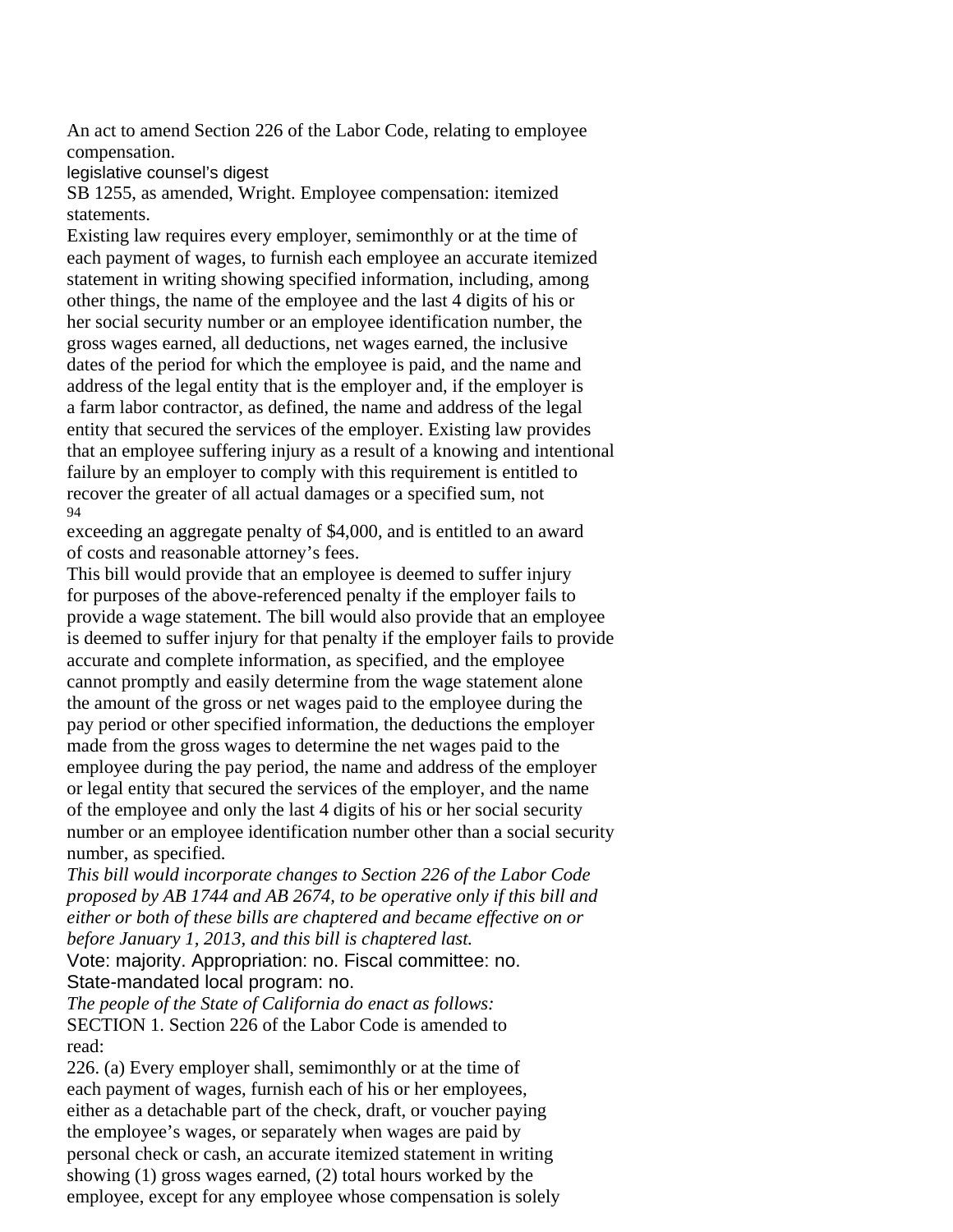based on a salary and who is exempt from payment of overtime under subdivision (a) of Section 515 or any applicable order of the Industrial Welfare Commission, (3) the number of piece-rate units earned and any applicable piece rate if the employee is paid on a piece-rate basis, (4) all deductions, provided that all deductions made on written orders of the employee may be aggregated and 94

# **SB 1255 — 2 —**

shown as one item, (5) net wages earned, (6) the inclusive dates of the period for which the employee is paid, (7) the name of the employee and only the last four digits of his or her social security number or an employee identification number other than a social security number, (8) the name and address of the legal entity that is the employer and, if the employer is a farm labor contractor, as defined in subdivision (b) of Section 1682, the name and address of the legal entity that secured the services of the employer, and (9) all applicable hourly rates in effect during the pay period and the corresponding number of hours worked at each hourly rate by the employee. The deductions made from payment of wages shall be recorded in ink or other indelible form, properly dated, showing the month, day, and year, and a copy of the statement and the record of the deductions shall be kept on file by the employer for at least three years at the place of employment or at a central location within the State of California.

(b) An employer that is required by this code or any regulation adopted pursuant to this code to keep the information required by subdivision (a) shall afford current and former employees the right to inspect or copy records pertaining to their employment, upon reasonable request to the employer. The employer may take reasonable steps to ensure the identity of a current or former employee. If the employer provides copies of the records, the actual cost of reproduction may be charged to the current or former employee.

(c) An employer who receives a written or oral request to inspect or copy records pursuant to subdivision (b) pertaining to a current or former employee shall comply with the request as soon as practicable, but no later than 21 calendar days from the date of the request. A violation of this subdivision is an infraction. Impossibility of performance, not caused by or a result of a violation of law, shall be an affirmative defense for an employer in any action alleging a violation of this subdivision. An employer may designate the person to whom a request under this subdivision will be made.

(d) This section does not apply to any employer of any person employed by the owner or occupant of a residential dwelling whose duties are incidental to the ownership, maintenance, or use of the dwelling, including the care and supervision of children, or whose 94

# **— 3 — SB 1255**

duties are personal and not in the course of the trade, business, profession, or occupation of the owner or occupant.

(e) (1) An employee suffering injury as a result of a knowing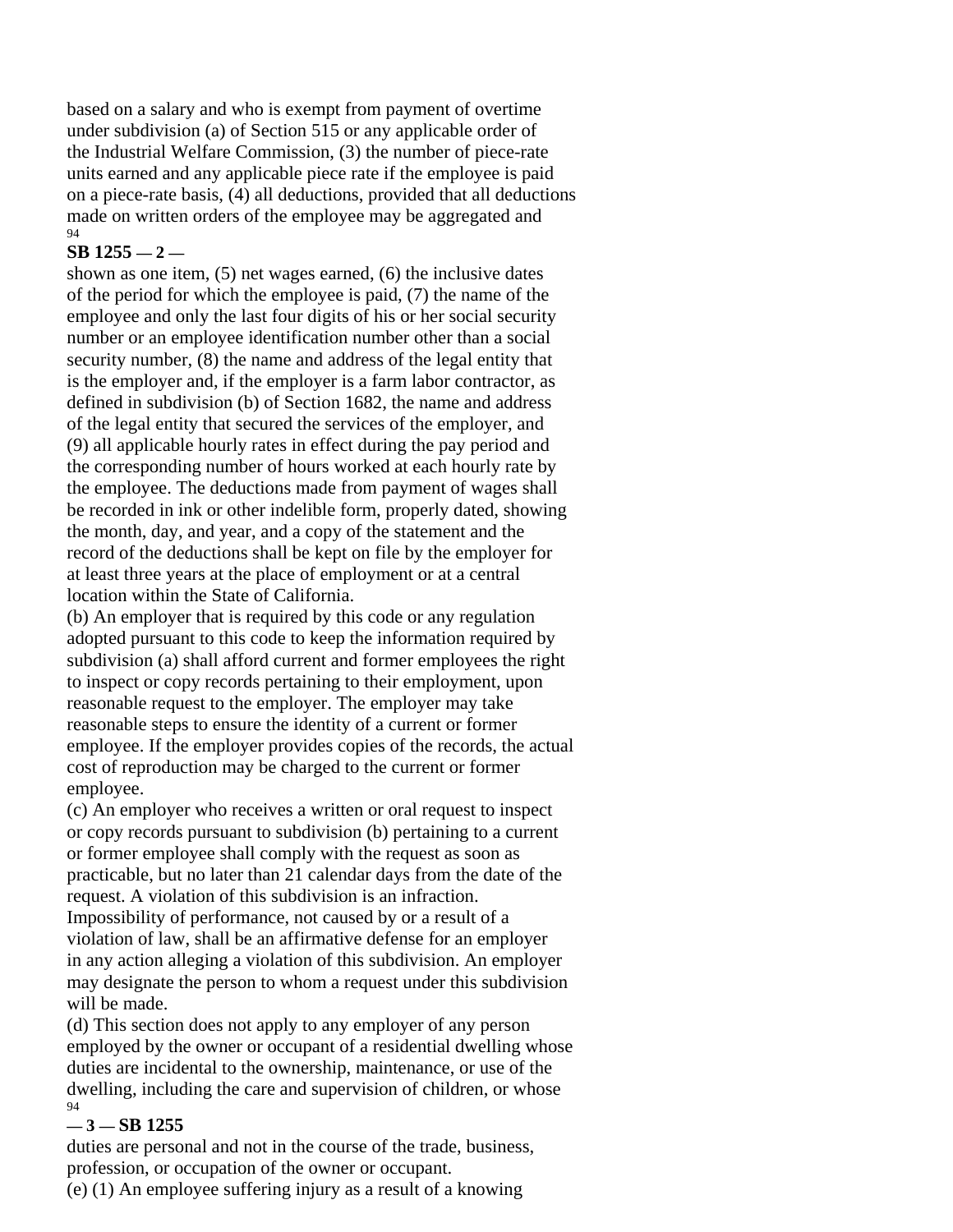and intentional failure by an employer to comply with subdivision (a) is entitled to recover the greater of all actual damages or fifty dollars (\$50) for the initial pay period in which a violation occurs and one hundred dollars (\$100) per employee for each violation in a subsequent pay period, not to exceed an aggregate penalty of four thousand dollars (\$4,000), and is entitled to an award of costs and reasonable attorney's fees.

(2) (A) An employee is deemed to suffer injury for purposes of this subdivision if the employer fails to provide a wage statement.

(B) An employee is deemed to suffer injury for purposes of this subdivision if the employer fails to provide accurate and complete information as required by any one or more of items (1) to (9), inclusive, of subdivision (a) and the employee cannot promptly and easily determine from the wage statement alone one or more of the following:

(i) The amount of the gross wages or net wages paid to the employee during the pay period or any of the other information required to be provided on the itemized wage statement pursuant to items  $(2)$  to  $(4)$ , inclusive,  $(6)$ , and  $(9)$  of subdivision  $(a)$ .

(ii) Which deductions the employer made from gross wages to determine the net wages paid to the employee during the pay period. Nothing in this subdivision alters the ability of the employer to aggregate deductions consistent with the requirements of item (4) of subdivision (a).

(iii) The name and address of the employer and, if the employer is a farm labor contractor, as defined in subdivision (b) of Section 1682, the name and address of the legal entity that secured the services of the employer during the pay period.

(iv) The name of the employee and only the last four digits of his or her social security number or an employee identification number other than a social security number.

(C) For purposes of this paragraph, "promptly and easily determine" means a reasonable person would be able to readily ascertain the information without reference to other documents or information. 94

# **SB 1255 — 4 —**

 (3) For purposes of this subdivision, a "knowing and intentional failure" does not include an isolated and unintentional payroll error due to a clerical or inadvertent mistake. In reviewing for compliance with this section, the factfinder may consider as a relevant factor whether the employer, prior to an alleged violation, has adopted and is in compliance with a set of policies, procedures, and practices that fully comply with this section.

(f) A failure by an employer to permit a current or former employee to inspect or copy records within the time set forth in subdivision (c) entitles the current or former employee or the Labor Commissioner to recover a seven-hundred-fifty-dollar (\$750) penalty from the employer.

(g) The listing by an employer of the name and address of the legal entity that secured the services of the employer in the itemized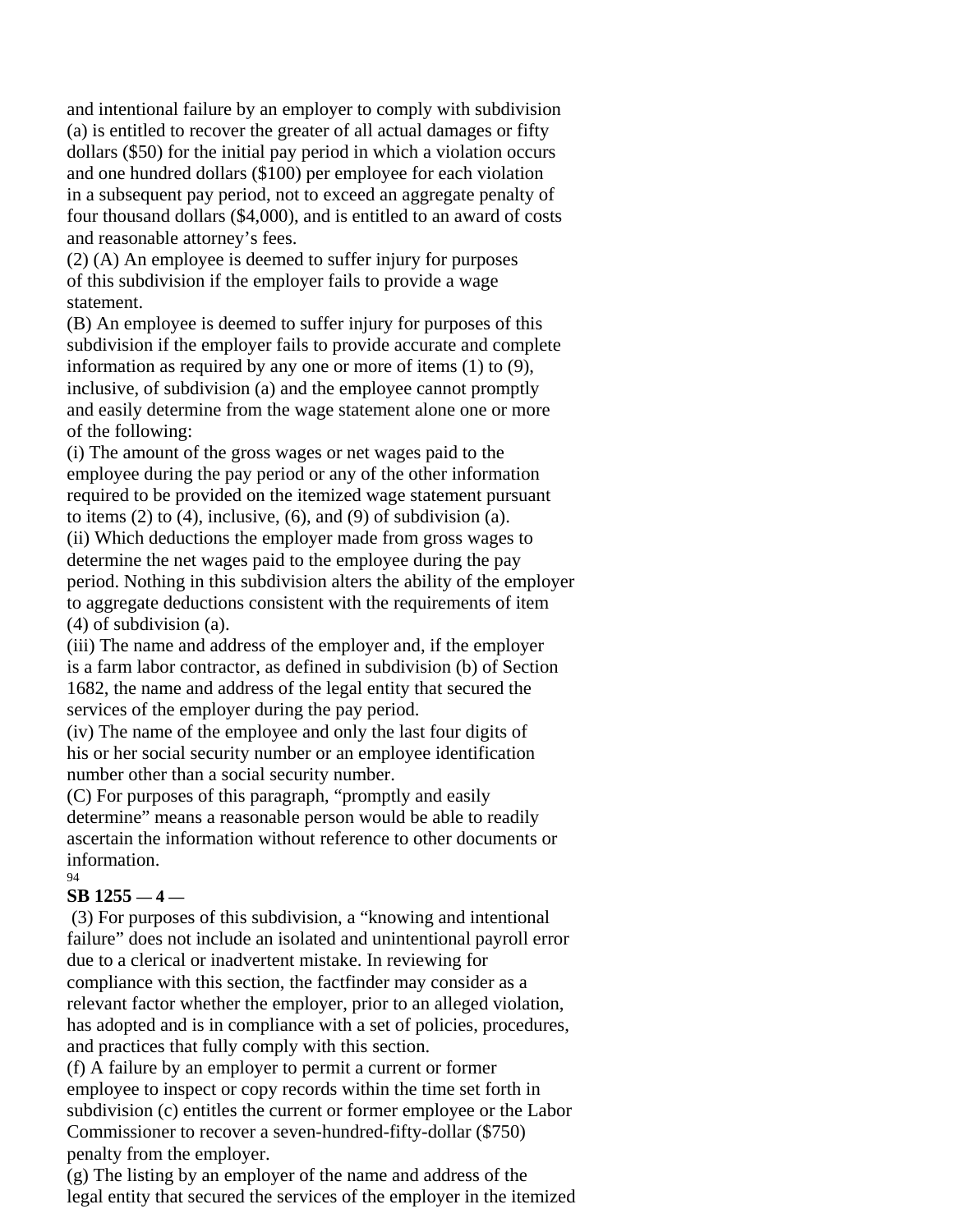statement required by subdivision (a) shall not create any liability on the part of that legal entity.

(h) An employee may also bring an action for injunctive relief to ensure compliance with this section, and is entitled to an award of costs and reasonable attorney's fees.

(i) This section does not apply to the state, to any city, county, city and county, district, or to any other governmental entity, except that if the state or a city, county, city and county, district, or other governmental entity furnishes its employees with a check, draft, or voucher paying the employee's wages, the state or a city, county, city and county, district, or other governmental entity shall use no more than the last four digits of the employee's social security number or shall use an employee identification number other than the social security number on the itemized statement provided with the check, draft, or voucher.

*SEC. 1.3. Section 226 of the Labor Code is amended to read:*  226. (a) Every employer shall, semimonthly or at the time of each payment of wages, furnish each of his or her employees, either as a detachable part of the check, draft, or voucher paying the employee's wages, or separately when wages are paid by personal check or cash, an accurate itemized statement in writing showing (1) gross wages earned, (2) total hours worked by the employee, except for any employee whose compensation is solely based on a salary and who is exempt from payment of overtime under subdivision (a) of Section 515 or any applicable order of the Industrial Welfare Commission, (3) the number of piece-rate 94

# **— 5 — SB 1255**

units earned and any applicable piece rate if the employee is paid on a piece-rate basis, (4) all deductions, provided that all deductions made on written orders of the employee may be aggregated and shown as one item, (5) net wages earned, (6) the inclusive dates of the period for which the employee is paid, (7) the name of the employee and the last four digits of his or her social security number or an employee identification number other than a social security number, (8) the name and address of the legal entity that is the employer and, if the employer is a farm labor contractor, as defined in subdivision (b) of Section 1682, the name and address of the legal entity that secured the services of the employer, and (9) all applicable hourly rates in effect during the pay period and the corresponding number of hours worked at each hourly rate by the employee *and, beginning July 1, 2013, if the employer is a temporary services employer as defined in Section 201.3, the rate of pay for each temporary services assignment and the total hours worked for each legal entity*. The deductions made from payment of wages shall be recorded in ink or other indelible form, properly dated, showing the month, day, and year, and a copy of the statement and the record of the deductions shall be kept on file by the employer for at least three years at the place of employment or at a central location within the State of California. (b) An employer that is required by this code or any regulation adopted pursuant to this code to keep the information required by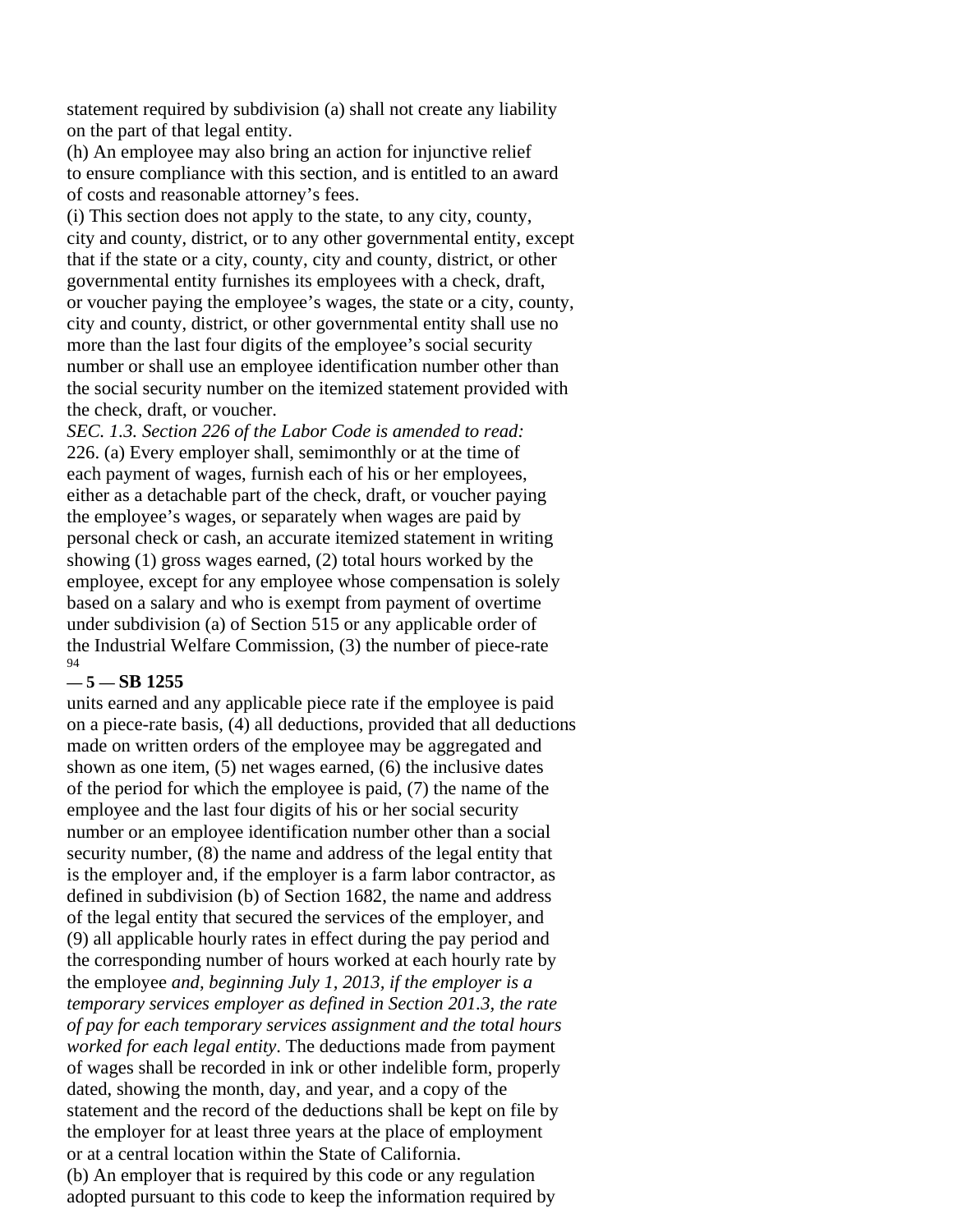subdivision (a) shall afford current and former employees the right to inspect or copy records pertaining to their employment, upon reasonable request to the employer. The employer may take reasonable steps to ensure the identity of a current or former employee. If the employer provides copies of the records, the actual cost of reproduction may be charged to the current or former employee.

(c) An employer who receives a written or oral request to inspect or copy records pursuant to subdivision (b) pertaining to a current or former employee shall comply with the request as soon as practicable, but no later than 21 calendar days from the date of the request. A violation of this subdivision is an infraction.

Impossibility of performance, not caused by or a result of a violation of law, shall be an affirmative defense for an employer in any action alleging a violation of this subdivision. An employer 94

# **SB 1255 — 6 —**

may designate the person to whom a request under this subdivision will be made.

(d) This section does not apply to any employer of any person employed by the owner or occupant of a residential dwelling whose duties are incidental to the ownership, maintenance, or use of the dwelling, including the care and supervision of children, or whose duties are personal and not in the course of the trade, business, profession, or occupation of the owner or occupant.

(e) *(1)* An employee suffering injury as a result of a knowing and intentional failure by an employer to comply with subdivision (a) is entitled to recover the greater of all actual damages or fifty dollars (\$50) for the initial pay period in which a violation occurs and one hundred dollars (\$100) per employee for each violation in a subsequent pay period, not exceeding *to exceed* an aggregate penalty of four thousand dollars (\$4,000), and is entitled to an award of costs and reasonable attorney's fees.

*(2) (A) An employee is deemed to suffer injury for purposes of this subdivision if the employer fails to provide a wage statement. (B) An employee is deemed to suffer injury for purposes of this subdivision if the employer fails to provide accurate and complete information as required by any one or more of items (1) to (9), inclusive, of subdivision (a) and the employee cannot promptly and easily determine from the wage statement alone one or more of the following:* 

*(i) The amount of the gross wages or net wages paid to the employee during the pay period or any of the other information required to be provided on the itemized wage statement pursuant to items (2) to (4), inclusive, (6), and (9) of subdivision (a). (ii) Which deductions the employer made from gross wages to determine the net wages paid to the employee during the pay period. Nothing in this subdivision alters the ability of the employer to aggregate deductions consistent with the requirements of item (4) of subdivision (a).* 

*(iii) The name and address of the employer and, if the employer is a farm labor contractor, as defined in subdivision (b) of Section*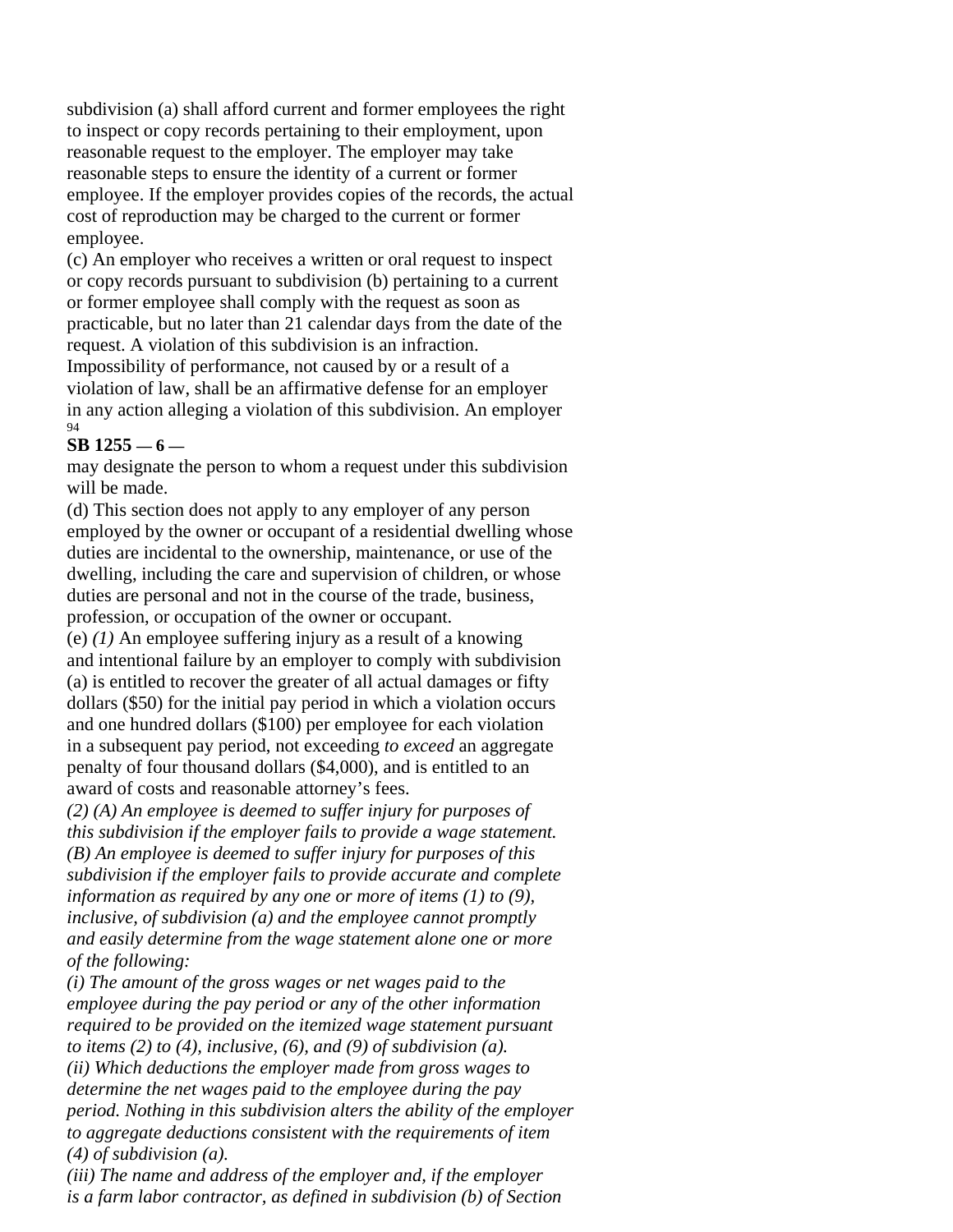*1682, the name and address of the legal entity that secured the services of the employer during the pay period. (iv) The name of the employee and only the last four digits of his or her social security number or an employee identification number other than a social security number.*  94

# **— 7 — SB 1255**

*(C) For purposes of this paragraph, "promptly and easily determine" means a reasonable person would be able to readily ascertain the information without reference to other documents or information.* 

*(3) For purposes of this subdivision, a "knowing and intentional failure" does not include an isolated and unintentional payroll error due to a clerical or inadvertent mistake. In reviewing for compliance with this section, the factfinder may consider as a relevant factor whether the employer, prior to an alleged violation, has adopted and is in compliance with a set of policies, procedures, and practices that fully comply with this section.* 

(f) A failure by an employer to permit a current or former employee to inspect or copy records within the time set forth in subdivision (c) entitles the current or former employee or the Labor Commissioner to recover a seven-hundred-fifty-dollar (\$750) penalty from the employer.

(g) The listing by an employer of the name and address of the legal entity that secured the services of the employer in the itemized statement required by subdivision (a) shall not create any liability on the part of that legal entity.

(h) An employee may also bring an action for injunctive relief to ensure compliance with this section, and is entitled to an award of costs and reasonable attorney's fees.

(i) This section does not apply to the state, to any city, county, city and county, district, or to any other governmental entity, except that if the state or a city, county, city and county, district, or other governmental entity furnishes its employees with a check, draft, or voucher paying the employee's wages, the state or a city, county, city and county, district, or other governmental entity shall use no more than the last four digits of the employee's social security number or shall use an employee identification number other than the social security number on the itemized statement provided with the check, draft, or voucher.

*SEC. 1.5. Section 226 of the Labor Code is amended to read:*  226. (a) Every employer shall, semimonthly or at the time of each payment of wages, furnish each of his or her employees, either as a detachable part of the check, draft, or voucher paying the employee's wages, or separately when wages are paid by personal check or cash, an accurate itemized statement in writing showing (1) gross wages earned, (2) total hours worked by the 94

# **SB 1255 — 8 —**

employee, except for any employee whose compensation is solely based on a salary and who is exempt from payment of overtime under subdivision (a) of Section 515 or any applicable order of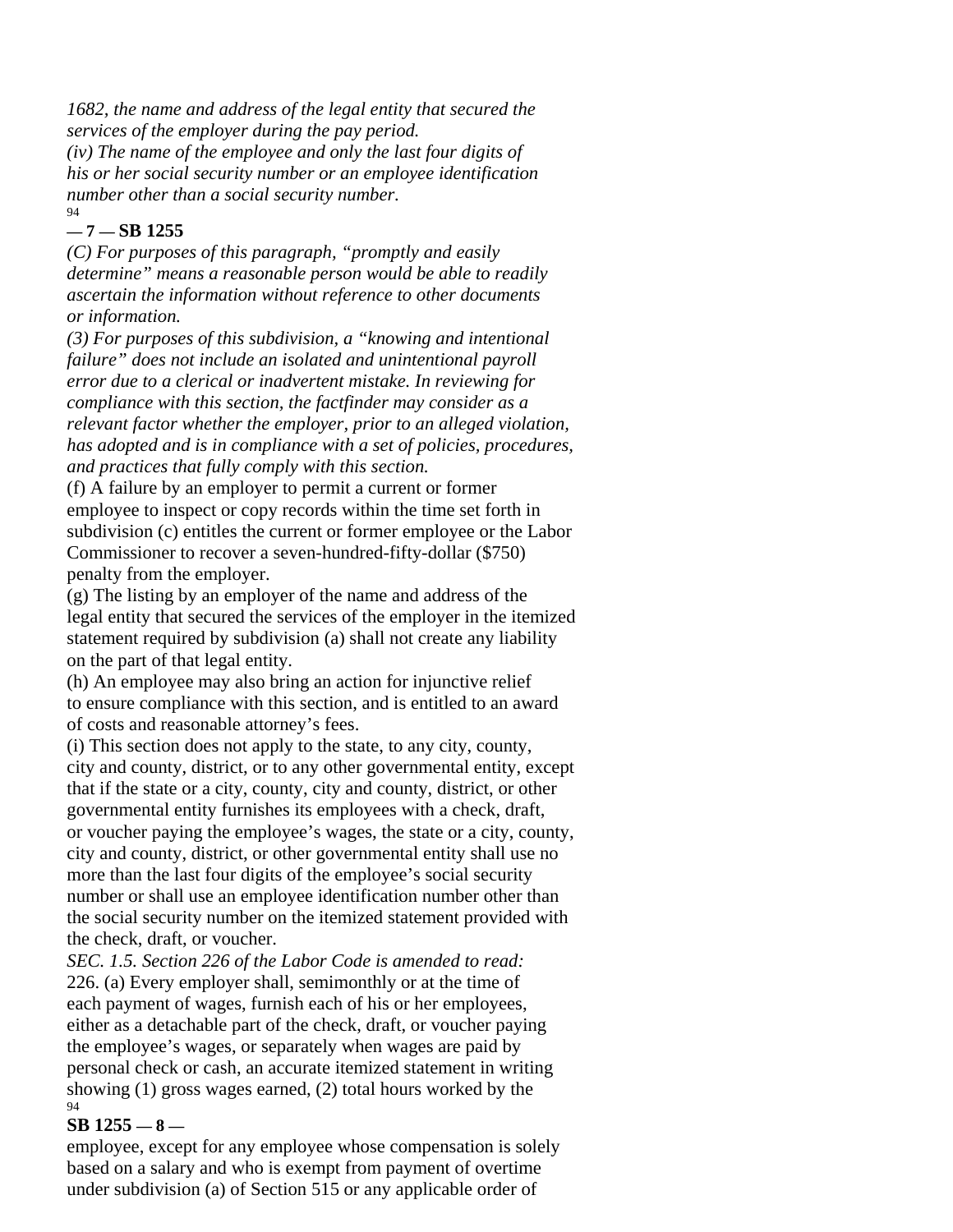the Industrial Welfare Commission, (3) the number of piece-rate units earned and any applicable piece rate if the employee is paid on a piece-rate basis, (4) all deductions, provided that all deductions made on written orders of the employee may be aggregated and shown as one item, (5) net wages earned, (6) the inclusive dates of the period for which the employee is paid, (7) the name of the employee and the last four digits of his or her social security number or an employee identification number other than a social security number, (8) the name and address of the legal entity that is the employer and, if the employer is a farm labor contractor, as defined in subdivision (b) of Section 1682, the name and address of the legal entity that secured the services of the employer, and (9) all applicable hourly rates in effect during the pay period and the corresponding number of hours worked at each hourly rate by the employee. The deductions made from payment of wages shall be recorded in ink or other indelible form, properly dated, showing the month, day, and year, and a copy of the statement and the record of the deductions shall be kept on file by the employer for at least three years at the place of employment or at a central location within the State of California. *For purposes of this subdivision, "copy" includes a duplicate of the itemized statement provided to an employee or a computer-generated record that accurately shows all of the information required by this subdivision.* 

(b) An employer that is required by this code or any regulation adopted pursuant to this code to keep the information required by subdivision (a) shall afford current and former employees the right to inspect or copy records pertaining to their employment, upon reasonable request to the employer. The employer may take reasonable steps to ensure the identity of a current or former employee. If the employer provides copies of the records, the actual cost of reproduction may be charged to the current or former employee.

(c) An employer who receives a written or oral request to inspect or copy records pursuant to subdivision (b) pertaining to a current or former employee shall comply with the request as soon as practicable, but no later than 21 calendar days from the date of the  $\overline{94}$ 

# **— 9 — SB 1255**

request. A violation of this subdivision is an infraction. Impossibility of performance, not caused by or a result of a violation of law, shall be an affirmative defense for an employer in any action alleging a violation of this subdivision. An employer may designate the person to whom a request under this subdivision will be made.

(d) This section does not apply to any employer of any person employed by the owner or occupant of a residential dwelling whose duties are incidental to the ownership, maintenance, or use of the dwelling, including the care and supervision of children, or whose duties are personal and not in the course of the trade, business, profession, or occupation of the owner or occupant.

(e) *(1)* An employee suffering injury as a result of a knowing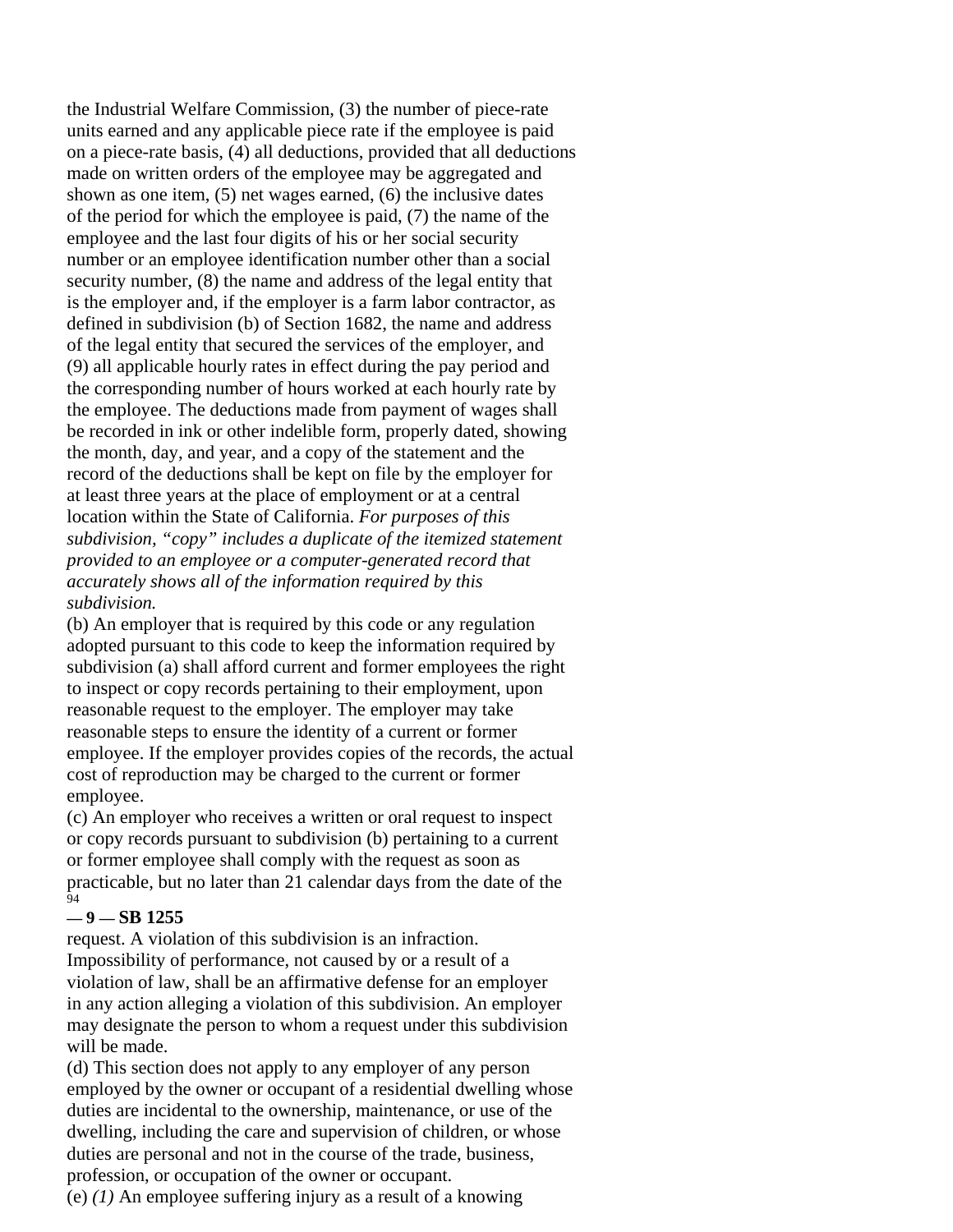and intentional failure by an employer to comply with subdivision (a) is entitled to recover the greater of all actual damages or fifty dollars (\$50) for the initial pay period in which a violation occurs and one hundred dollars (\$100) per employee for each violation in a subsequent pay period, not exceeding *to exceed* an aggregate penalty of four thousand dollars (\$4,000), and is entitled to an award of costs and reasonable attorney's fees.

*(2) (A) An employee is deemed to suffer injury for purposes of this subdivision if the employer fails to provide a wage statement. (B) An employee is deemed to suffer injury for purposes of this subdivision if the employer fails to provide accurate and complete information as required by any one or more of items (1) to (9), inclusive, of subdivision (a) and the employee cannot promptly and easily determine from the wage statement alone one or more of the following:* 

*(i) The amount of the gross wages or net wages paid to the employee during the pay period or any of the other information required to be provided on the itemized wage statement pursuant to items (2) to (4), inclusive, (6), and (9) of subdivision (a). (ii) Which deductions the employer made from gross wages to determine the net wages paid to the employee during the pay period. Nothing in this subdivision alters the ability of the employer to aggregate deductions consistent with the requirements of item (4) of subdivision (a).* 

*(iii) The name and address of the employer and, if the employer is a farm labor contractor, as defined in subdivision (b) of Section*  94

# **SB 1255 — 10 —**

*1682, the name and address of the legal entity that secured the services of the employer during the pay period.* 

*(iv) The name of the employee and only the last four digits of his or her social security number or an employee identification number other than a social security number.* 

*(C) For purposes of this paragraph, "promptly and easily determine" means a reasonable person would be able to readily ascertain the information without reference to other documents or information.* 

*(3) For purposes of this subdivision, a "knowing and intentional failure" does not include an isolated and unintentional payroll error due to a clerical or inadvertent mistake. In reviewing for compliance with this section, the factfinder may consider as a relevant factor whether the employer, prior to an alleged violation, has adopted and is in compliance with a set of policies, procedures, and practices that fully comply with this section.* 

(f) A failure by an employer to permit a current or former employee to inspect or copy records within the time set forth in subdivision (c) entitles the current or former employee or the Labor Commissioner to recover a seven-hundred-fifty-dollar (\$750) penalty from the employer.

(g) The listing by an employer of the name and address of the legal entity that secured the services of the employer in the itemized statement required by subdivision (a) shall not create any liability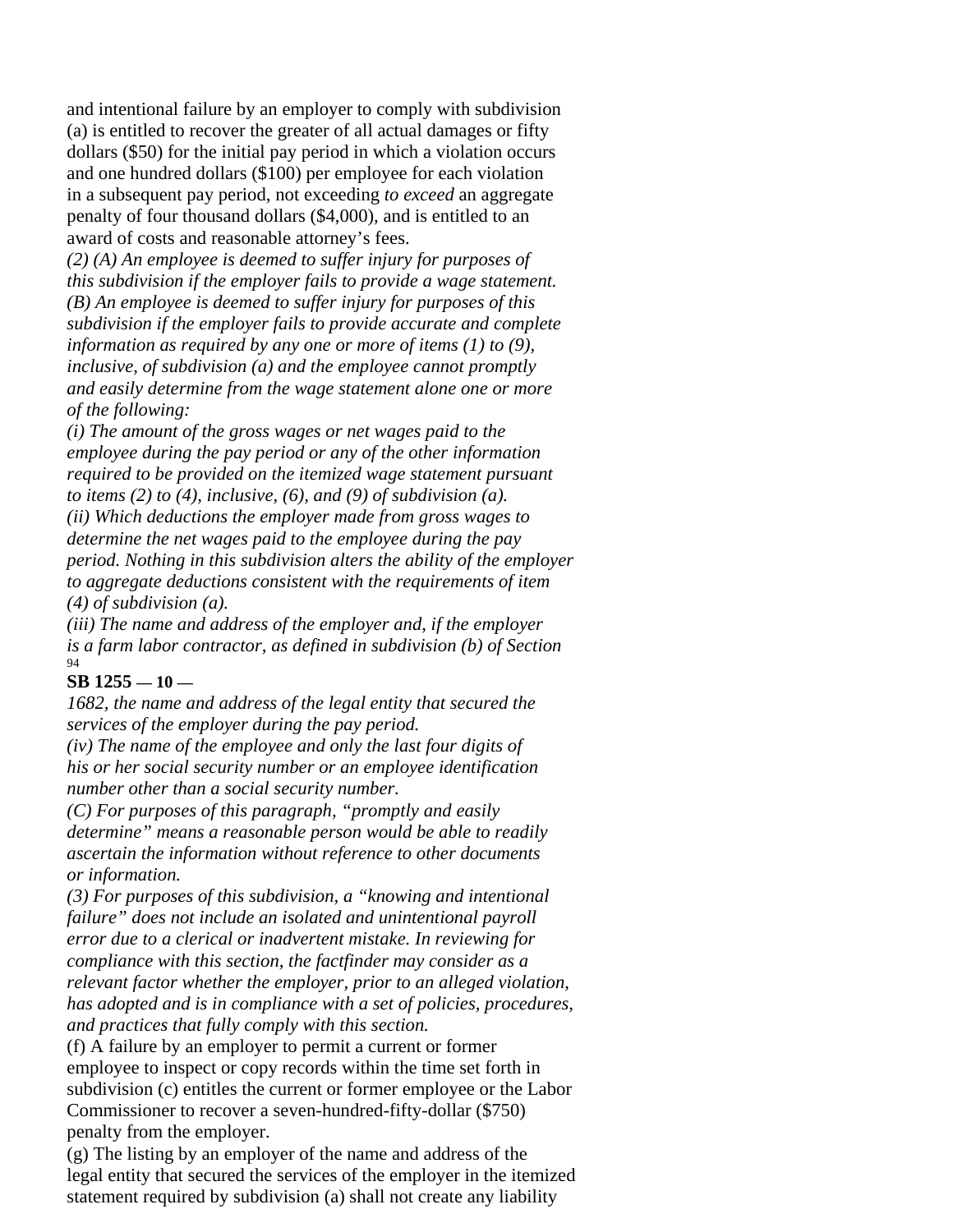on the part of that legal entity.

(h) An employee may also bring an action for injunctive relief to ensure compliance with this section, and is entitled to an award of costs and reasonable attorney's fees.

(i) This section does not apply to the state, to any city, county, city and county, district, or to any other governmental entity, except that if the state or a city, county, city and county, district, or other governmental entity furnishes its employees with a check, draft, or voucher paying the employee's wages, the state or a city, county, city and county, district, or other governmental entity shall use no more than the last four digits of the employee's social security number or shall use an employee identification number other than the social security number on the itemized statement provided with the check, draft, or voucher.

*SEC. 1.7. Section 226 of the Labor Code is amended to read:*  94

# **— 11 — SB 1255**

226. (a) Every employer shall, semimonthly or at the time of each payment of wages, furnish each of his or her employees, either as a detachable part of the check, draft, or voucher paying the employee's wages, or separately when wages are paid by personal check or cash, an accurate itemized statement in writing showing (1) gross wages earned, (2) total hours worked by the employee, except for any employee whose compensation is solely based on a salary and who is exempt from payment of overtime under subdivision (a) of Section 515 or any applicable order of the Industrial Welfare Commission, (3) the number of piece-rate units earned and any applicable piece rate if the employee is paid on a piece-rate basis, (4) all deductions, provided that all deductions made on written orders of the employee may be aggregated and shown as one item, (5) net wages earned, (6) the inclusive dates of the period for which the employee is paid, (7) the name of the employee and the last four digits of his or her social security number or an employee identification number other than a social security number, (8) the name and address of the legal entity that is the employer and, if the employer is a farm labor contractor, as defined in subdivision (b) of Section 1682, the name and address of the legal entity that secured the services of the employer, and (9) all applicable hourly rates in effect during the pay period and the corresponding number of hours worked at each hourly rate by the employee *and, beginning July 1, 2013, if the employer is a temporary services employer as defined in Section 201.3, the rate of pay for each temporary services assignment and the total hours worked for each legal entity*. The deductions made from payment of wages shall be recorded in ink or other indelible form, properly dated, showing the month, day, and year, and a copy of the statement and the record of the deductions shall be kept on file by the employer for at least three years at the place of employment or at a central location within the State of California. *For purposes of this subdivision, "copy" includes a duplicate of the itemized statement provided to an employee or a computer-generated record that accurately shows all of the information required by this*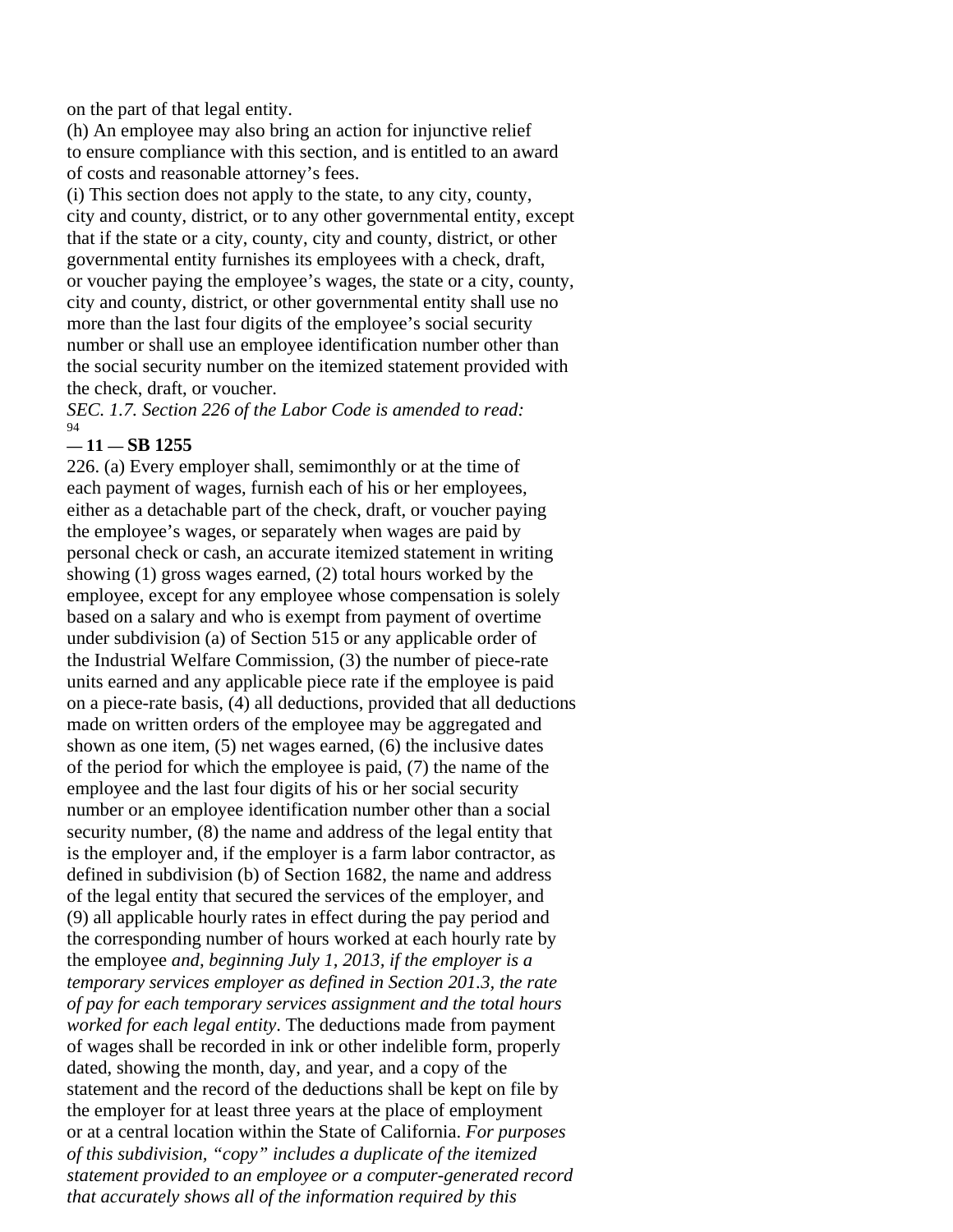# *subdivision.*

(b) An employer that is required by this code or any regulation adopted pursuant to this code to keep the information required by subdivision (a) shall afford current and former employees the right to inspect or copy records pertaining to their employment, upon 94

# **SB 1255 — 12 —**

reasonable request to the employer. The employer may take reasonable steps to ensure the identity of a current or former employee. If the employer provides copies of the records, the actual cost of reproduction may be charged to the current or former employee.

(c) An employer who receives a written or oral request to inspect or copy records pursuant to subdivision (b) pertaining to a current or former employee shall comply with the request as soon as practicable, but no later than 21 calendar days from the date of the request. A violation of this subdivision is an infraction. Impossibility of performance, not caused by or a result of a violation of law, shall be an affirmative defense for an employer in any action alleging a violation of this subdivision. An employer may designate the person to whom a request under this subdivision will be made.

(d) This section does not apply to any employer of any person employed by the owner or occupant of a residential dwelling whose duties are incidental to the ownership, maintenance, or use of the dwelling, including the care and supervision of children, or whose duties are personal and not in the course of the trade, business, profession, or occupation of the owner or occupant.

(e) *(1)* An employee suffering injury as a result of a knowing and intentional failure by an employer to comply with subdivision (a) is entitled to recover the greater of all actual damages or fifty dollars (\$50) for the initial pay period in which a violation occurs and one hundred dollars (\$100) per employee for each violation in a subsequent pay period, not exceeding *to exceed* an aggregate penalty of four thousand dollars (\$4,000), and is entitled to an award of costs and reasonable attorney's fees.

*(2) (A) An employee is deemed to suffer injury for purposes of this subdivision if the employer fails to provide a wage statement. (B) An employee is deemed to suffer injury for purposes of this subdivision if the employer fails to provide accurate and complete information as required by any one or more of items (1) to (9), inclusive, of subdivision (a) and the employee cannot promptly and easily determine from the wage statement alone one or more of the following:* 

*(i) The amount of the gross wages or net wages paid to the employee during the pay period or any of the other information*  94

# **— 13 — SB 1255**

*required to be provided on the itemized wage statement pursuant to items (2) to (4), inclusive, (6), and (9) of subdivision (a). (ii) Which deductions the employer made from gross wages to determine the net wages paid to the employee during the pay*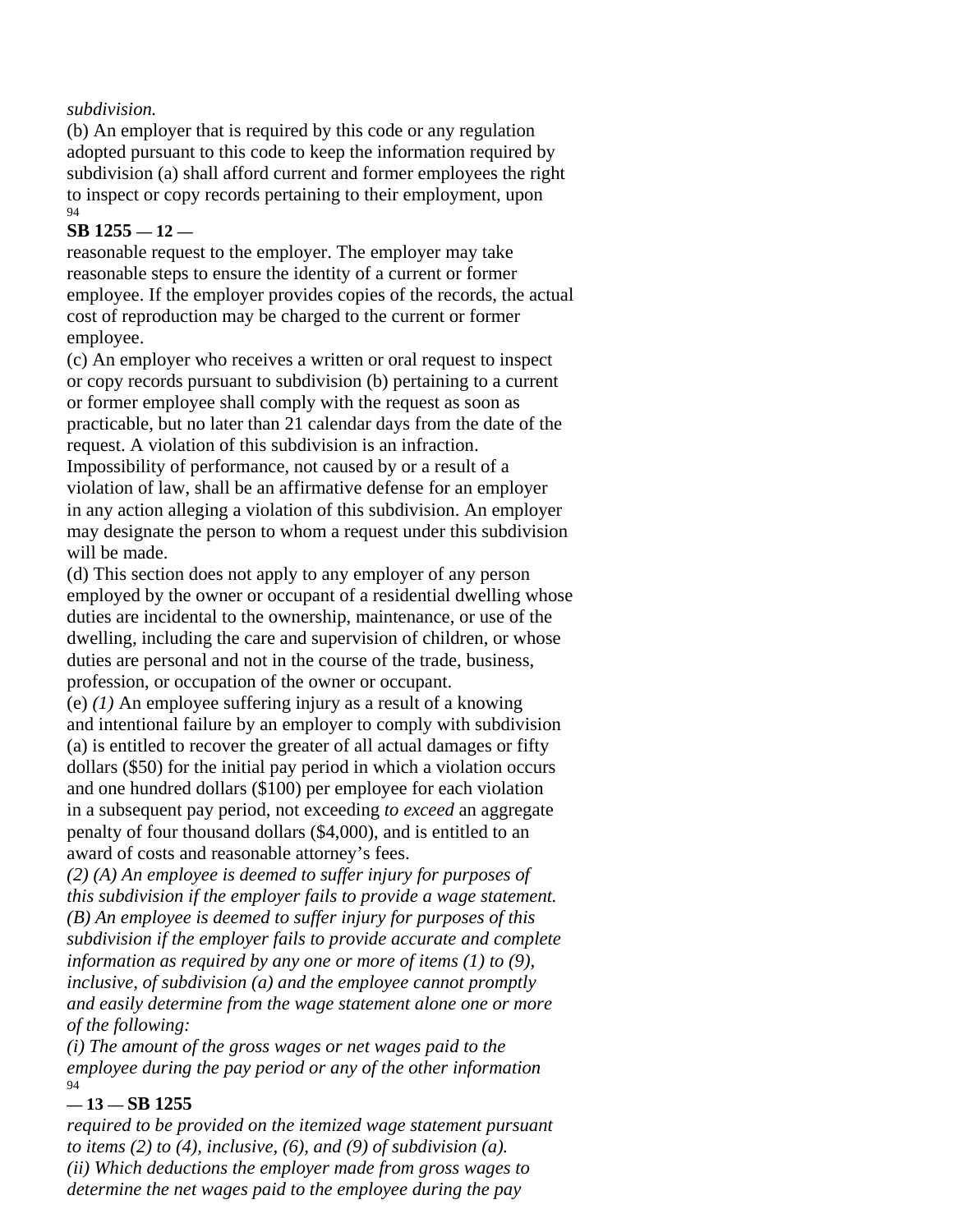*period. Nothing in this subdivision alters the ability of the employer to aggregate deductions consistent with the requirements of item (4) of subdivision (a).* 

*(iii) The name and address of the employer and, if the employer is a farm labor contractor, as defined in subdivision (b) of Section 1682, the name and address of the legal entity that secured the services of the employer during the pay period.* 

*(iv) The name of the employee and only the last four digits of his or her social security number or an employee identification number other than a social security number.* 

*(C) For purposes of this paragraph, "promptly and easily determine" means a reasonable person would be able to readily ascertain the information without reference to other documents or information.* 

*(3) For purposes of this subdivision, a "knowing and intentional failure" does not include an isolated and unintentional payroll error due to a clerical or inadvertent mistake. In reviewing for compliance with this section, the factfinder may consider as a relevant factor whether the employer, prior to an alleged violation, has adopted and is in compliance with a set of policies, procedures, and practices that fully comply with this section.* 

(f) A failure by an employer to permit a current or former employee to inspect or copy records within the time set forth in subdivision (c) entitles the current or former employee or the Labor Commissioner to recover a seven-hundred-fifty-dollar (\$750) penalty from the employer.

(g) The listing by an employer of the name and address of the legal entity that secured the services of the employer in the itemized statement required by subdivision (a) shall not create any liability on the part of that legal entity.

(h) An employee may also bring an action for injunctive relief to ensure compliance with this section, and is entitled to an award of costs and reasonable attorney's fees.

(i) This section does not apply to the state, to any city, county, city and county, district, or to any other governmental entity, except that if the state or a city, county, city and county, district, or other 94

# **SB 1255 — 14 —**

governmental entity furnishes its employees with a check, draft, or voucher paying the employee's wages, the state or a city, county, city and county, district, or other governmental entity shall use no more than the last four digits of the employee's social security number or shall use an employee identification number other than the social security number on the itemized statement provided with the check, draft, or voucher.

*SEC. 2. (a) Section 1.3 of this bill incorporates amendments to Section 226 of the Labor Code proposed by both this bill and AB 1744. It shall only become operative if (1) both bills are enacted and become effective on or before January 1, 2013, (2) each bill amends Section 226 of the Labor Code, and (3) AB 2674 is not enacted or as enacted does not amend that section, and (4) this bill is enacted after AB 1744, in which case Sections 1, 1.5 and*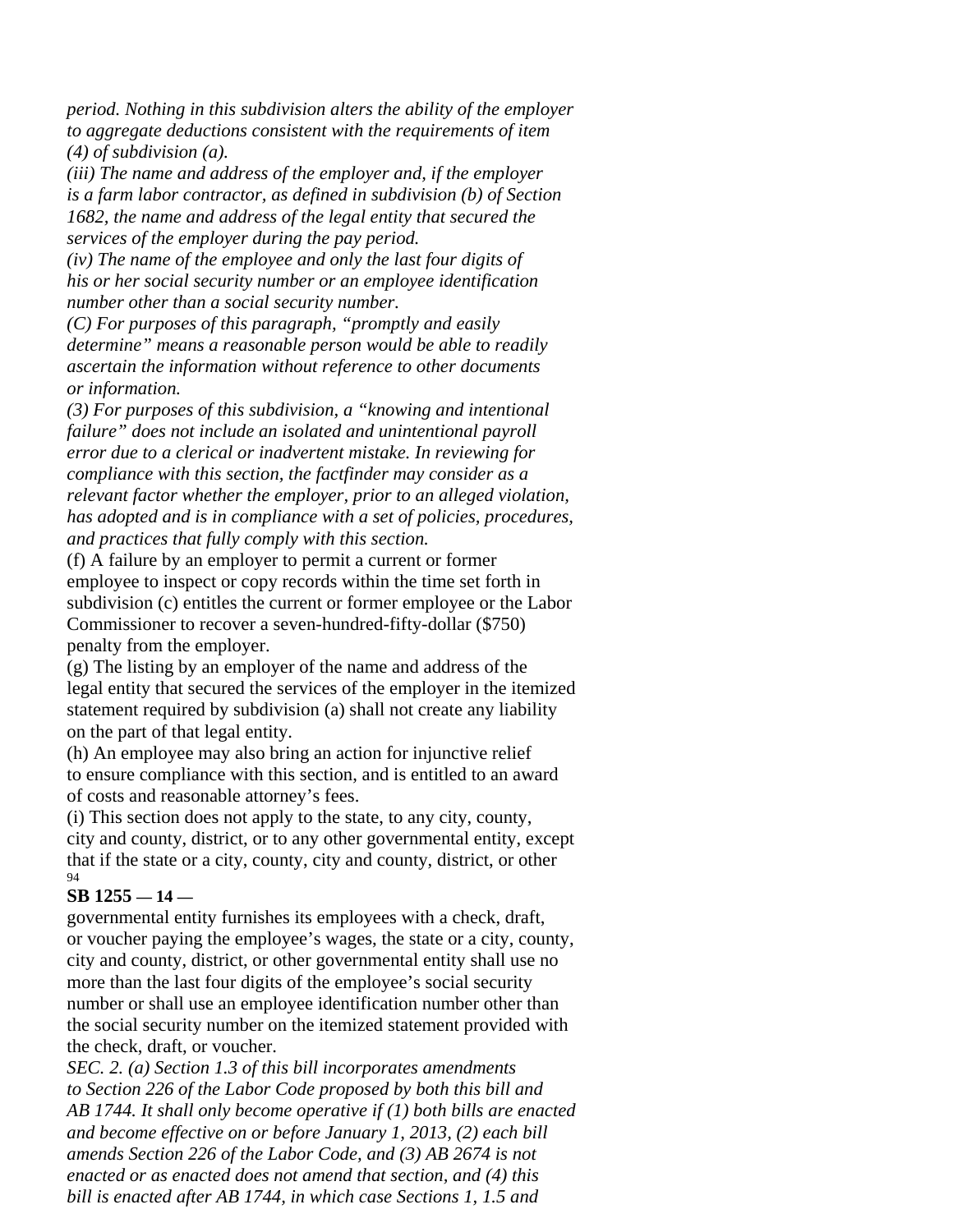*1.7 of this bill shall not become operative.* 

*(b) Section 1.5 of this bill incorporates amendments to Section 226 of the Labor Code proposed by both this bill and AB 2674. It shall only become operative if (1) both bills are enacted and become effective on or before January 1, 2013, (2) each bill amends Section 226 of the Labor Code, (3) AB 1744 is not enacted or as enacted does not amend that section, and (4) this bill is enacted after AB 2674 in which case Sections 1, 1.3 and 1.7 of this bill shall not become operative. (c) Section 1.7 of this bill incorporates amendments to Section 226 of the Labor Code proposed by this bill, AB 1744, and AB 2674. It shall only become operative if (1) all three bills are enacted and become effective on or before January 1, 2013, (2) all three bills amend Section 226 of the Labor Code, and (3) this bill is enacted after AB 1744 and AB 2674, in which case Sections 1, 1.3 and 1.5 of this bill shall not become operative.*   $\Omega$ 

94

‐‐‐‐‐‐‐‐‐‐‐‐‐‐‐‐‐‐‐‐‐‐‐‐‐‐‐‐‐‐‐‐‐‐‐‐‐ AMENDED IN ASSEMBLY AUGUST 16, 2012 AMENDED IN SENATE MAY 15, 2012 AMENDED IN SENATE APRIL 30, 2012 AMENDED IN SENATE MARCH 29, 2012 **SENATE BILL No. 1255**  1 **Introduced by Senator Wright** 

February 23, 2012

An act to amend Section 226 of the Labor Code, relating to employee compensation.

legislative counsel's digest

SB 1255, as amended, Wright. Employee compensation: itemized statements.

Existing law requires every employer, semimonthly or at the time of each payment of wages, to furnish each employee an accurate itemized statement in writing showing specified information, including, among other things, the name of the employee and the last 4 digits of his or her social security number or an employee identification number, the gross wages earned, all deductions, net wages earned, the inclusive dates of the period for which the employee is paid, and the name and address of the legal entity that is the employer and, if the employer is a farm labor contractor, as defined, the name and address of the legal entity that secured the services of the employer. Existing law provides that an employee suffering injury as a result of a knowing and intentional failure by an employer to comply with this requirement is entitled to recover the greater of all actual damages or a specified sum, not exceeding an aggregate penalty of \$4,000, and is entitled to an award of costs and reasonable attorney's fees. 95

This bill would provide that an employee is deemed to suffer injury for purposes of the above-referenced penalty if the employer fails to provide a wage statement or fails to provide a wage statement showing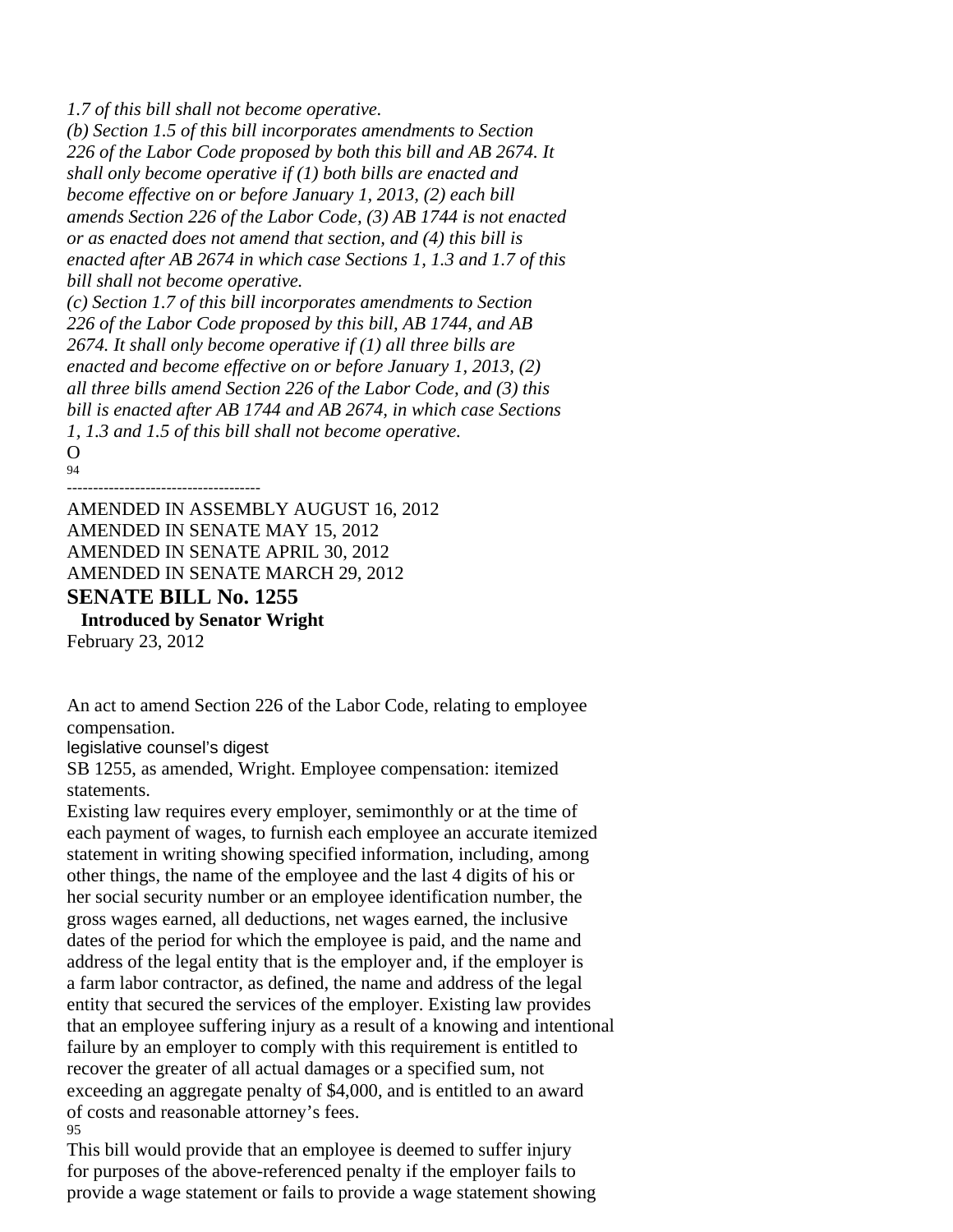the name of the employee and the last 4 digits of his or her social security number or employee identification number. The bill would also provide that an employee is deemed to suffer injury for that penalty if the employer fails to provide accurate and complete information, as specified, and the employee cannot promptly and easily determine from the wage statement alone the amount of the gross and *or* net wages paid to the employee during the pay period and how those gross and net wages were determined by reference only to specified information on the itemized wage statement *or other specified information*, the deductions the employer made from the gross wages to determine the net wages paid to the employee during the pay period, and the name and address of the employer or legal entity that secured the services of the employer, *and the name of the employee and only the last 4 digits of his or her social security number or an employee identification number other than a social security number,* as specified. Vote: majority. Appropriation: no. Fiscal committee: no. State-mandated local program: no.

*The people of the State of California do enact as follows:*  SECTION 1. Section 226 of the Labor Code is amended to read:

226. (a) Every employer shall, semimonthly or at the time of each payment of wages, furnish each of his or her employees, either as a detachable part of the check, draft, or voucher paying the employee's wages, or separately when wages are paid by personal check or cash, an accurate itemized statement in writing showing (1) gross wages earned, (2) total hours worked by the employee, except for any employee whose compensation is solely based on a salary and who is exempt from payment of overtime under subdivision (a) of Section 515 or any applicable order of the Industrial Welfare Commission, (3) the number of piece-rate units earned and any applicable piece rate if the employee is paid on a piece-rate basis, (4) all deductions, provided that all deductions made on written orders of the employee may be aggregated and shown as one item, (5) net wages earned, (6) the inclusive dates of the period for which the employee is paid, (7) the name of the 95

# **SB 1255 — 2 —**

employee and *only* the last four digits of his or her social security number or an employee identification number other than a social security number, (8) the name and address of the legal entity that is the employer and, if the employer is a farm labor contractor, as defined in subdivision (b) of Section 1682, the name and address of the legal entity that secured the services of the employer, and (9) all applicable hourly rates in effect during the pay period and the corresponding number of hours worked at each hourly rate by the employee. The deductions made from payment of wages shall be recorded in ink or other indelible form, properly dated, showing the month, day, and year, and a copy of the statement and the record of the deductions shall be kept on file by the employer for at least three years at the place of employment or at a central location within the State of California.

(b) An employer that is required by this code or any regulation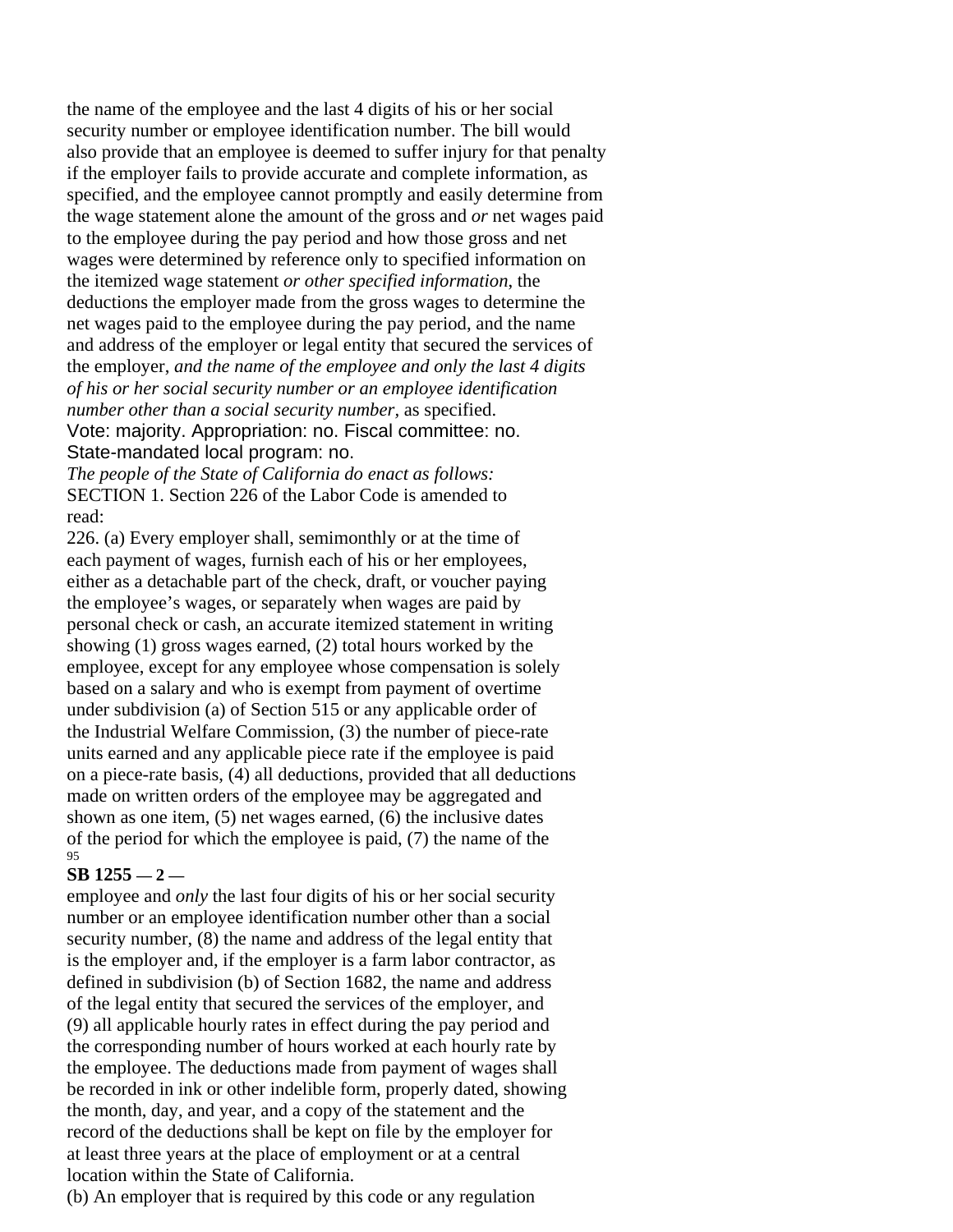adopted pursuant to this code to keep the information required by subdivision (a) shall afford current and former employees the right to inspect or copy records pertaining to their employment, upon reasonable request to the employer. The employer may take reasonable steps to ensure the identity of a current or former employee. If the employer provides copies of the records, the actual cost of reproduction may be charged to the current or former employee.

(c) An employer who receives a written or oral request to inspect or copy records pursuant to subdivision (b) pertaining to a current or former employee shall comply with the request as soon as practicable, but no later than 21 calendar days from the date of the request. A violation of this subdivision is an infraction. Impossibility of performance, not caused by or a result of a violation of law, shall be an affirmative defense for an employer in any action alleging a violation of this subdivision. An employer may designate the person to whom a request under this subdivision will be made.

(d) This section does not apply to any employer of any person employed by the owner or occupant of a residential dwelling whose duties are incidental to the ownership, maintenance, or use of the dwelling, including the care and supervision of children, or whose duties are personal and not in the course of the trade, business, profession, or occupation of the owner or occupant.  $\overline{9}5$ 

# **— 3 — SB 1255**

 (e) (1) An employee suffering injury as a result of a knowing and intentional failure by an employer to comply with subdivision (a) is entitled to recover the greater of all actual damages or fifty dollars (\$50) for the initial pay period in which a violation occurs and one hundred dollars (\$100) per employee for each violation in a subsequent pay period, not to exceed an aggregate penalty of four thousand dollars (\$4,000), and is entitled to an award of costs and reasonable attorney's fees.

(2) (A) An employee is deemed to suffer injury for purposes of this subdivision if the employer fails to provide a wage statement or if the wage statement fails to comply with item (7) of subdivision (a).

(B) An employee is deemed to suffer injury for purposes of this subdivision if the employer fails to provide accurate and complete information as required by any one *or more* of items (1) to (6), (8), or (9)*, inclusive,* of subdivision (a) and the employee cannot promptly and easily determine from the wage statement alone one or more of the following:

(i) The amount of the gross wages and *or* net wages paid to the employee during the pay period and how those gross and net wages were determined by reference only to the information *or any of the other information required to be provided* on the itemized wage statement provided pursuant to items (2) to (4), inclusive, (6), and (9) of subdivision (a).

(ii) Which deductions the employer made from gross wages to determine the net wages paid to the employee during the pay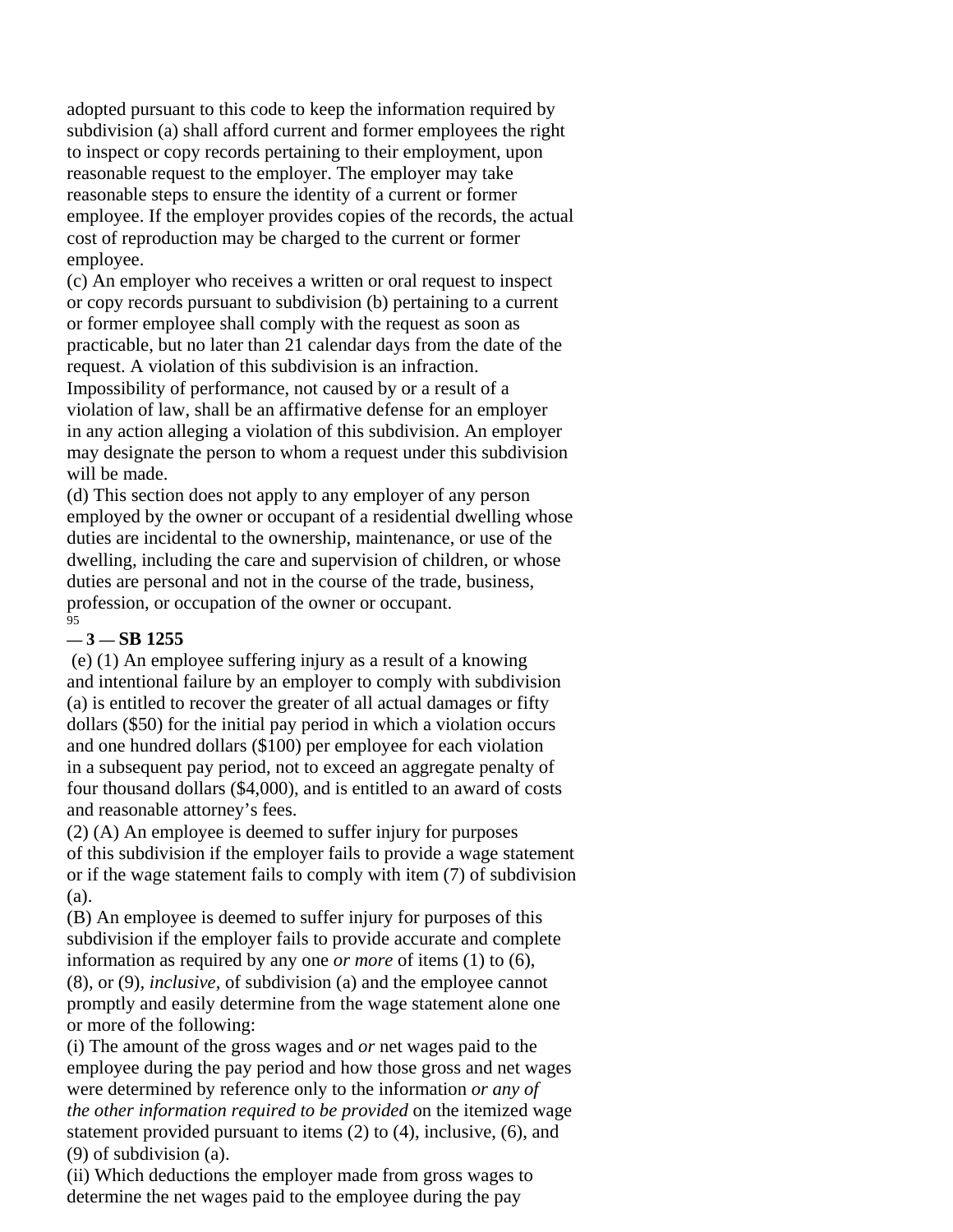period. *Nothing in this subdivision alters the ability of the employer to aggregate deductions consistent with the requirements of item (4) of subdivision (a).* 

(iii) The name and address of the employer and, if the employer is a farm labor contractor, as defined in subdivision (b) of Section 1682, the name and address of the legal entity that secured the services of the employer during the pay period.

*(iv) The name of the employee and only the last four digits of his or her social security number or an employee identification number other than a social security number.* 

(C) For purposes of this paragraph, "promptly and easily determine" means a reasonable person would be able to readily ascertain the information without reference to other documents or information.  $05$ 

# **SB 1255 — 4 —**

 (3) For purposes of this subdivision, a "knowing and intentional failure" does not include an isolated and unintentional payroll error due to a clerical or inadvertent mistake. In reviewing for compliance with this section, the hearing officer or factfinder may consider as a relevant factor whether the employer, prior to an alleged violation, has adopted and is in compliance with a set of policies, procedures, and practices that fully comply with this section.

(f) A failure by an employer to permit a current or former employee to inspect or copy records within the time set forth in subdivision (c) entitles the current or former employee or the Labor Commissioner to recover a seven-hundred-fifty-dollar (\$750) penalty from the employer.

(g) The listing by an employer of the name and address of the legal entity that secured the services of the employer in the itemized statement required by subdivision (a) shall not create any liability on the part of that legal entity.

(h) An employee may also bring an action for injunctive relief to ensure compliance with this section, and is entitled to an award of costs and reasonable attorney's fees.

(i) This section does not apply to the state, to any city, county, city and county, district, or to any other governmental entity, except that if the state or a city, county, city and county, district, or other governmental entity furnishes its employees with a check, draft, or voucher paying the employee's wages, the state or a city, county, city and county, district, or other governmental entity shall use no more than the last four digits of the employee's social security number or shall use an employee identification number other than the social security number on the itemized statement provided with the check, draft, or voucher.

 $\Omega$ 95

-------------------------------------- AMENDED IN SENATE MAY 15, 2012 AMENDED IN SENATE APRIL 30, 2012 AMENDED IN SENATE MARCH 29, 2012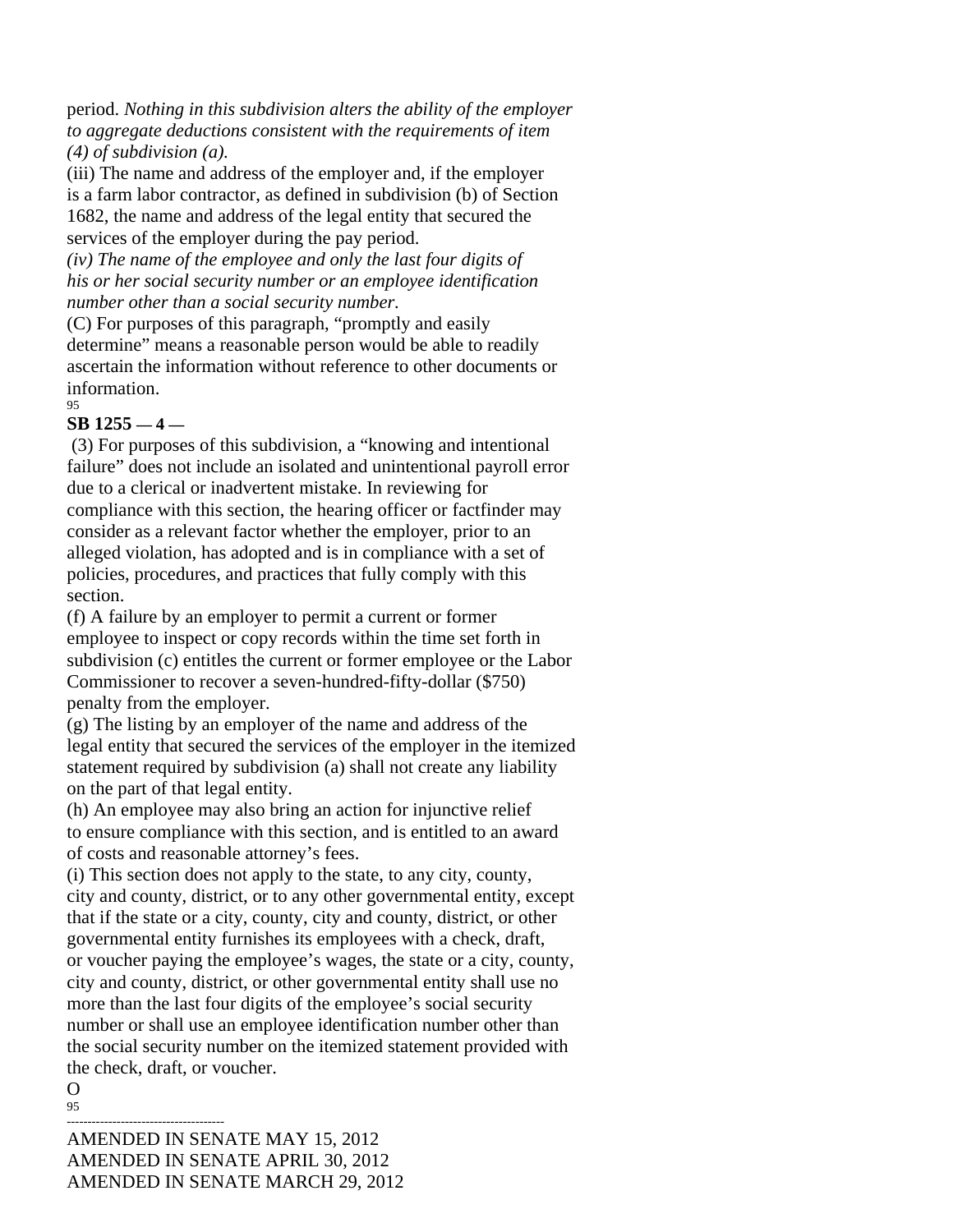# **SENATE BILL No. 1255**  1 **Introduced by Senator Wright**  February 23, 2012

An act to amend Section 226 of the Labor Code, relating to employee compensation.

legislative counsel's digest

SB 1255, as amended, Wright. Employee compensation: itemized statements.

Existing law requires every employer, semimonthly or at the time of each payment of wages, to furnish each employee an accurate itemized statement in writing showing specified information, including, among other things, the name of the employee and the last 4 digits of his or her social security number or an employee identification number, the gross wages earned, all deductions, net wages earned, the inclusive dates of the period for which the employee is paid, and the name and address of the legal entity that is the employer and, if the employer is a farm labor contractor, as defined, the name and address of the legal entity that secured the services of the employer. Existing law provides that an employee suffering injury as a result of a knowing and intentional failure by an employer to comply with this requirement is entitled to recover the greater of all actual damages or a specified sum, not exceeding an aggregate penalty of \$4,000, and is entitled to an award of costs and reasonable attorney's fees. 96

This bill would provide that an employee is deemed to suffer injury for purposes of the above-referenced penalty if the employer fails to provide a wage statement or fails to provide a wage statement showing the name of the employee and the last 4 digits of his or her social security number or employee identification number. The bill would also provide that an employee is deemed to suffer injury for that penalty if the employer fails to provide accurate and complete information, as specified, and the employee cannot promptly and easily determine from the wage statement alone the amount of the gross and net wages paid to the employee during the pay period and how those gross and net wages were determined by reference only to specified information on the itemized wage statement, the deductions the employer made from the gross wages to determine the net wages paid to the employee during the pay period, and the name and address of the employer or legal entity that secured the services of the employer, as specified.

Vote: majority. Appropriation: no. Fiscal committee: no. State-mandated local program: no.

*The people of the State of California do enact as follows:*  SECTION 1. Section 226 of the Labor Code is amended to read:

226. (a) Every employer shall, semimonthly or at the time of each payment of wages, furnish each of his or her employees, either as a detachable part of the check, draft, or voucher paying the employee's wages, or separately when wages are paid by personal check or cash, an accurate itemized statement in writing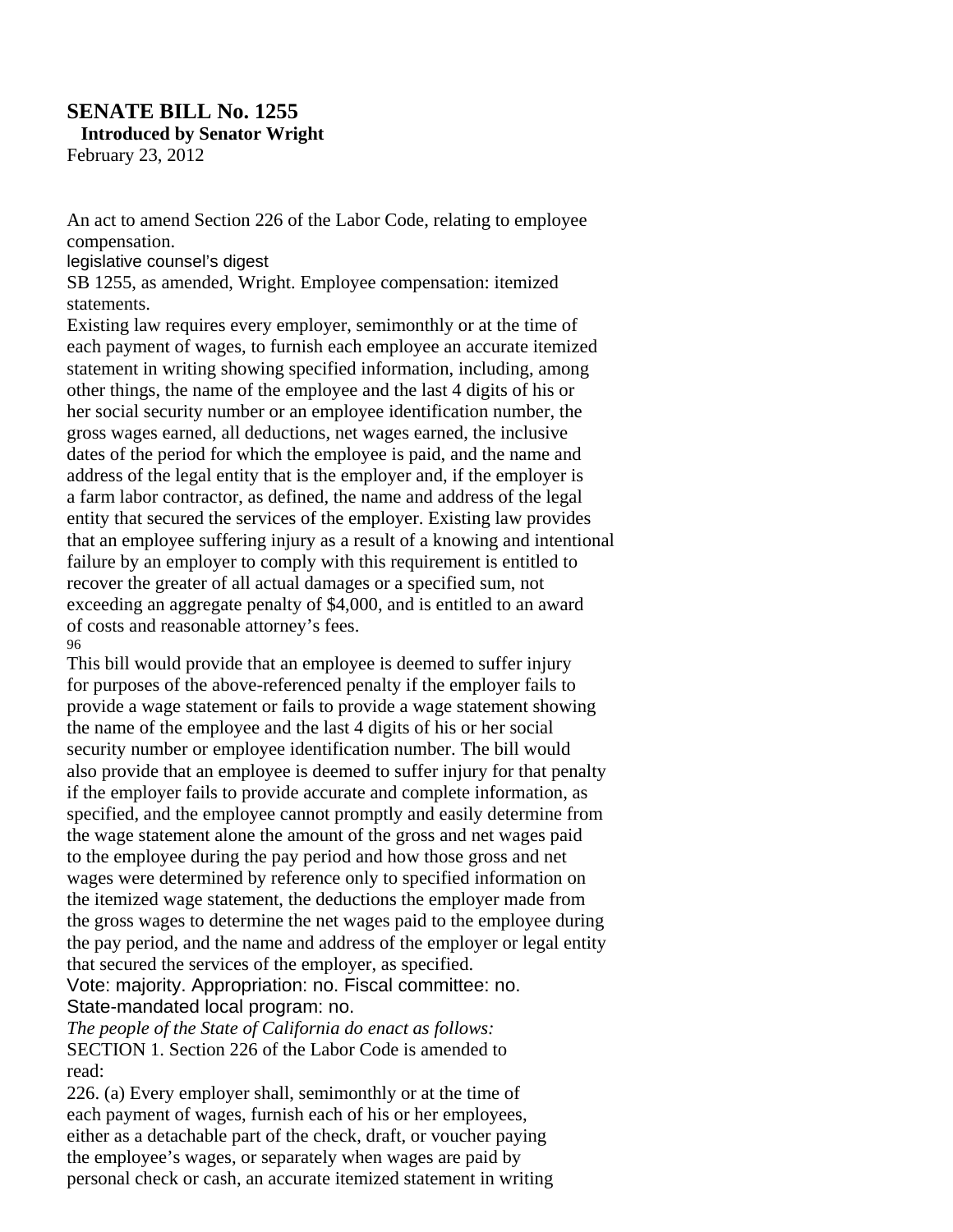showing (1) gross wages earned, (2) total hours worked by the employee, except for any employee whose compensation is solely based on a salary and who is exempt from payment of overtime under subdivision (a) of Section 515 or any applicable order of the Industrial Welfare Commission, (3) the number of piece-rate units earned and any applicable piece rate if the employee is paid on a piece-rate basis, (4) all deductions, provided that all deductions made on written orders of the employee may be aggregated and shown as one item, (5) net wages earned, (6) the inclusive dates of the period for which the employee is paid, (7) the name of the employee and the last four digits of his or her social security number or an employee identification number other than a social security number, (8) the name and address of the legal entity that 96

# **SB 1255 — 2 —**

is the employer and, if the employer is a farm labor contractor, as defined in subdivision (b) of Section 1682, the name and address of the legal entity that secured the services of the employer, and (9) all applicable hourly rates in effect during the pay period and the corresponding number of hours worked at each hourly rate by the employee. The deductions made from payment of wages shall be recorded in ink or other indelible form, properly dated, showing the month, day, and year, and a copy of the statement and the record of the deductions shall be kept on file by the employer for at least three years at the place of employment or at a central location within the State of California.

(b) An employer that is required by this code or any regulation adopted pursuant to this code to keep the information required by subdivision (a) shall afford current and former employees the right to inspect or copy records pertaining to their employment, upon reasonable request to the employer. The employer may take reasonable steps to ensure the identity of a current or former employee. If the employer provides copies of the records, the actual cost of reproduction may be charged to the current or former employee.

(c) An employer who receives a written or oral request to inspect or copy records pursuant to subdivision (b) pertaining to a current or former employee shall comply with the request as soon as practicable, but no later than 21 calendar days from the date of the request. A violation of this subdivision is an infraction.

Impossibility of performance, not caused by or a result of a violation of law, shall be an affirmative defense for an employer in any action alleging a violation of this subdivision. An employer may designate the person to whom a request under this subdivision will be made.

(d) This section does not apply to any employer of any person employed by the owner or occupant of a residential dwelling whose duties are incidental to the ownership, maintenance, or use of the dwelling, including the care and supervision of children, or whose duties are personal and not in the course of the trade, business, profession, or occupation of the owner or occupant.

(e) (1) An employee suffering injury as a result of a knowing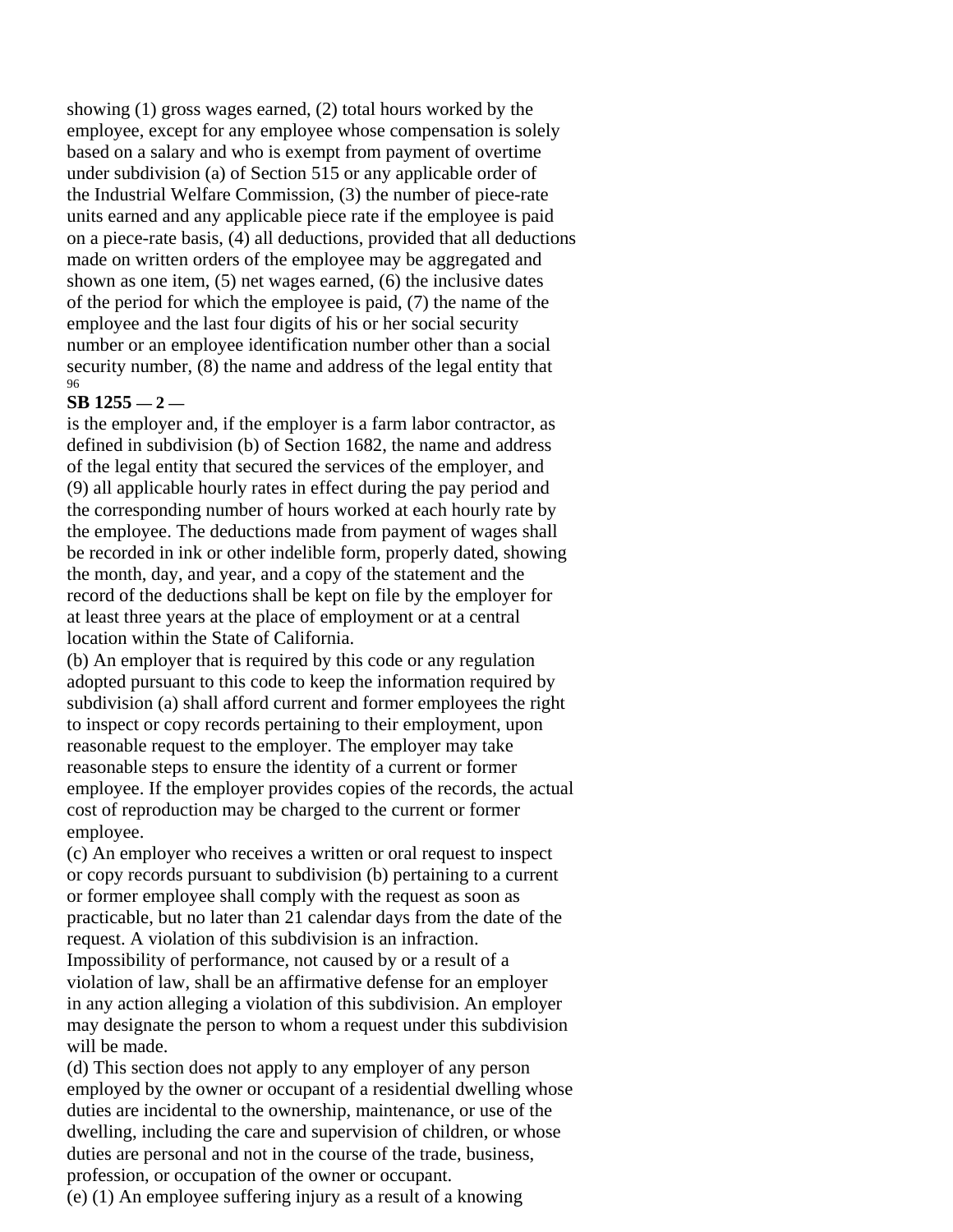and intentional failure by an employer to comply with subdivision (a) is entitled to recover the greater of all actual damages or fifty dollars (\$50) for the initial pay period in which a violation occurs 96

# **— 3 — SB 1255**

and one hundred dollars (\$100) per employee for each violation in a subsequent pay period, not to exceed an aggregate penalty of four thousand dollars (\$4,000), and is entitled to an award of costs and reasonable attorney's fees.

(2) (A) An employee is deemed to suffer injury for purposes of this subdivision if the employer fails to provide a wage statement or if the wage statement fails to comply with item (7) of subdivision (a).

(B) An employee is deemed to suffer injury for purposes of this subdivision if the employer fails to provide accurate and complete information as required by *any one of* items (1) to (6), inclusive, (8), and *or* (9) of subdivision (a) and the employee cannot promptly and easily determine from the wage statement alone one or more of the following:

(i) The amount of the gross wages and net wages paid to the employee during the pay period and how those gross and net wages were determined by reference only to the information on the itemized wage statement provided pursuant to items (2) to (4), inclusive, (6), and (9) of subdivision (a).

(ii) Which deductions the employer made from gross wages to determine the net wages paid to the employee during the pay period.

(iii) The name and address of the employer and, if the employer is a farm labor contractor, as defined in subdivision (b) of Section 1682, the name and address of the legal entity that secured the services of the employer during the pay period.

(C) For purposes of this paragraph, "promptly and easily determine" means a reasonable person would be able to readily ascertain the information without reference to other documents or information.

(3) For purposes of this subdivision, a "knowing and intentional failure" does not include an isolated and unintentional payroll error due to a clerical or inadvertent mistake. In reviewing for compliance with this section, the hearing officer or factfinder may consider as a relevant factor whether the employer, prior to an alleged violation, has adopted and is in compliance with a set of policies, procedures, and practices that fully comply with this section.

(f) A failure by an employer to permit a current or former employee to inspect or copy records within the time set forth in 96

# **SB 1255 — 4 —**

subdivision (c) entitles the current or former employee or the Labor Commissioner to recover a seven-hundred-fifty-dollar (\$750) penalty from the employer.

(g) The listing by an employer of the name and address of the legal entity that secured the services of the employer in the itemized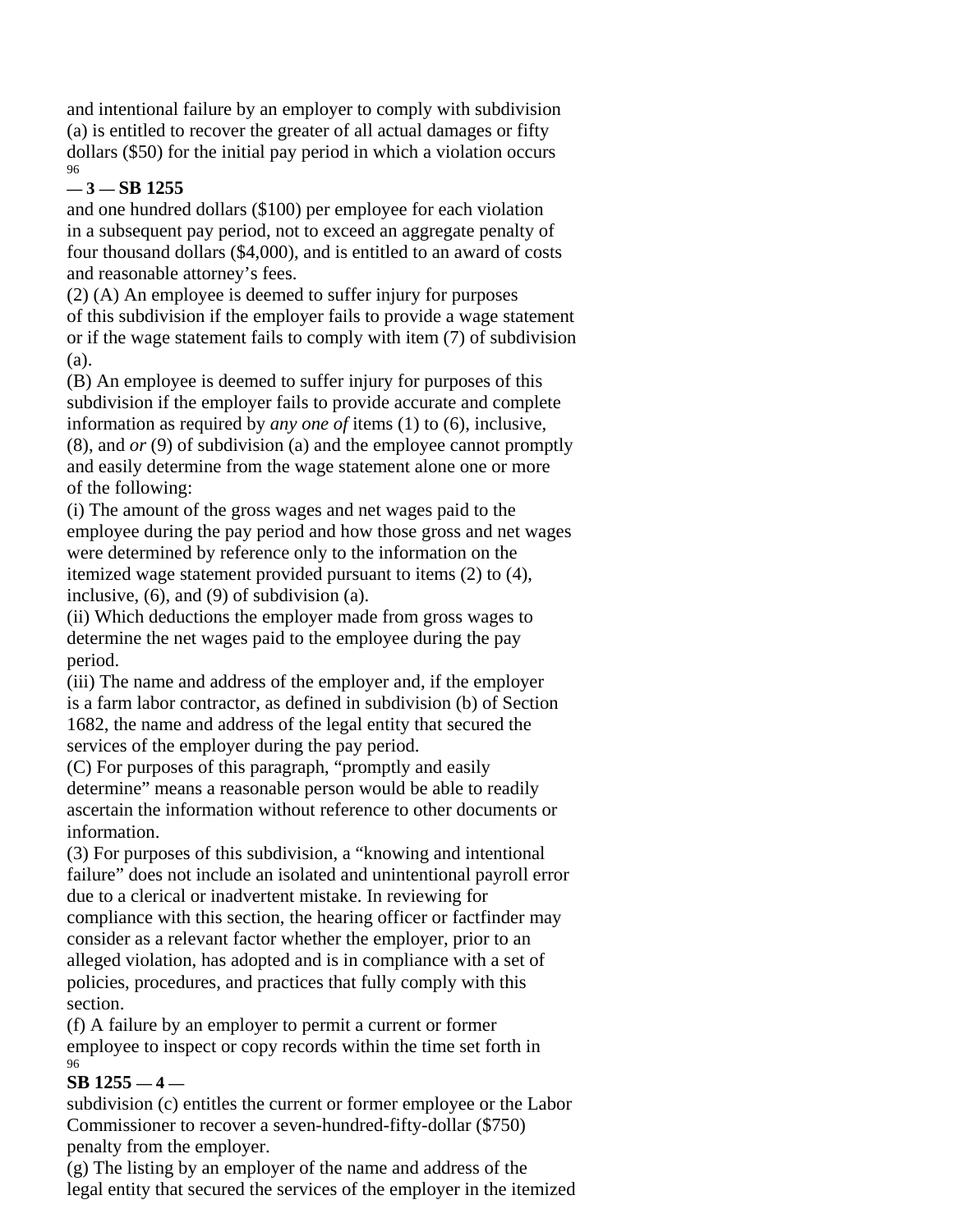statement required by subdivision (a) shall not create any liability on the part of that legal entity.

(h) An employee may also bring an action for injunctive relief to ensure compliance with this section, and is entitled to an award of costs and reasonable attorney's fees.

(i) This section does not apply to the state, to any city, county, city and county, district, or to any other governmental entity, except that if the state or a city, county, city and county, district, or other governmental entity furnishes its employees with a check, draft, or voucher paying the employee's wages, the state or a city, county, city and county, district, or other governmental entity shall use no more than the last four digits of the employee's social security number or shall use an employee identification number other than the social security number on the itemized statement provided with the check, draft, or voucher.

 $\Omega$ 96

---------------------------------------

AMENDED IN SENATE APRIL 30, 2012 AMENDED IN SENATE MARCH 29, 2012 **SENATE BILL** No. 1255

#### **Introduced by Senator Wright**

February 23, 2012

An act to amend Section 226 of the Labor Code, relating to employee compensation.

#### legislative counsel's digest

SB 1255, as amended, Wright. Employee compensation: itemized statements.

Existing law requires every employer, semimonthly or at the time of each payment of wages, to furnish each employee an accurate itemized statement in writing showing specified information, including, among other things, the name of the employee and the last 4 digits of his or her social security number or an employee identification number, the gross wages earned, all deductions, net wages earned, the inclusive dates of the period for which the employee is paid, and the name and address of the legal entity that is the employer and, if the employer is a farm labor contractor, as defined, the name and address of the legal entity that secured the services of the employer. Existing law provides that an employee suffering injury as a result of a knowing and intentional failure by an employer to comply with this requirement is entitled to recover the greater of all actual damages or a specified sum, not exceeding an aggregate penalty of \$4,000, and is entitled to an award of costs and reasonable attorney's fees.

This bill would provide that an employee is deemed to suffer injury for purposes of the above-referenced penalty if the employer fails to provide a wage statement or fails to provide a wage statement showing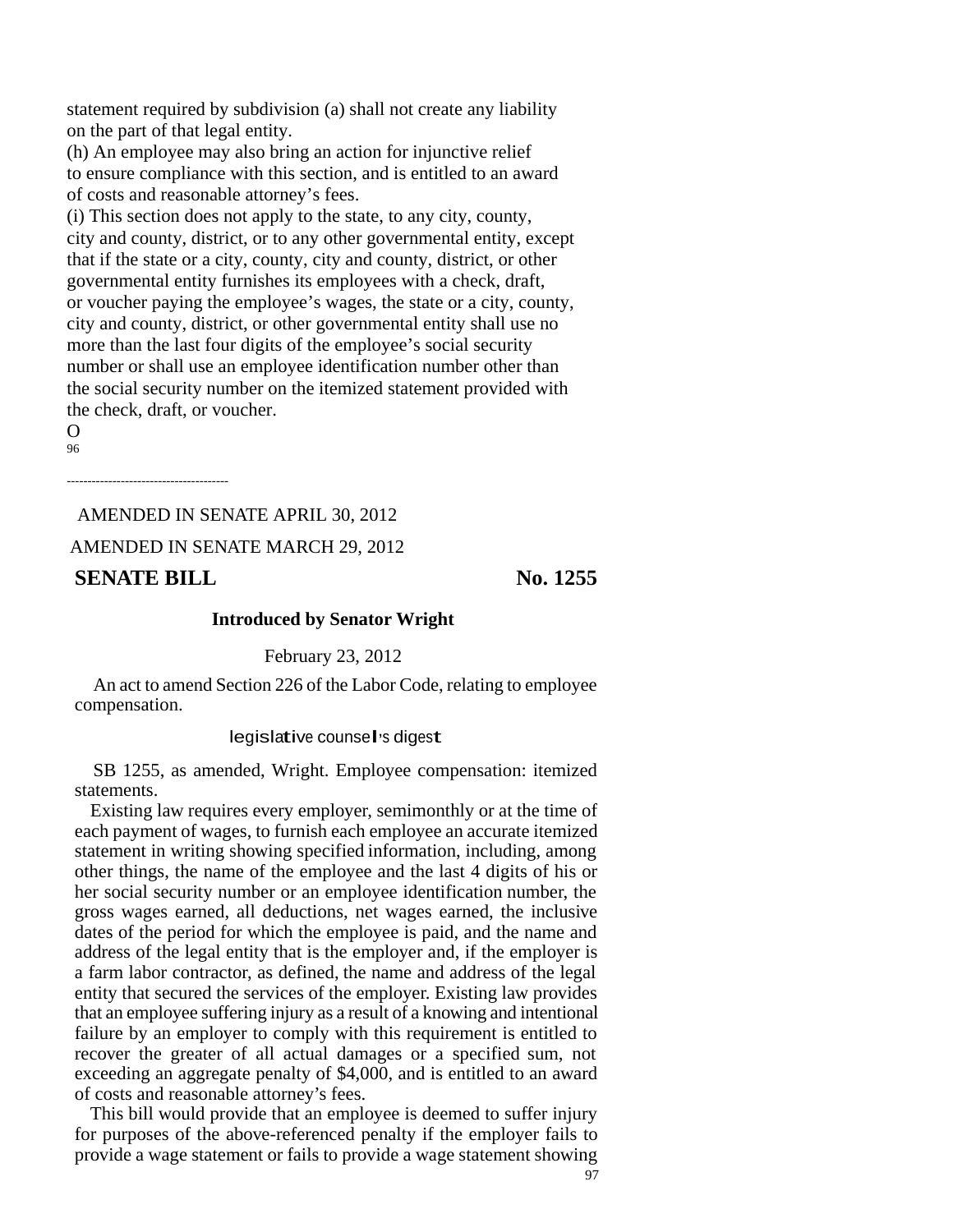#### **SB 1255**

**— 2 —**

the name of the employee and the last 4 digits of his or her social security number or employee identification number. The bill would also provide that an employee is deemed to suffer injury for that penalty if the employer fails to provide accurate and complete information, as specified, and the employee cannot promptly and easily determine from the wage statement alone the amount of the gross and net wages paid to the employee during the pay period and how those gross and net wages were determined by reference only to specified information on the itemized wage statement, the deductions the employer made from the gross wages to determine the net wages paid to the employee during the pay period, and the name and address of the employer or legal entity that secured the services of the employer, as specified.

Vote: majority. Appropriation: no. Fiscal committee: no. State-mandated local program: no.

#### *The people of the State of California do enact as follows:*

1 SECTION 1. Section 226 of the Labor Code is amended to 2 read:

3 226. (a) Every employer shall, semimonthly or at the time of 4 each payment of wages, furnish each of his or her employees, 5 either as a detachable part of the check, draft, or voucher paying 6 the employee's wages, or separately when wages are paid by 7 personal check or cash, an accurate itemized statement in writing 8 showing (1) gross wages earned, (2) total hours worked by the 9 employee, except for any employee whose compensation is solely 10 based on a salary and who is exempt from payment of overtime 11 under subdivision (a) of Section 515 or any applicable order of 12 the Industrial Welfare Commission, (3) the number of piece-rate 13 units earned and any applicable piece rate if the employee is paid 14 on a piece-rate basis, (4) all deductions, provided that all deductions 15 made on written orders of the employee may be aggregated and 16 shown as one item, (5) net wages earned, (6) the inclusive dates 17 of the period for which the employee is paid, (7) the name of the 18 employee and the last four digits of his or her social security 19 number or an employee identification number other than a social 20 security number, (8) the name and address of the legal entity that 21 is the employer and, if the employer is a farm labor contractor, as 22 defined in subdivision (b) of Section 1682, the name and address 23 of the legal entity that secured the services of the employer, and

#### **— 3 —**

#### **SB 1255**

- 1 (9) all applicable hourly rates in effect during the pay period and
- 2 the corresponding number of hours worked at each hourly rate by
- 3 the employee. The deductions made from payment of wages shall
- 4 be recorded in ink or other indelible form, properly dated, showing
- 5 the month, day, and year, and a copy of the statement and the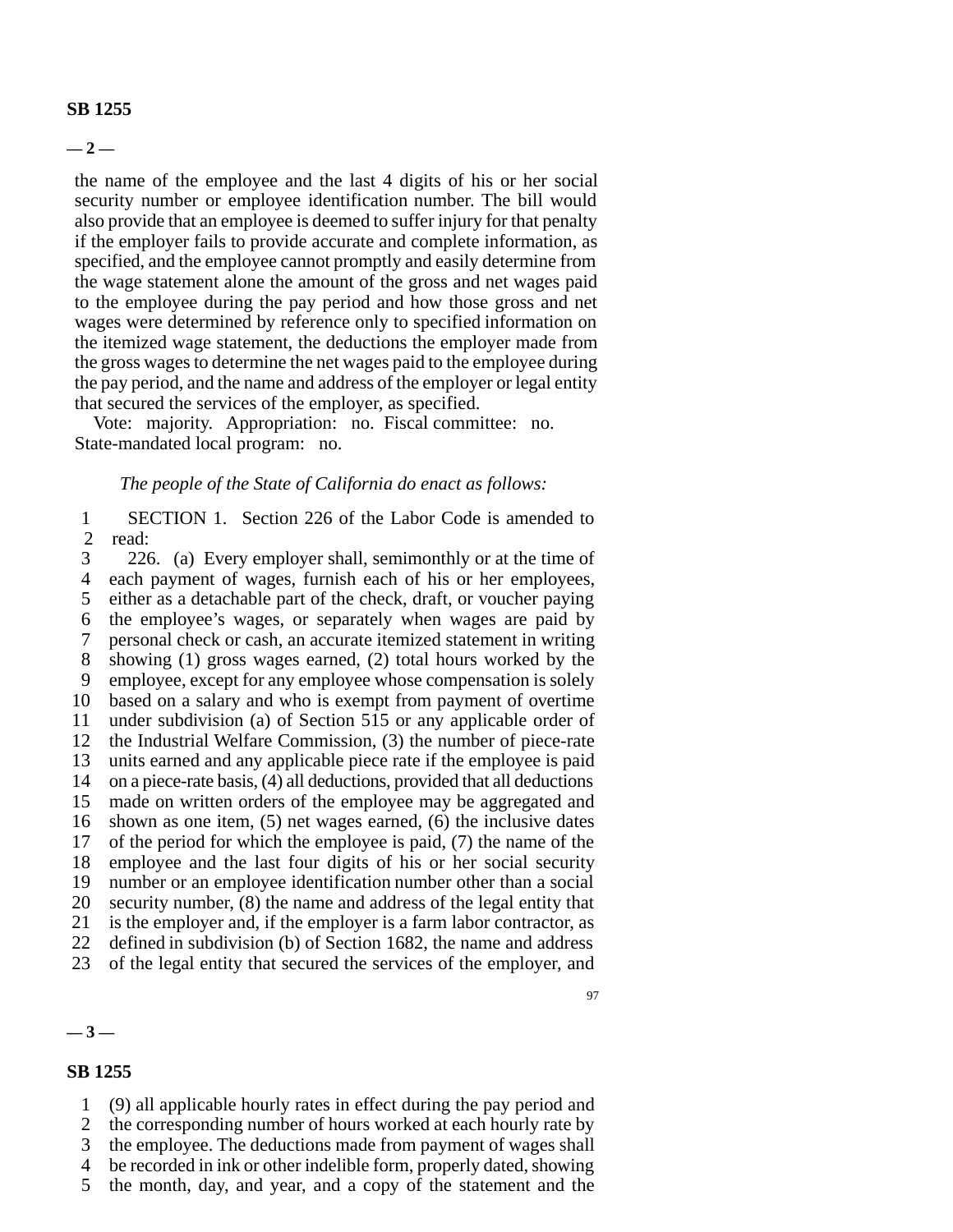6 record of the deductions shall be kept on file by the employer for

7 at least three years at the place of employment or at a central 8 location within the State of California.

9 (b) An employer that is required by this code or any regulation 10 adopted pursuant to this code to keep the information required by 11 subdivision (a) shall afford current and former employees the right 12 to inspect or copy records pertaining to their employment, upon 13 reasonable request to the employer. The employer may take 14 reasonable steps to ensure the identity of a current or former 15 employee. If the employer provides copies of the records, the actual 16 cost of reproduction may be charged to the current or former 17 employee.

18 (c) An employer who receives a written or oral request to inspect 19 or copy records pursuant to subdivision (b) pertaining to a current 20 or former employee shall comply with the request as soon as 21 practicable, but no later than 21 calendar days from the date of the 22 request. A violation of this subdivision is an infraction. 23 Impossibility of performance, not caused by or a result of a 24 violation of law, shall be an affirmative defense for an employer 25 in any action alleging a violation of this subdivision. An employer 26 may designate the person to whom a request under this subdivision 27 will be made.

28 (d) This section does not apply to any employer of any person 29 employed by the owner or occupant of a residential dwelling whose 30 duties are incidental to the ownership, maintenance, or use of the 31 dwelling, including the care and supervision of children, or whose 32 duties are personal and not in the course of the trade, business,

33 profession, or occupation of the owner or occupant.

34 (e) (1) An employee suffering injury as a result of a knowing 35 and intentional failure by an employer to comply with subdivision

36 (a) is entitled to recover the greater of all actual damages or fifty

37 dollars (\$50) for the initial pay period in which a violation occurs

38 and one hundred dollars (\$100) per employee for each violation

39 in a subsequent pay period, not to exceed an aggregate penalty of

97

#### **SB 1255**

#### **— 4 —**

1 four thousand dollars (\$4,000), and is entitled to an award of costs

2 and reasonable attorney's fees.

3 (2) (A) An employee is deemed to suffer injury for purposes 4 of this subdivision if the employer fails to provide a wage statement

5 or if the wage statement fails to comply with item (7) of subdivision 6 (a).

7 (B) An employee is deemed to suffer injury for purposes of this 8 subdivision if the employer fails to provide accurate and complete 9 information as required by items (1) to (6), inclusive, (8), and (9) 10 of subdivision (a) and the employee cannot promptly and easily 11 determine from the wage statement alone one or more of the 12 following:

13 (i) The amount of the gross wages and net wages paid to the 14 employee during the pay period and how those gross and net wages 15 were determined by reference only to the information on the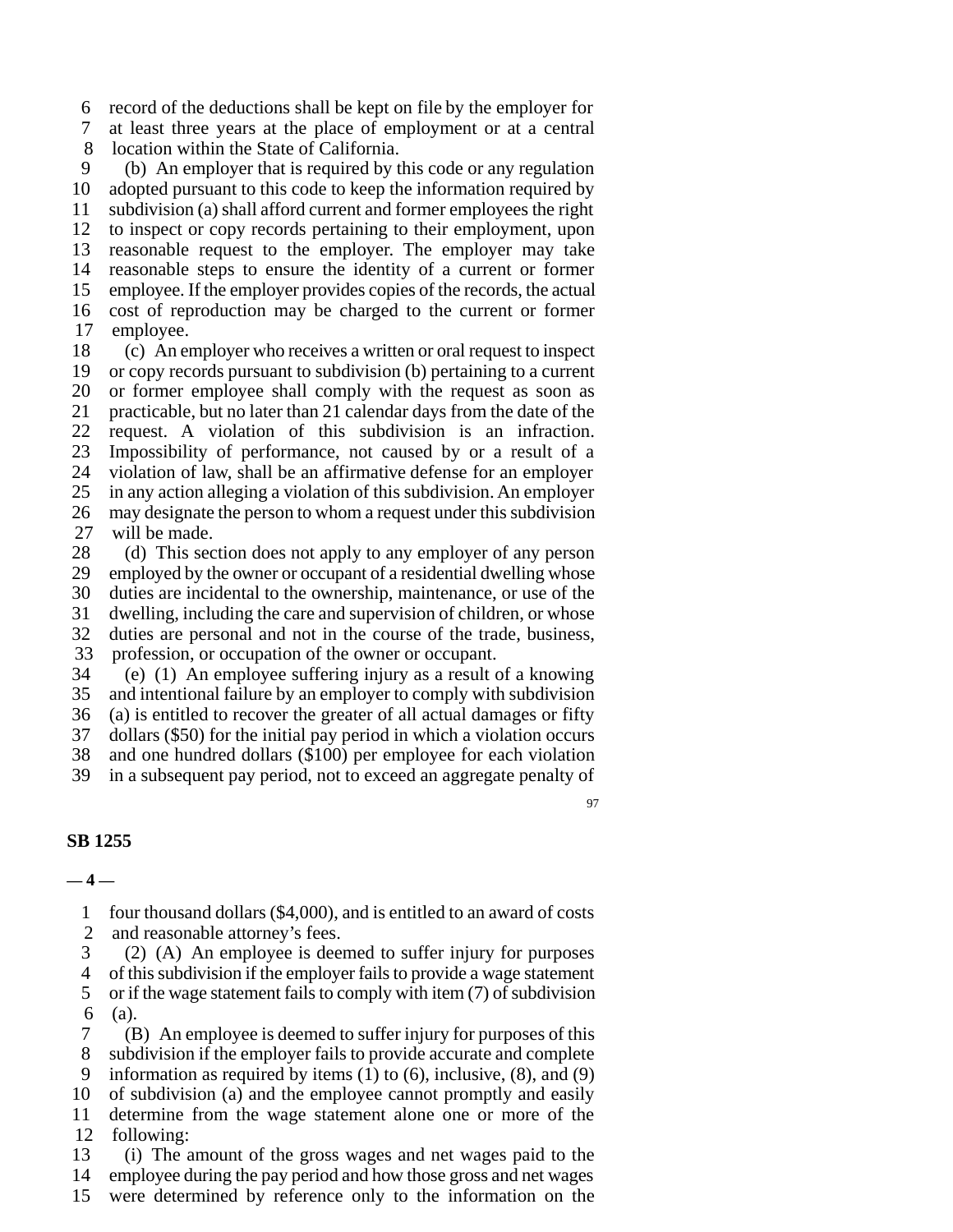- 16 itemized wage statement provided pursuant to items (2) to (4),
- 17 inclusive, (6), and (9) of subdivision (a).

18 (ii) Which deductions the employer made from gross wages to 19 determine the net wages paid to the employee during the pay 20 period.

21 (iii) The name and address of the employer and, if the employer

22 is a farm labor contractor, as defined in subdivision (b) of Section

23 1682, the name and address of the legal entity that secured the

24 services of the employer during the pay period.

25 (C) For purposes of this paragraph, "promptly and easily 26 determine" means a reasonable person would be able to readily 27 ascertain the information without reference to other documents or

28 information.

29 *(3) For purposes of this subdivision, a "knowing and intentional*

30 *failure" does not include an isolated and unintentional payroll* 31 *error due to a clerical or inadvertent mistake. In reviewing for*

32 *compliance with this section, the hearing officer or factfinder may*

33 *consider as a relevant factor whether the employer, prior to an*

34 *alleged violation, has adopted and is in compliance with a set of*

35 *policies, procedures, and practices that fully comply with this*

36 *section.*

37 (f) A failure by an employer to permit a current or former 38 employee to inspect or copy records within the time set forth in

39 subdivision (c) entitles the current or former employee or the Labor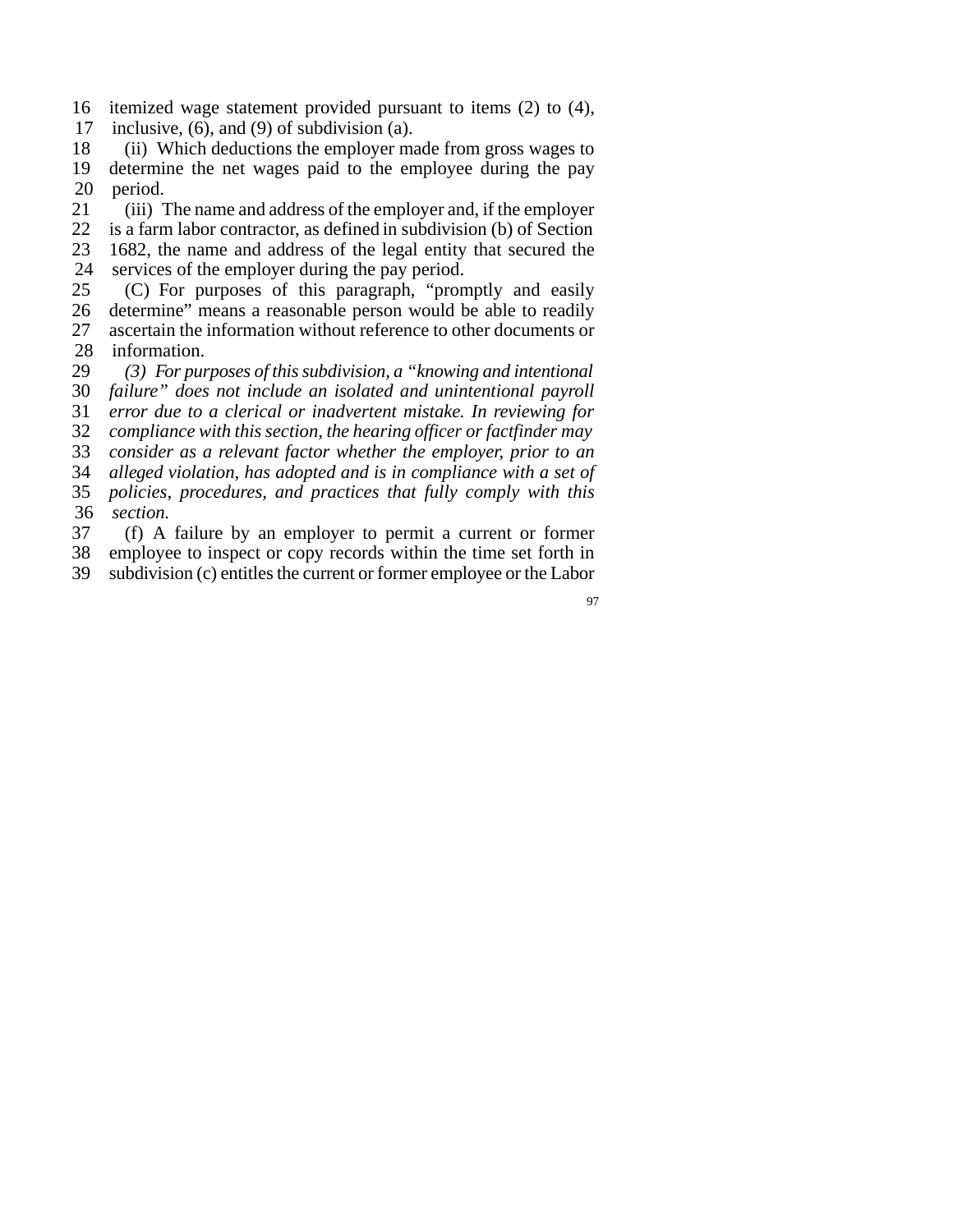19

Commissioner to recover a seven-hundred-fifty-dollar (\$750) penalty from the employer.

(g) The listing by an employer of the name and address of the legal entity that secured the services of the employer in the itemized statement required by subdivision (a) shall not create any liability on the part of that legal entity.

(h) An employee may also bring an action for injunctive relief to ensure compliance with this section, and is entitled to an award of costs and reasonable attorney's fees.

(i) This section does not apply to the state, to any city, county, city and county, district, or to any other governmental entity, except that if the state or a city, county, city and county, district, or other governmental entity furnishes its employees with a check, draft, or voucher paying the employee's wages, the state or a city, county, city and county, district, or other governmental entity shall use no more than the last four digits of the employee's social security number or shall use an employee identification number other than the social security number on the itemized statement provided with the check, draft, or voucher.  $\Omega$ 

97

AMENDED IN SENATE MARCH 29, 2012 **SENATE BILL No. 1255**  1 **Introduced by Senator Wright** 

February 23, 2012

‐‐‐‐‐‐‐‐‐‐‐‐‐‐‐‐‐‐‐‐‐‐‐‐‐‐‐‐‐

An act to amend Section 226 of the Labor Code, relating to employee compensation.

legislative counsel's digest

SB 1255, as amended, Wright. Employee compensation: itemized statements.

Existing law requires every employer, semimonthly or at the time of each payment of wages, to furnish each employee an accurate itemized statement in writing showing specified information, including, among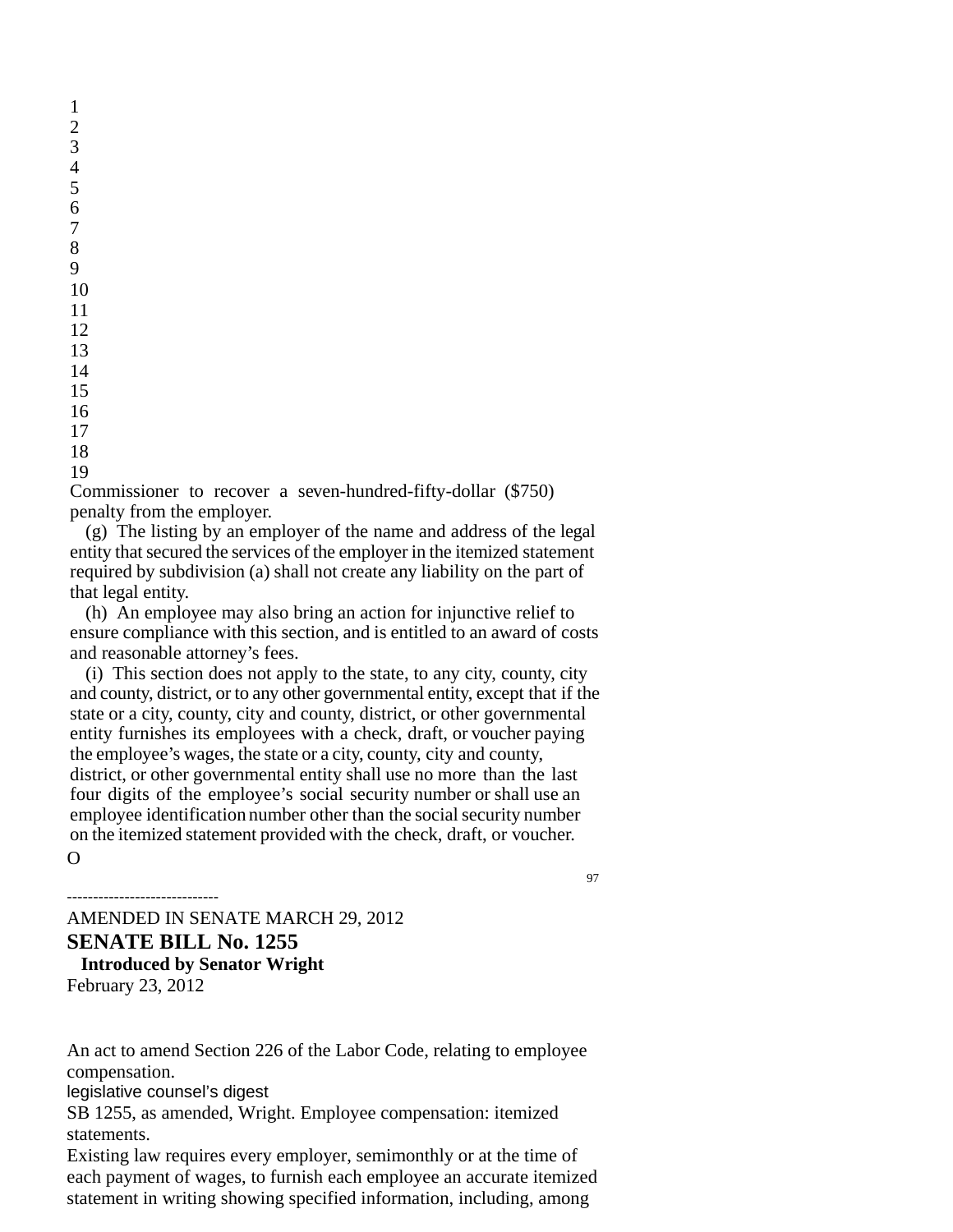other things, the name of the employee and the last 4 digits of his or her social security number or an employee identification number, the gross wages earned, all deductions, net wages earned, the inclusive dates of the period for which the employee is paid, and the name and address of the legal entity that is the employer and, if the employer is a farm labor contractor, as defined, the name and address of the legal entity that secured the services of the employer. Existing law provides that an employee suffering injury as a result of a knowing and intentional failure by an employer to comply with this requirement is entitled to recover the greater of all actual damages or a specified sum, not exceeding an aggregate penalty of \$4,000, and is entitled to an award of costs and reasonable attorney's fees.

This bill would provide that an employee is deemed to suffer injury for purposes of the above-referenced penalty if the employer fails to provide a wage statement or fails to provide a wage statement showing the name of the employee and the last 4 digits of his or her social 98

security number or employee identification number. The bill would also provide that an employee is deemed to suffer injury for that penalty if the employer fails to provide accurate and complete information, as specified, and the employee cannot promptly and easily determine from the wage statement alone the amount and manner in which the employer calculated *of* the gross and net wages paid to the employee during the pay period *and how those gross and net wages were determined by reference only to specified information on the itemized wage statement*, the deductions the employer made from the gross wages to determine the net wages paid to the employee during the pay period, and the name and address of the employer or legal entity that secured the services of the employer, as specified.

Vote: majority. Appropriation: no. Fiscal committee: no. State-mandated local program: no.

*The people of the State of California do enact as follows:*  123456789 10

SECTION 1. Section 226 of the Labor Code is amended to read:

226. (a) Every employer shall, semimonthly or at the time of each payment of wages, furnish each of his or her employees, either as a detachable part of the check, draft, or voucher paying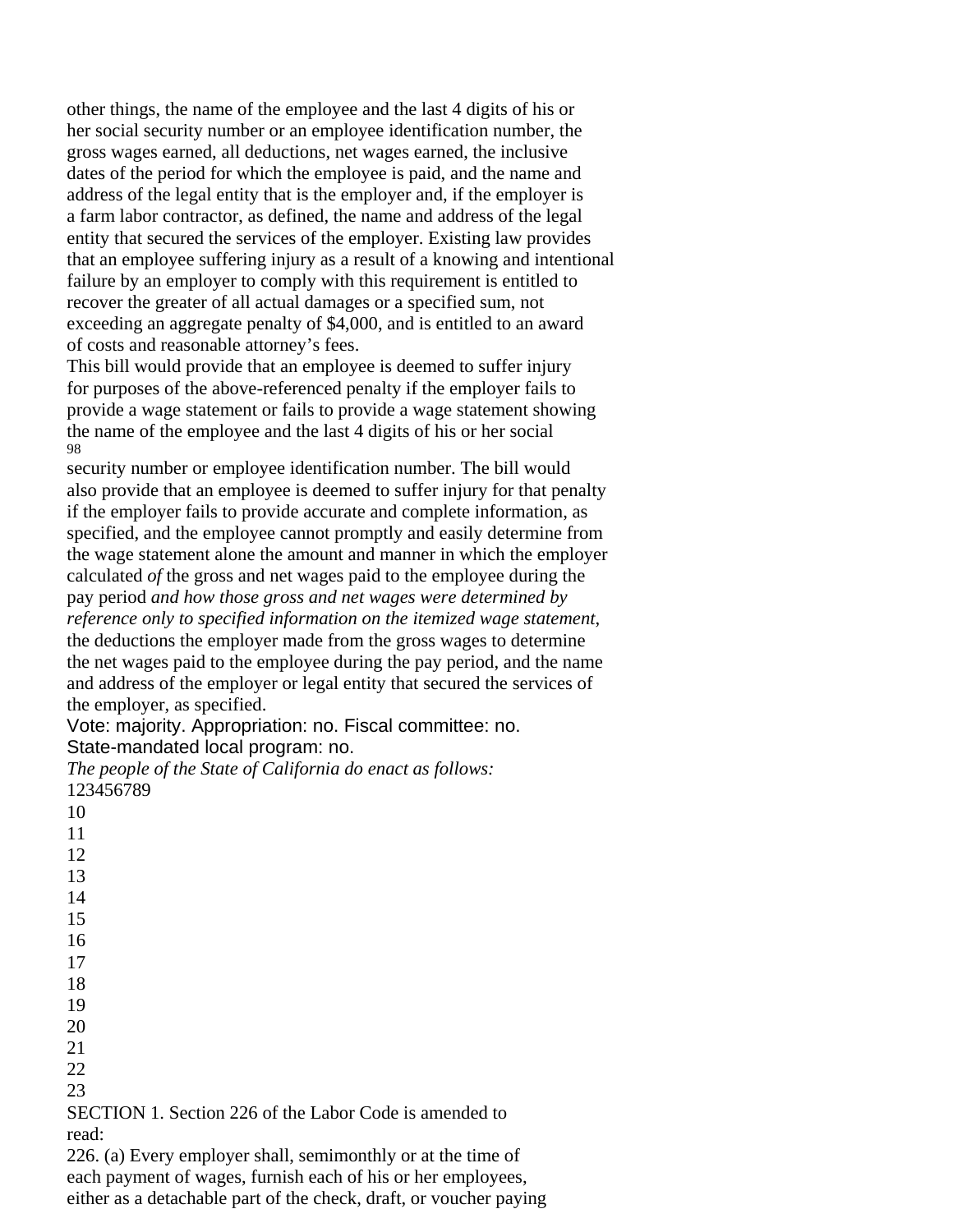the employee's wages, or separately when wages are paid by personal check or cash, an accurate itemized statement in writing showing (1) gross wages earned, (2) total hours worked by the employee, except for any employee whose compensation is solely based on a salary and who is exempt from payment of overtime under subdivision (a) of Section 515 or any applicable order of the Industrial Welfare Commission, (3) the number of piece-rate units earned and any applicable piece rate if the employee is paid on a piece-rate basis, (4) all deductions, provided that all deductions made on written orders of the employee may be aggregated and shown as one item, (5) net wages earned, (6) the inclusive dates of the period for which the employee is paid, (7) the name of the employee and the last four digits of his or her social security number or an employee identification number other than a social security number, (8) the name and address of the legal entity that is the employer and, if the employer is a farm labor contractor, as defined in subdivision (b) of Section 1682, the name and address of the legal entity that secured the services of the employer, and

| 98                      |
|-------------------------|
| $SB$ 1255 $-$ 2 -       |
| 123456789               |
| 10                      |
| 11                      |
| 12                      |
| 13                      |
| 14                      |
| 15                      |
| 16                      |
| 17                      |
| 18                      |
| 19                      |
| 20                      |
| 21                      |
| $\overline{22}$         |
| 23                      |
| 24                      |
| 25                      |
| 26                      |
| 27                      |
| 28                      |
| 29                      |
| 30                      |
| 31                      |
| 32                      |
| 33                      |
| 34                      |
| 35                      |
| 36                      |
| 37                      |
| 38                      |
| 39                      |
| (9)<br>all applicable l |

hourly rates in effect during the pay period and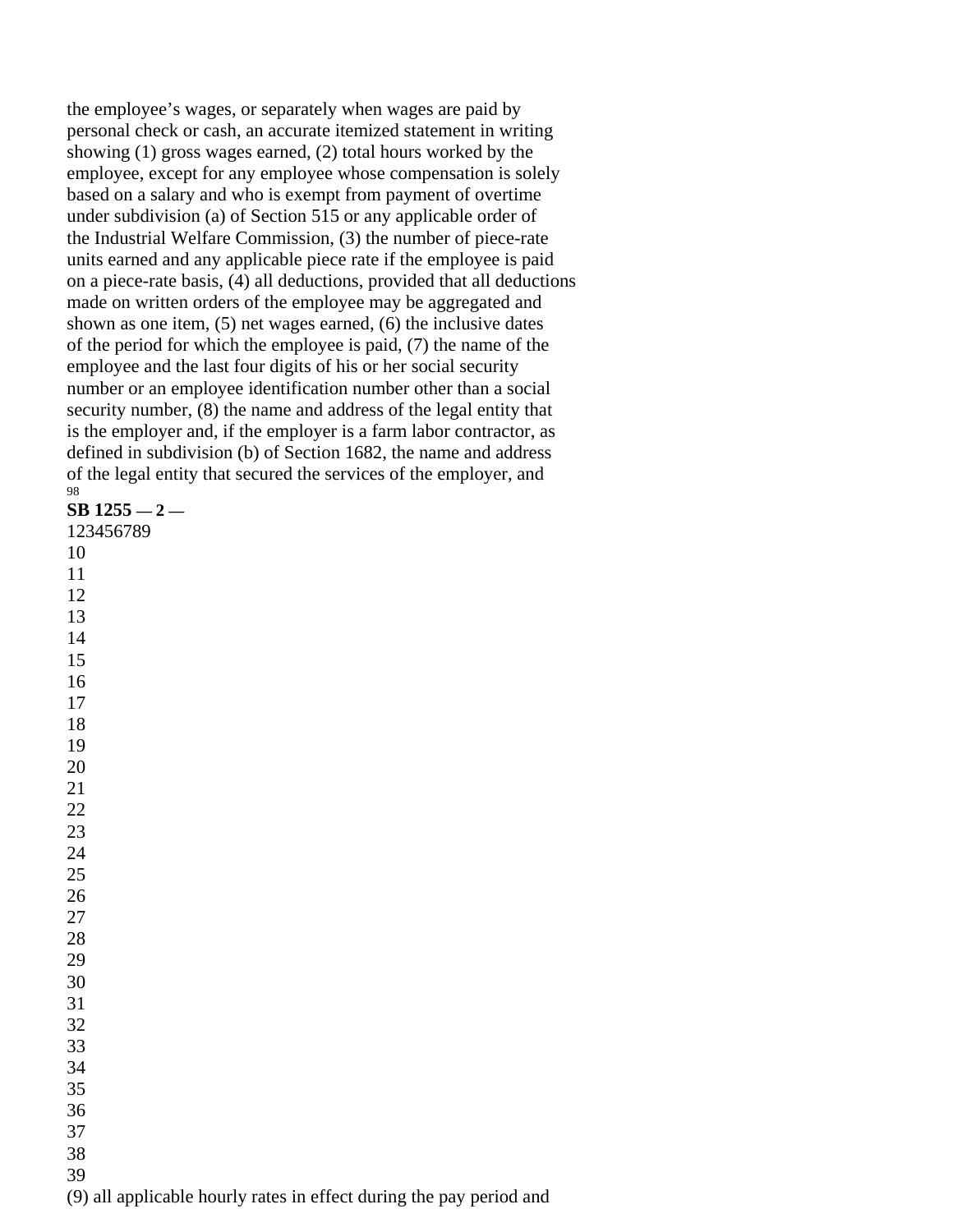the corresponding number of hours worked at each hourly rate by the employee. The deductions made from payment of wages shall be recorded in ink or other indelible form, properly dated, showing the month, day, and year, and a copy of the statement and the record of the deductions shall be kept on file by the employer for at least three years at the place of employment or at a central location within the State of California.

(b) An employer that is required by this code or any regulation adopted pursuant to this code to keep the information required by subdivision (a) shall afford current and former employees the right to inspect or copy records pertaining to their employment, upon reasonable request to the employer. The employer may take reasonable steps to ensure the identity of a current or former employee. If the employer provides copies of the records, the actual cost of reproduction may be charged to the current or former employee.

(c) An employer who receives a written or oral request to inspect or copy records pursuant to subdivision (b) pertaining to a current or former employee shall comply with the request as soon as practicable, but no later than 21 calendar days from the date of the request. A violation of this subdivision is an infraction. Impossibility of performance, not caused by or a result of a violation of law, shall be an affirmative defense for an employer in any action alleging a violation of this subdivision. An employer may designate the person to whom a request under this subdivision will be made.

(d) This section does not apply to any employer of any person employed by the owner or occupant of a residential dwelling whose duties are incidental to the ownership, maintenance, or use of the dwelling, including the care and supervision of children, or whose duties are personal and not in the course of the trade, business, profession, or occupation of the owner or occupant.

(e) (1) An employee suffering injury as a result of a knowing and intentional failure by an employer to comply with subdivision (a) is entitled to recover the greater of all actual damages or fifty dollars (\$50) for the initial pay period in which a violation occurs and one hundred dollars (\$100) per employee for each violation in a subsequent pay period, not exceeding *to exceed* an aggregate 98

#### **— 3 — SB 1255**

- 123456789 10 11 12 13 14 15 16 17 18 19
- 20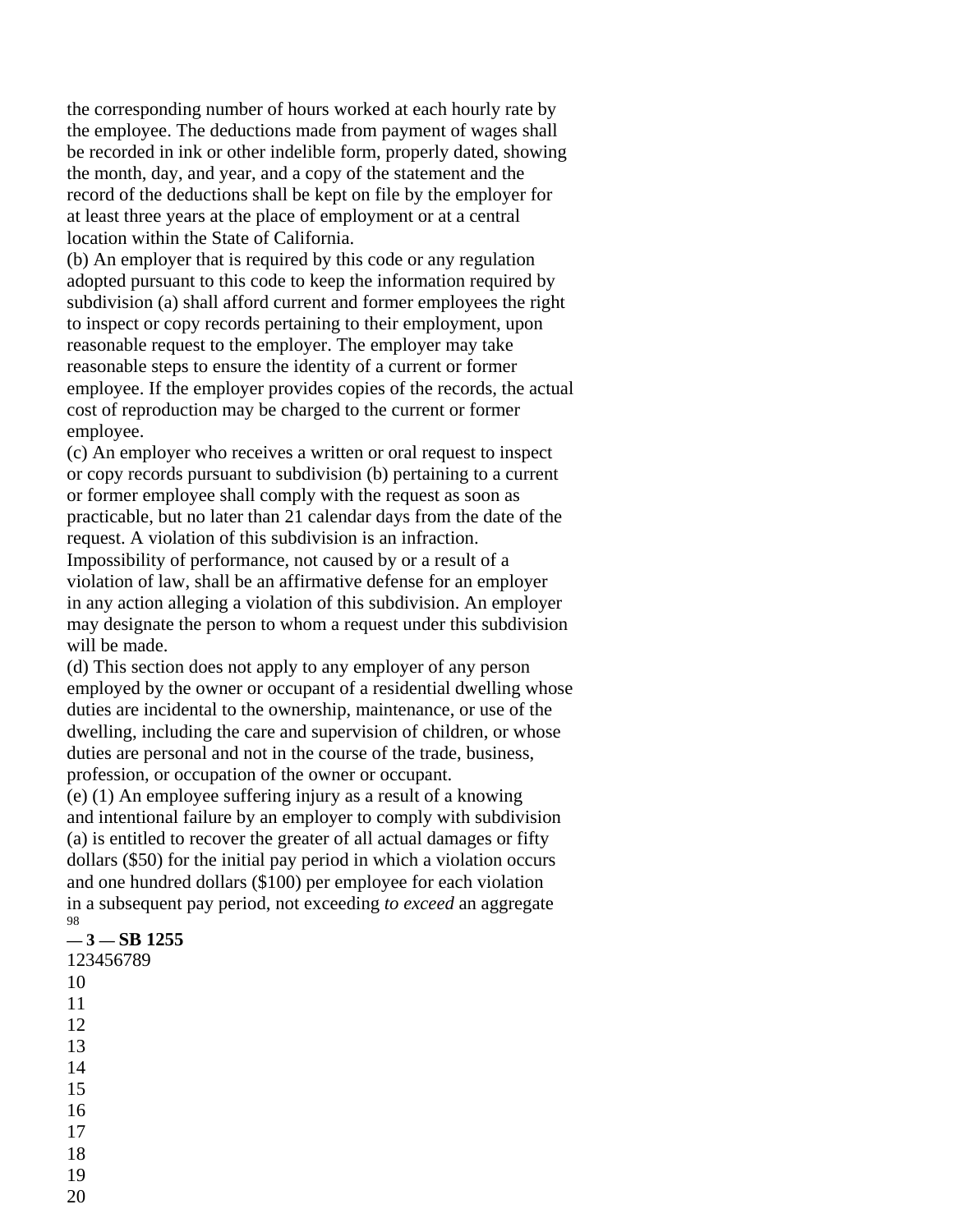21

36

37

38

penalty of four thousand dollars (\$4,000), and is entitled to an award of costs and reasonable attorney's fees.

(2) (A) An employee is deemed to suffer injury for purposes of this subdivision if the employer fails to provide a wage statement or if the wage statement fails to comply with item (7) of subdivision (a).

(B) An employee is deemed to suffer injury for purposes of this subdivision if the employer fails to provide accurate and complete information as required by items (1) to (6), inclusive, (8), and (9) of subdivision (a) and the employee cannot promptly and easily determine from the wage statement alone any *one or more* of the following:

(i) The amount of, and the manner in which the employer calculated, the gross wages and net wages paid to the employee during the pay period *and how those gross and net wages were determined by reference only to the information on the itemized wage statement provided pursuant to items (2) to (4), inclusive, (6), and (9) of subdivision (a)*.

(ii) Which deductions the employer made from gross wages to determine the net wages paid to the employee during the pay period.

(iii) The name and address of the employer and, if the employer is a farm labor contractor, as defined in subdivision (b) of Section 1682, the name and address of the legal entity that secured the services of the employer during the pay period.

(C) For purposes of this paragraph, "promptly and easily determine" means to *a reasonable person would* be able to readily ascertain *the information* without reference to other documents or information.

(f) A failure by an employer to permit a current or former employee to inspect or copy records within the time set forth in subdivision (c) entitles the current or former employee or the Labor Commissioner to recover a seven-hundred-fifty-dollar (\$750)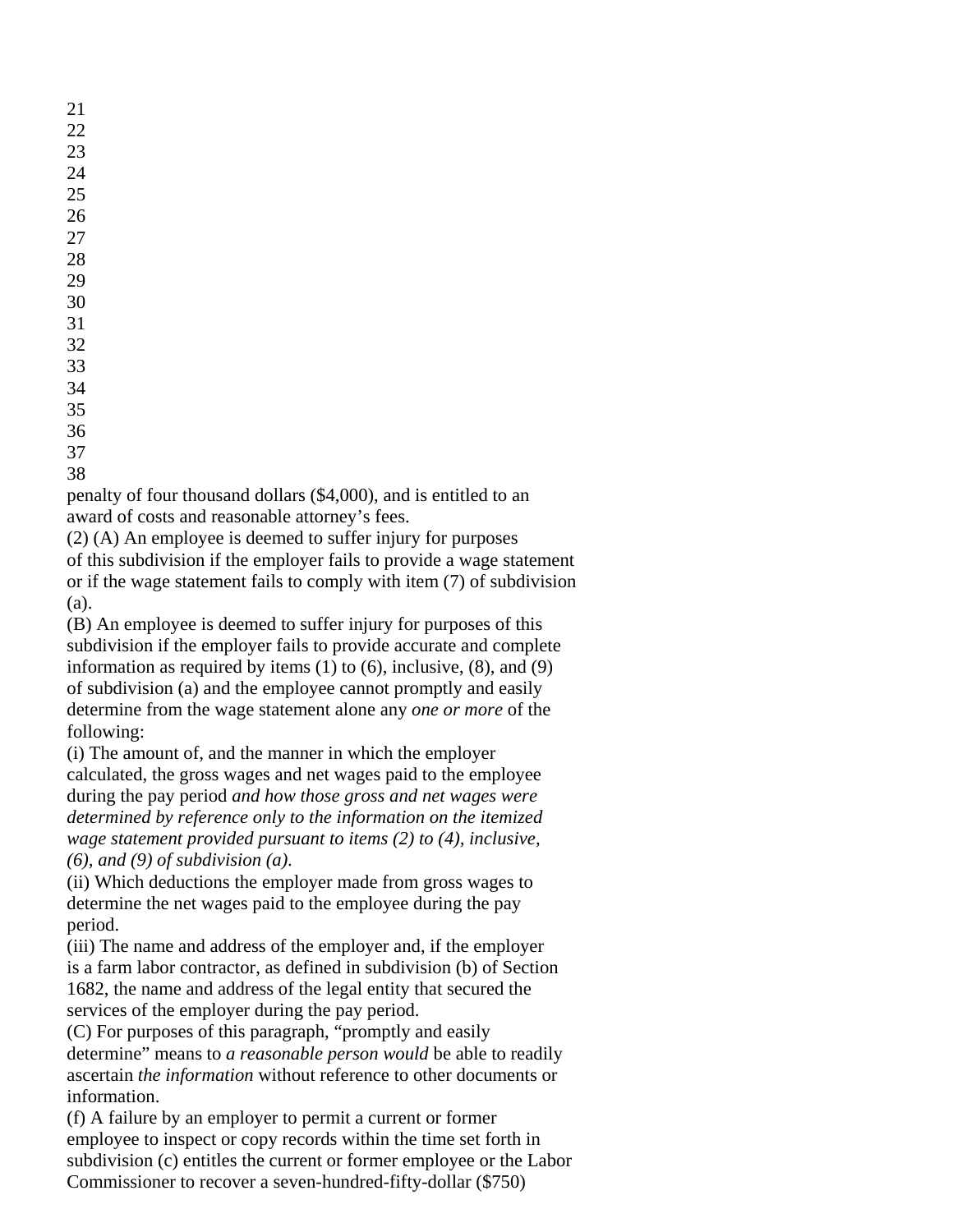penalty from the employer.

(g) The listing by an employer of the name and address of the legal entity that secured the services of the employer in the itemized statement required by subdivision (a) shall not create any liability on the part of that legal entity. 98

#### **SB 1255 — 4 —**

123456789 10 11 12 13 (h) An employee may also bring an action for injunctive relief to ensure compliance with this section, and is entitled to an award of costs and reasonable attorney's fees. (i) This section does not apply to the state, to any city, county, city and county, district, or to any other governmental entity, except that if the state or a city, county, city and county, district, or other governmental entity furnishes its employees with a check, draft, or voucher paying the employee's wages, the state or a city, county, city and county, district, or other governmental entity shall use no more than the last four digits of the employee's social security number or shall use an employee identification number other than

the social security number on the itemized statement provided with the check, draft, or voucher.

O 98

# **SENATE BILL** No. 1255

--------------------------------------------------------

#### **Introduced by Senator Wright**

#### February 23, 2012

An act to amend Section 226 of the Labor Code, relating to employee compensation.

# legislative counsel ' <sup>s</sup> digest

SB 1255, as introduced, Wright. Employee compensation: itemized statements.

Existing law requires every employer, semimonthly or at the time of each payment of wages, to furnish each employee an accurate itemized statement in writing showing specified information, including, among other things, the name of the employee and the last 4 digits of his or her social security number or an employee identification number, the gross wages earned, all deductions, net wages earned, the inclusive dates of the period for which the employee is paid, and the name and address of the legal entity that is the employer and, if the employer is a farm labor contractor, as defined, the name and address of the legal entity that secured the services of the employer. Existing law provides that an employee suffering injury as a result of a knowing and intentional failure by an employer to comply with this requirement is entitled to recover the greater of all actual damages or a specified sum, not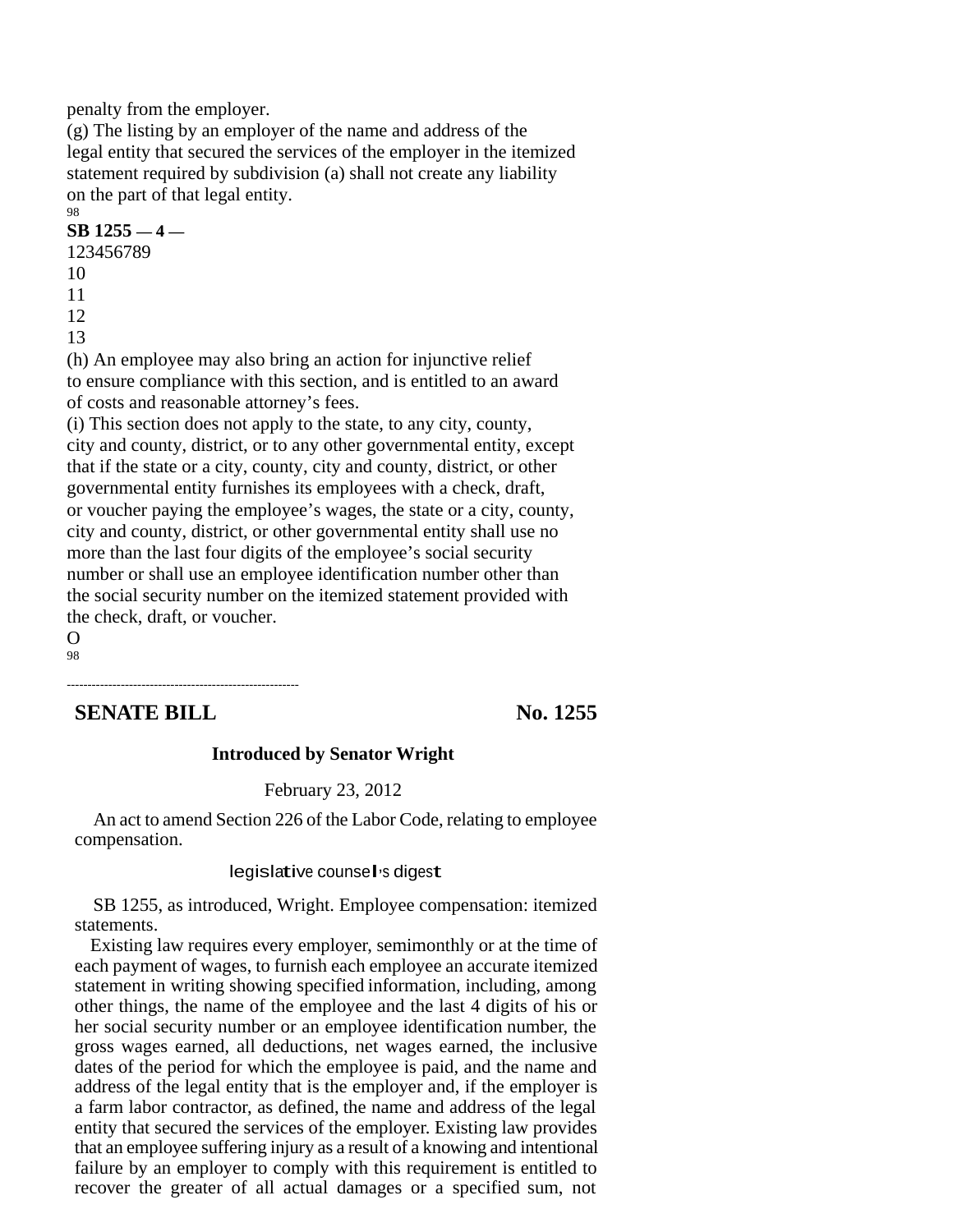exceeding an aggregate penalty of \$4,000, and is entitled to an award of costs and reasonable attorney's fees.

This bill would provide that an employee is deemed to suffer injury for purposes of the above-referenced penalty if the employer fails to provide a wage statement or fails to provide a wage statement showing the name of the employee and the last 4 digits of his or her social security number or employee identification number. The bill would also provide that an employee is deemed to suffer injury for that penalty 99

#### **SB 1255**

**— 2 —**

if the employer fails to provide accurate and complete information, as specified, and the employee cannot promptly and easily determine from the wage statement alone the amount and manner in which the employer calculated the gross and net wages paid to the employee during the pay period, the deductions the employer made from the gross wages to determine the net wages paid to the employee during the pay period, and the name and address of the employer or legal entity that secured the services of the employer, as specified.

Vote: majority. Appropriation: no. Fiscal committee: no. State-mandated local program: no.

#### *The people of the State of California do enact as follows:*

1 SECTION 1. Section 226 of the Labor Code is amended to  $\frac{2}{3}$  read: read:

3 226. (a) Every employer shall, semimonthly or at the time of 4 each payment of wages, furnish each of his or her employees, 5 either as a detachable part of the check, draft, or voucher paying 6 the employee's wages, or separately when wages are paid by 7 personal check or cash, an accurate itemized statement in writing 8 showing (1) gross wages earned, (2) total hours worked by the 9 employee, except for any employee whose compensation is solely 10 based on a salary and who is exempt from payment of overtime 11 under subdivision (a) of Section 515 or any applicable order of 12 the Industrial Welfare Commission, (3) the number of piece-rate 13 units earned and any applicable piece rate if the employee is paid 14 on a piece-rate basis, (4) all deductions, provided that all deductions 15 made on written orders of the employee may be aggregated and 16 shown as one item, (5) net wages earned, (6) the inclusive dates 17 of the period for which the employee is paid, (7) the name of the 18 employee and the last four digits of his or her social security 19 number or an employee identification number other than a social 20 security number, (8) the name and address of the legal entity that 21 is the employer and, if the employer is a farm labor contractor, as 22 defined in subdivision (b) of Section 1682, the name and address 23 of the legal entity that secured the services of the employer, and 24 (9) all applicable hourly rates in effect during the pay period and 25 the corresponding number of hours worked at each hourly rate by 26 the employee. The deductions made from payment of wages shall 27 be recorded in ink or other indelible form, properly dated, showing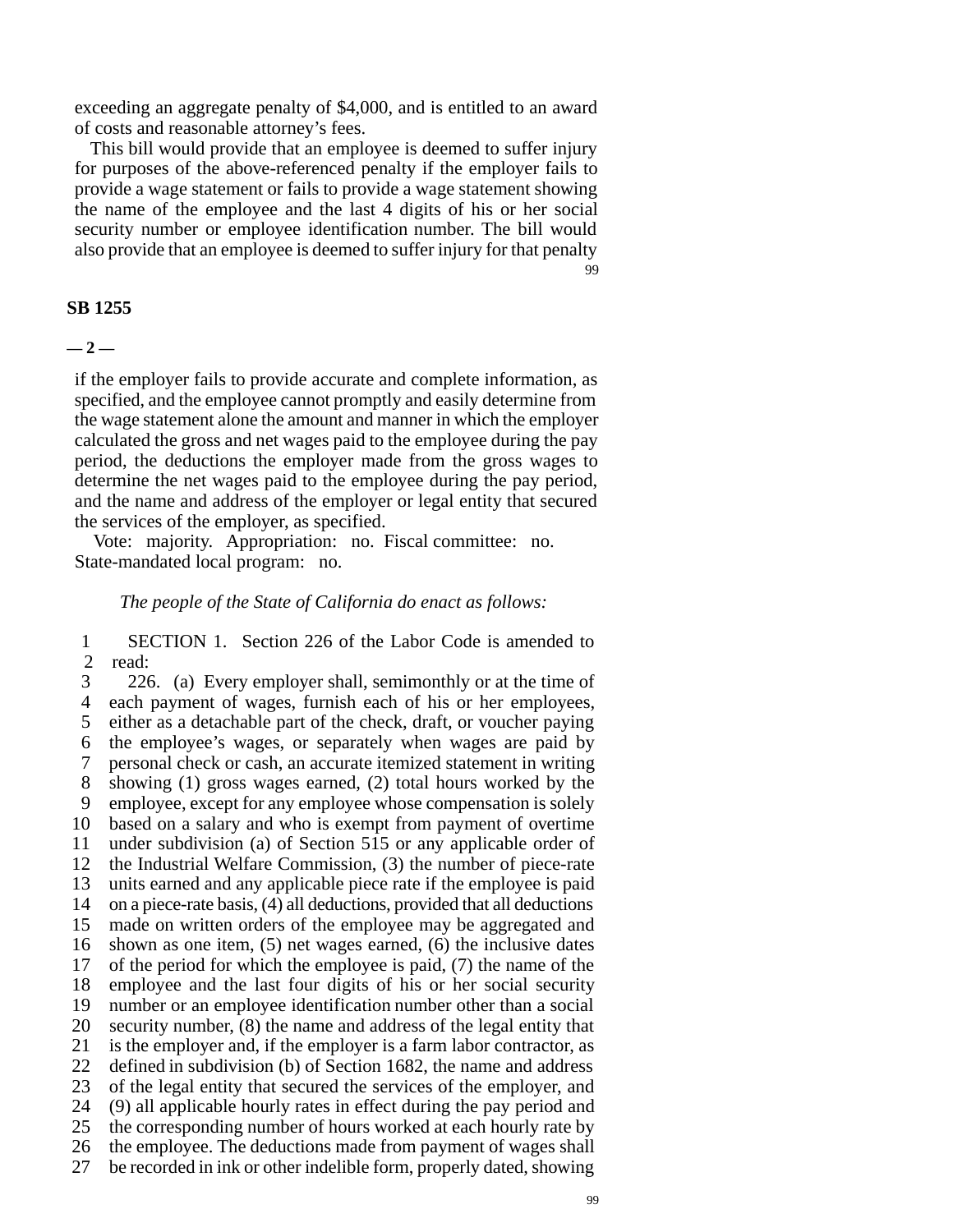**— 3 —**

#### **SB 1255**

1 the month, day, and year, and a copy of the statement and the

2 record of the deductions shall be kept on file by the employer for

3 at least three years at the place of employment or at a central

4 location within the State of California.

5 (b) An employer that is required by this code or any regulation 6 adopted pursuant to this code to keep the information required by 7 subdivision (a) shall afford current and former employees the right 8 to inspect or copy records pertaining to their employment, upon 9 reasonable request to the employer. The employer may take 10 reasonable steps to ensure the identity of a current or former 11 employee. If the employer provides copies of the records, the actual 12 cost of reproduction may be charged to the current or former 13 employee.

14 (c) An employer who receives a written or oral request to inspect 15 or copy records pursuant to subdivision (b) pertaining to a current 16 or former employee shall comply with the request as soon as 17 practicable, but no later than 21 calendar days from the date of the 18 request. A violation of this subdivision is an infraction. 19 Impossibility of performance, not caused by or a result of a 20 violation of law, shall be an affirmative defense for an employer 21 in any action alleging a violation of this subdivision. An employer 22 may designate the person to whom a request under this subdivision 23 will be made.

24 (d) This section does not apply to any employer of any person 25 employed by the owner or occupant of a residential dwelling whose 26 duties are incidental to the ownership, maintenance, or use of the 27 dwelling, including the care and supervision of children, or whose 28 duties are personal and not in the course of the trade, business, 29 profession, or occupation of the owner or occupant.

30 (e) *(1)* An employee suffering injury as a result of a knowing 31 and intentional failure by an employer to comply with subdivision 32 (a) is entitled to recover the greater of all actual damages or fifty 33 dollars (\$50) for the initial pay period in which a violation occurs 34 and one hundred dollars (\$100) per employee for each violation 35 in a subsequent pay period, not exceeding an aggregate penalty of 36 four thousand dollars (\$4,000), and is entitled to an award of costs 37 and reasonable attorney's fees.

38 *(2) (A) An employee is deemed to suffer injury for purposes of* 39 *this subdivision if the employer fails to provide a wage statement*

99

#### **SB 1255**

**— 4 —**

1 *or if the wage statement fails to comply with item (7) of subdivision* 2 *(a).*

3 *(B) An employee is deemed to suffer injury for purposes of this*

4 *subdivision if the employer fails to provide accurate and complete*

5 *information as required by items (1) to (6), inclusive, (8), and (9)*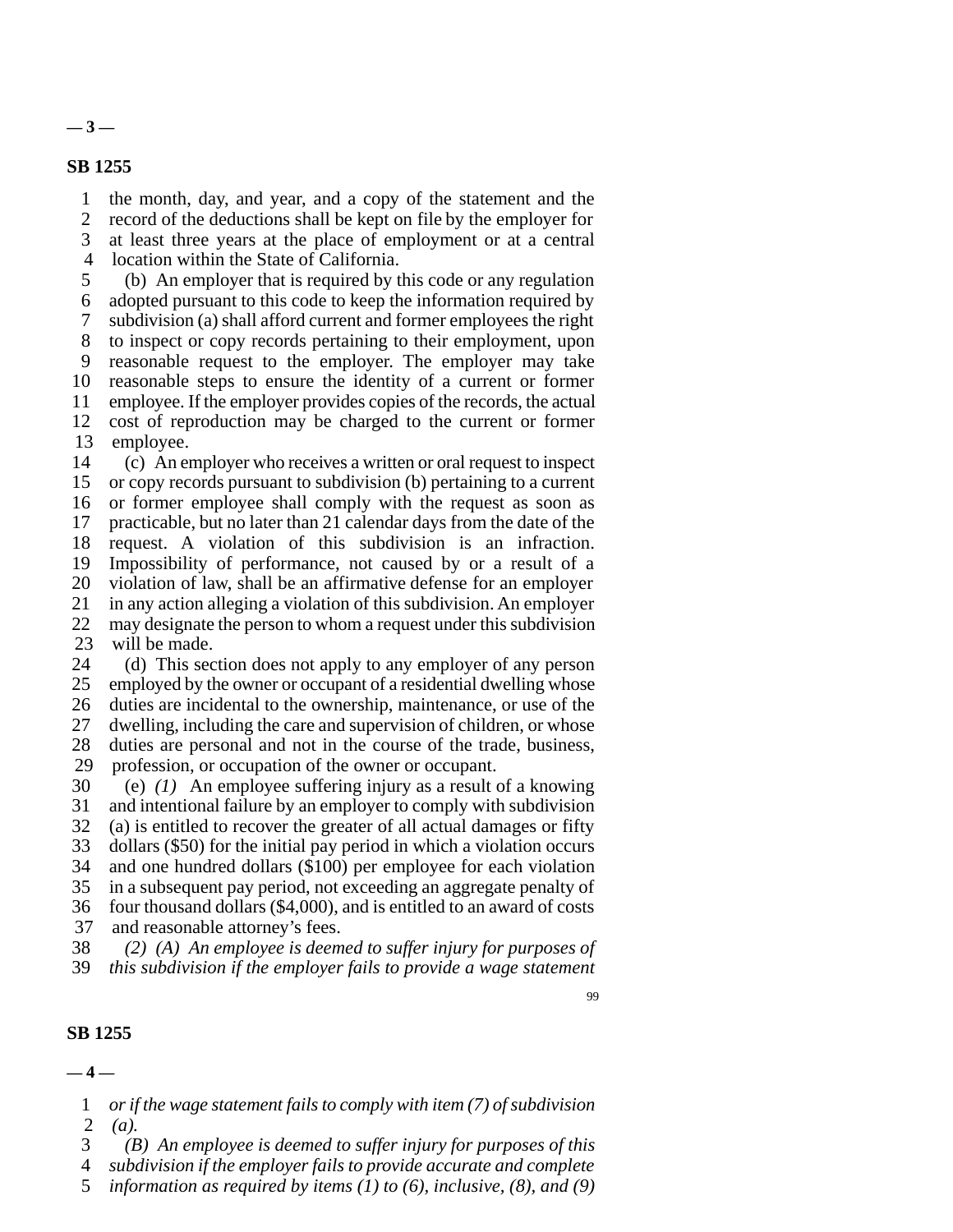6 *of subdivision (a) and the employee cannot promptly and easily*

7 *determine from the wage statement alone any of the following:*

8 *(i) The amount of, and the manner in which the employer* 9 *calculated, the gross wages and net wages paid to the employee* 10 *during the pay period.*

11 *(ii) Which deductions the employer made from gross wages to* 12 *determine the net wages paid to the employee during the pay* 13 *period.*

*(iii) The name and address of the employer and, if the employer is a farm labor contractor, as defined in subdivision (b) of Section 1682, the name and address of the legal entity that secured the services of the employer during the pay period.*

18 *(C) For purposes of this paragraph, "promptly and easily* 19 *determine" means to be able to readily ascertain without reference* 20 *to other documents or information.*

21 (f) A failure by an employer to permit a current or former 22 employee to inspect or copy records within the time set forth in 23 subdivision (c) entitles the current or former employee or the Labor 24 Commissioner to recover a seven-hundred-fifty-dollar (\$750) 25 penalty from the employer.

26 (g) The listing by an employer of the name and address of the 27 legal entity that secured the services of the employer in the itemized 28 statement required by subdivision (a) shall not create any liability 29 on the part of that legal entity.

30 (h) An employee may also bring an action for injunctive relief 31 to ensure compliance with this section, and is entitled to an award 32 of costs and reasonable attorney's fees.

33 (i) This section does not apply to the state, to any city, county,

34 city and county, district, or to any other governmental entity, except

35 that if the state or a city, county, city and county, district, or other

36 governmental entity furnishes its employees with a check, draft,

37 or voucher paying the employee's wages, the state or a city, county, 38 city and county, district, or other governmental entity shall use no

39 more than the last four digits of the employee's social security

40 number or shall use an employee identification number other than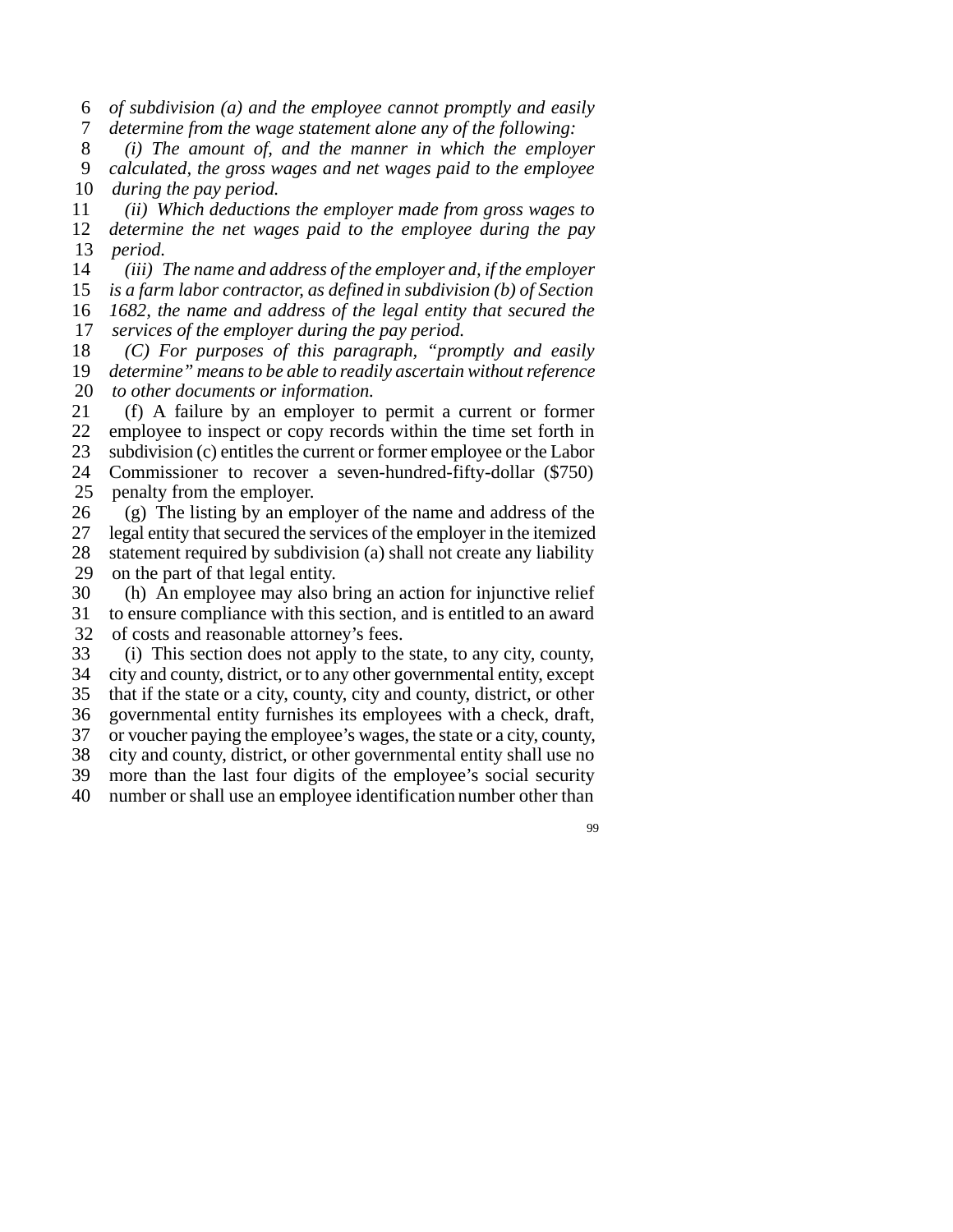- 1 the social security number on the itemized statement provided with
- 2 the check, draft, or voucher.

# **Part 2—Text of all Committee or Floor Analyses of bill (downloaded from CA Leg Counsel's web site)**

BILL ANALYSIS

 ------------------------------------------------------------ | SENATE RULES COMMITTEE | SB 1255| |Office of Senate Floor Analyses | |  $|1020 \tN$  Street, Suite 524 |(916) 651-1520 Fax: (916) | |  $|327-4478$ ------------------------------------------------------------

#### UNFINISHED BUSINESS

 Bill No: SB 1255 Author: Wright (D) Amended: 8/23/12 Vote: 21

 SENATE LABOR & INDUSTRIAL RELATIONS COMM : 4-0, 4/11/12 AYES: Lieu, DeSaulnier, Leno, Yee NO VOTE RECORDED: Wyland, Padilla, Runner

 SENATE JUDICIARY COMMITTEE : 4-1, 5/8/12 AYES: Evans, Blakeslee, Corbett, Leno NOES: Harman

 SENATE FLOOR : 25-12, 5/29/12 AYES: Alquist, Calderon, Corbett, Correa, De León, DeSaulnier, Evans, Hancock, Hernandez, Kehoe, Leno, Lieu, Liu, Lowenthal, Negrete McLeod, Padilla, Pavley, Price, Rubio, Simitian, Steinberg, Vargas, Wolk, Wright, Yee NOES: Anderson, Blakeslee, Cannella, Dutton, Fuller, Gaines, Harman, Huff, La Malfa, Strickland, Walters, Wyland NO VOTE RECORDED: Berryhill, Emmerson, Runner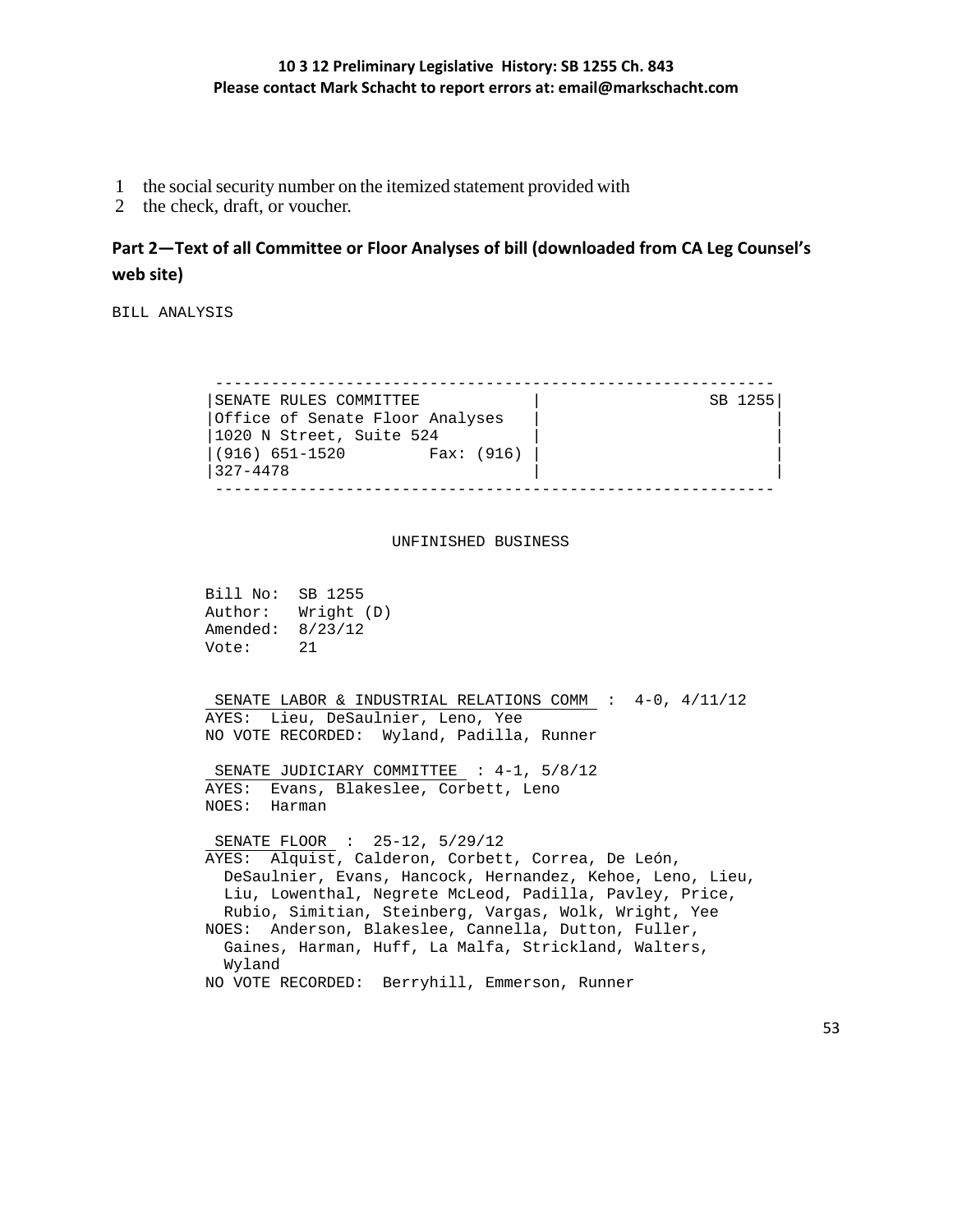ASSEMBLY FLOOR : 50-29, 8/27/12 - See last page for vote

SUBJECT : Employee compensation: itemized statements

 SOURCE : California Rural Legal Assistance Foundation California Employment Lawyers Association

CONTINUED

 $SB$  1255 <u>Page and the set of the set of the set of the set of the set of the set of the set of the set of the set of the set of the set of the set of the set of the set of the set of the set of the set of the set of the set of the</u>

2

 DIGEST : This bill provides a statutory definition of what constitutes suffering injury for purposes of recovering damages pursuant to the itemized wage statements requirements in current law.

 Assembly Amendments (1) delete the provision that deems the employee to suffer injury where they cannot determine "how gross wages and net wages were determined," (2) clarify that nothing in this bill alters the ability of the employer to aggregate deductions consistent with the requirements of existing law, (3) Provide that an employee is also deemed to suffer injury where they cannot determine from the wage statement the name of the employee and only the last four digits of his or her social security numbers or employee identification number, (4) incorporate changes to Section 226 of the Labor Code proposed by AB 1744 and AB 2674, to be operative only if this bill and either or both of these bills are chaptered and became effective on or before January 1, 2013, and this bill is chaptered last, and (5) make other related and conforming changes.

 ANALYSIS : Existing law requires every employer, semimonthly or at the time of each payment of wages, to provide each employee with an accurate itemized statement, in writing, that contains the following information:

 Gross wages earned; Total hours worked by the employee (except salaried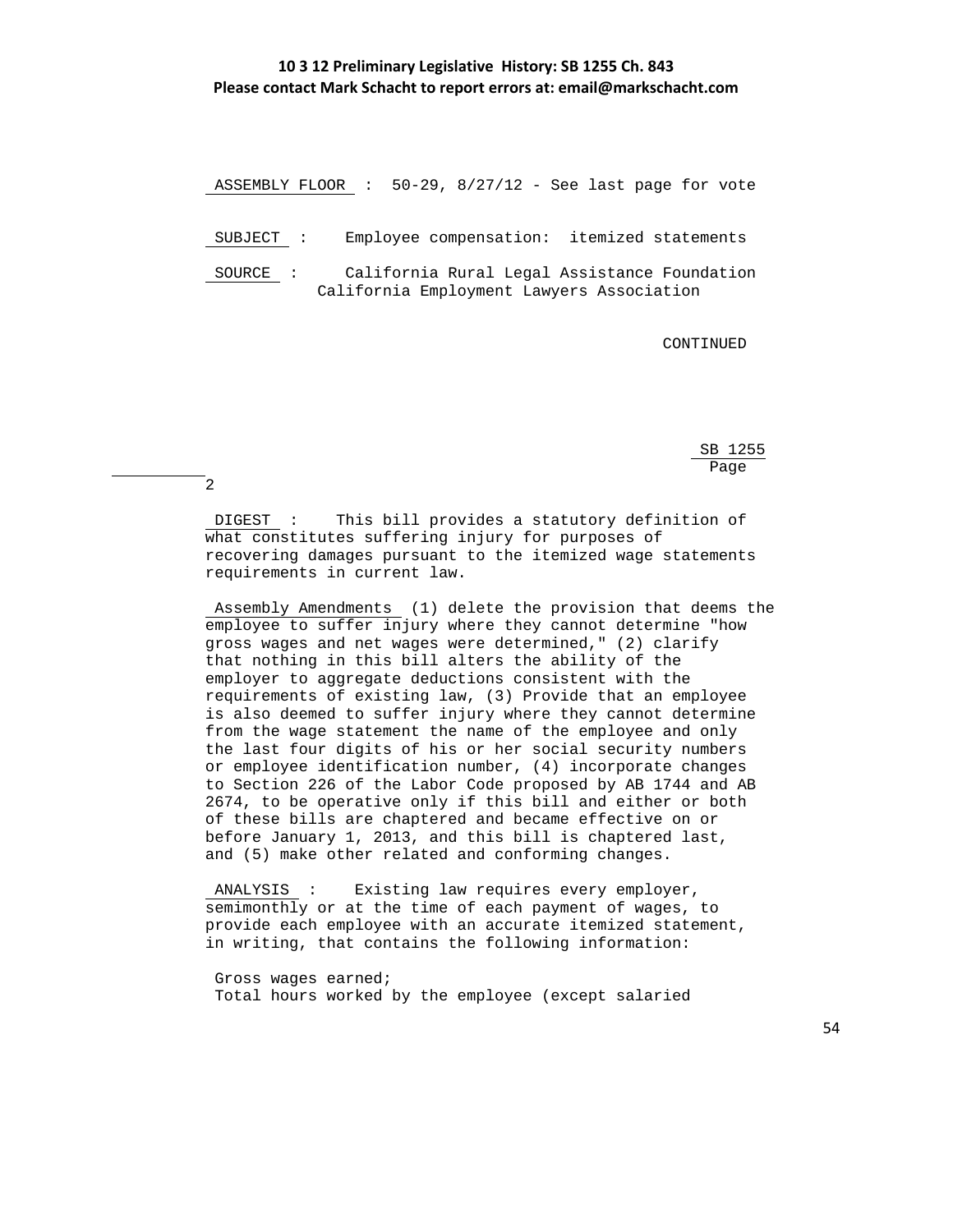exempt employees); Piece rate units earned and the applicable piece rate, if paid on a piece rate basis; All deductions; Net wages earned; Inclusive dates of the pay period; Name of the employee and the last four digits of his/her social security number or employee identification number; Name and address of the legal entity that is the employer

 and, if the employer is a farm labor contractor, the name and address of the legal entity that secured the services of the employer; and

 All applicable hourly rates during the pay period and the corresponding number of hours the employee worked at each hourly rate.

CONTINUED

 $SB$  1255 <u>Page and the set of the set of the set of the set of the set of the set of the set of the set of the set of the set of the set of the set of the set of the set of the set of the set of the set of the set of the set of the</u>

3

 Under existing law, an employee suffering injury as a result of a knowing and intentional failure by an employer to comply with the itemized statement requirements is entitled to recover the greater of all actual damages or \$50 for the initial pay period in which a violation occurs and \$100 per employee for each violation in a subsequent pay period, not exceeding an aggregate penalty of \$4,000, and is entitled to an award of costs and reasonable attorney's fees.

 Additionally, existing law requires that employers keep for at least three years, and make available for inspection by current and former employees, a copy of the statements or records. Failure to comply with this requirement is subject to a civil penalty.

 This bill provides a statutory definition of what constitutes "suffering injury" for purposes of recovering damages pursuant to the itemized statements requirements in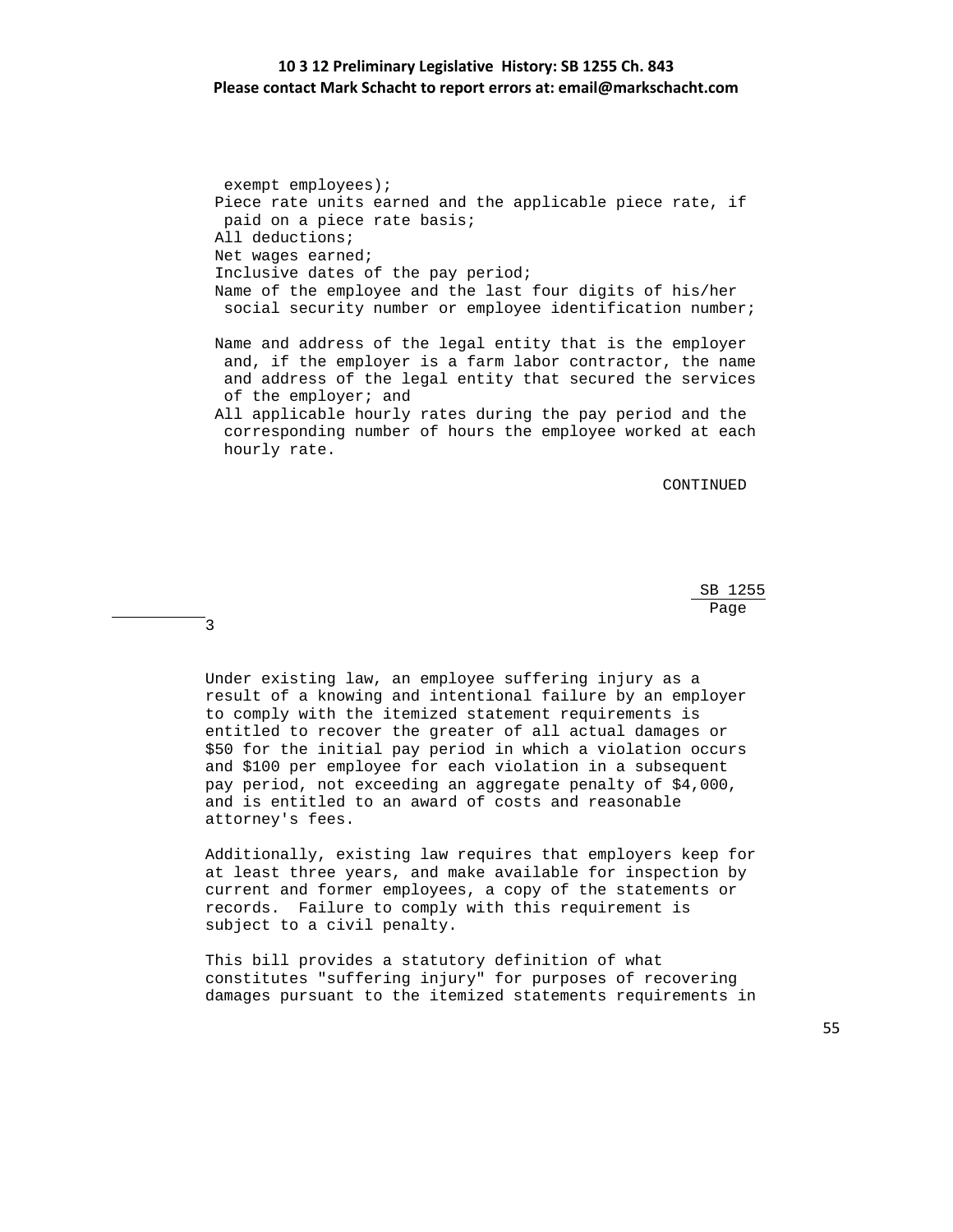current law.

4

Specifically, this bill:

- 1.Provides that an employee is deemed to "suffer injury" if the employer fails to provide a wage statement.
- 2.Provides that an employee is deemed to "suffer injury" if the employer fails to provide accurate or complete information regarding the other specified items on the itemized wage statement and the employee cannot "promptly and easily" determine from the wage statement alone one or more of the following:
	- A. The amount of gross wages or net wages paid to the employee during the pay period or any of the other information required to be provided on the itemized wage statement, as specified.
	- B. Which deductions the employer made from gross wages to determine the net wages paid to the employee during the pay period. However, nothing in this provision alters the ability of the employer to aggregate deductions, as specified.

CONTINUED

 $SB$  1255 <u>Page and the set of the set of the set of the set of the set of the set of the set of the set of the set of the set of the set of the set of the set of the set of the set of the set of the set of the set of the set of the</u>

- C. The name and address of the employer and, if a farm labor contractor, the name and address of the legal entity that secured the services of the employer during the pay period.
- D. The name of the employee and only the last four digits of his or her social security number or an employee identification number.
- 1.Defines "promptly and easily" to mean a reasonable person would be able to readily ascertain the information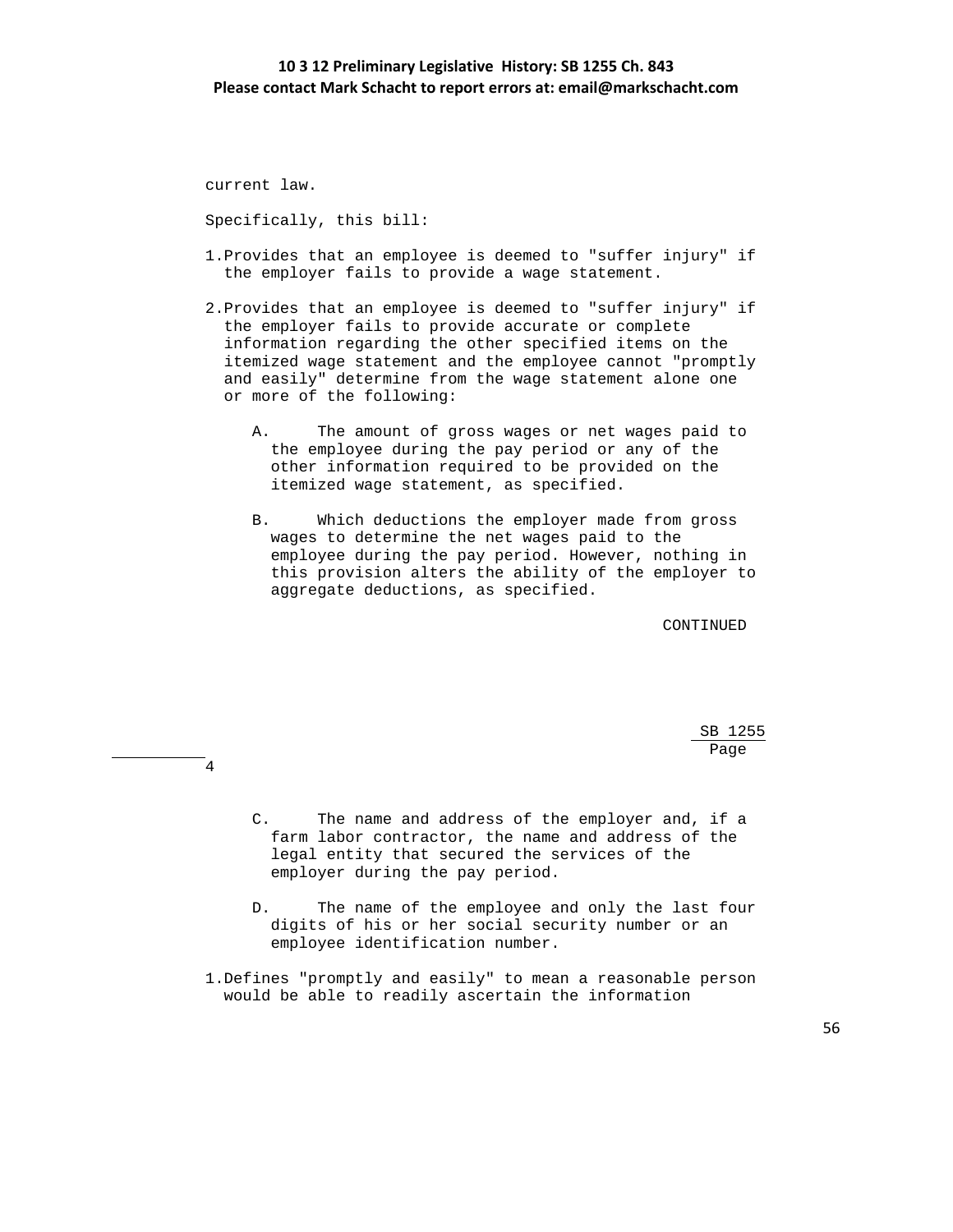without reference to other documents or information.

- 2.Provides that a "knowing and intentional failure" does not include an isolated and unintentional payroll error due to a clerical or inadvertent mistake. A fact finder may consider as a relevant factor whether the employer, prior to an alleged violation, has adopted and is in compliance with a set of policies, procedures and practices that fully comply with the requirement to provide accurate itemized wage statement.
- 3.Contains language to avoid a chaptering out conflict with two other pending bills that amend Labor Code Section 226.

#### Background and Recent Court Case Summaries

 Beginning in 1943, Labor Code Section 226 has required that employers provide a detailed wage statement to their workers at the time they are paid showing specific information such as wages earned. Since its enactment, this code section has been amended several times to expand on the information that must be provided to employees through these itemized wage statements with the intent of providing the necessary information for the workers to be informed and able to ensure proper payment of wages for the work being performed. Currently, itemized wage statements must contain accurate information about nine critical payroll elements (outlined above) including hourly rates and total hours worked, among others.

To promote compliance with Labor Code Section 226, in 1976

CONTINUED

 $SB$  1255 <u>Page and the set of the set of the set of the set of the set of the set of the set of the set of the set of the set of the set of the set of the set of the set of the set of the set of the set of the set of the set of the</u>

5

 a provision was added to specify that workers who "suffer injury" as a result of a knowing and intentional violation of these requirements are entitled to recover damages. The interpretation of what constitutes "suffering injury,"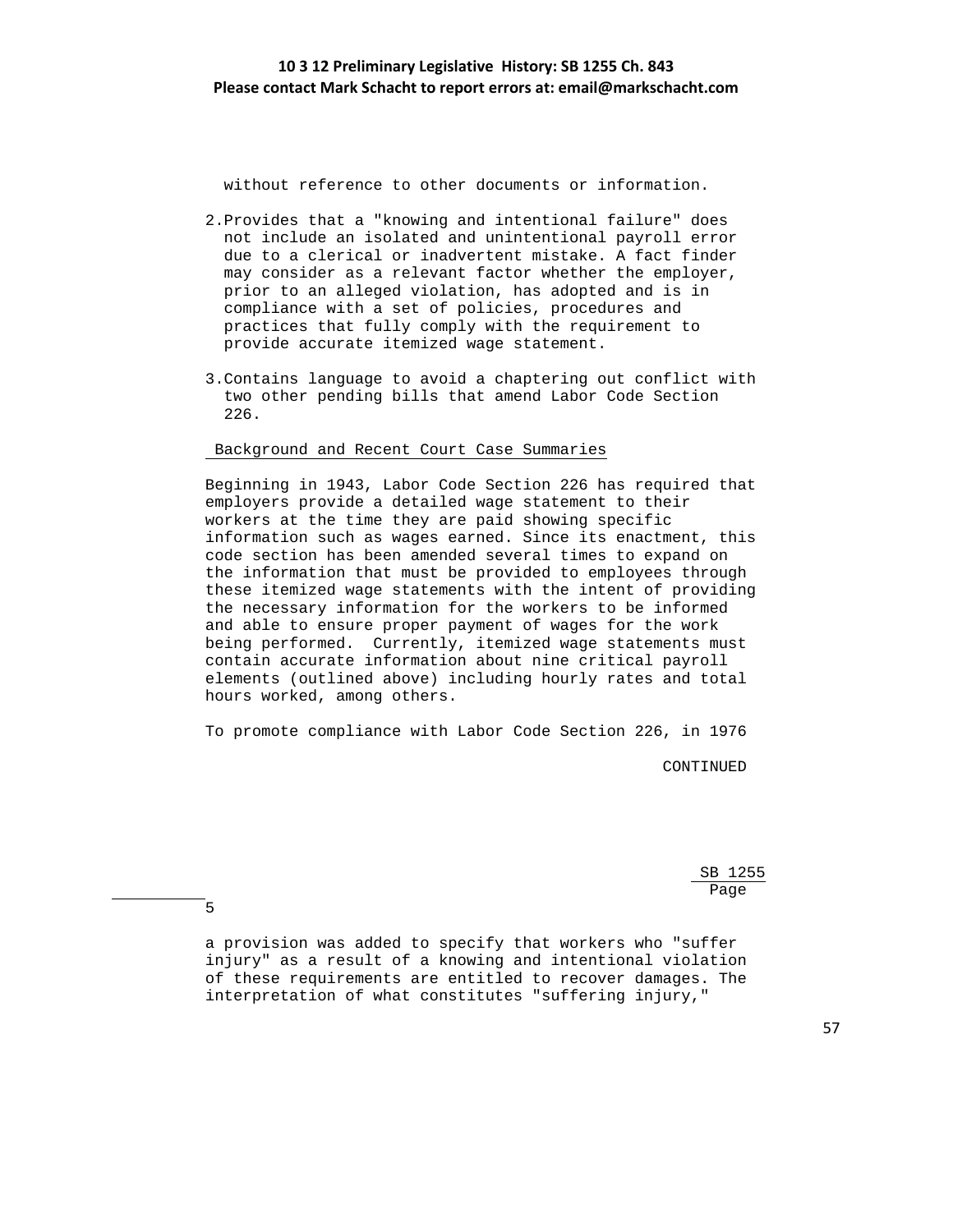however, has been an issue of dispute in numerous court cases over the last several years.

Phillips v. Huntington Memorial Hospital - 2005 . At issue in this 2005 case were alleged violations of Labor Code Section 226(e) for Huntington's failure to provide accurate wage statements to their employees. The Judge in the case found that Huntington's paystubs did not violate law and no damages were due, however, the case was appealed and the decision reversed. The court of appeals determined that Huntington's pay stubs did violate law; however, they did not determine whether or not the violation was knowing and intentional. Among other things, the court concluded that:

 "To adopt the hospital's position would turn a simple informational process into a mathematical hurdle for many employees?Employees should not be required to master 30 pay codes, identify which of numerous items on a pay stub should be used in determining gross wages and total hours worked, and be forced to calculate the correct amounts without the aid of backup data. Such a burden would defeat the purpose of section 226 - to provide employees with an easily read pay stub so they can ensure they have been fully compensated for all hours worked." ( Phillips v. Huntington Mem. Hosp ., 2005 Cal.App. Unpub. LEXIS 7880)

 Jaimez v. Daiohs Usa, Inc. - 2010 . Similar to the previous, at issue in this case (among other things) was alleged failure by the employer to provide legally compliant paystubs. The employer argued that such a violation must establish "actual injury" arising from the receipt of inaccurate paystubs. In other words, if there was no actual loss of wages they did not believe they were in violation of the requirements of Labor Code Section 226. In reaching their decision, the appeals court quoted two federal court cases ( Wang v. Chinese Daily News, Inc./Elliot v. Spherion Pacific Work, LLC ) which addressed the same issue and set a minimal standard for the requisite

CONTINUED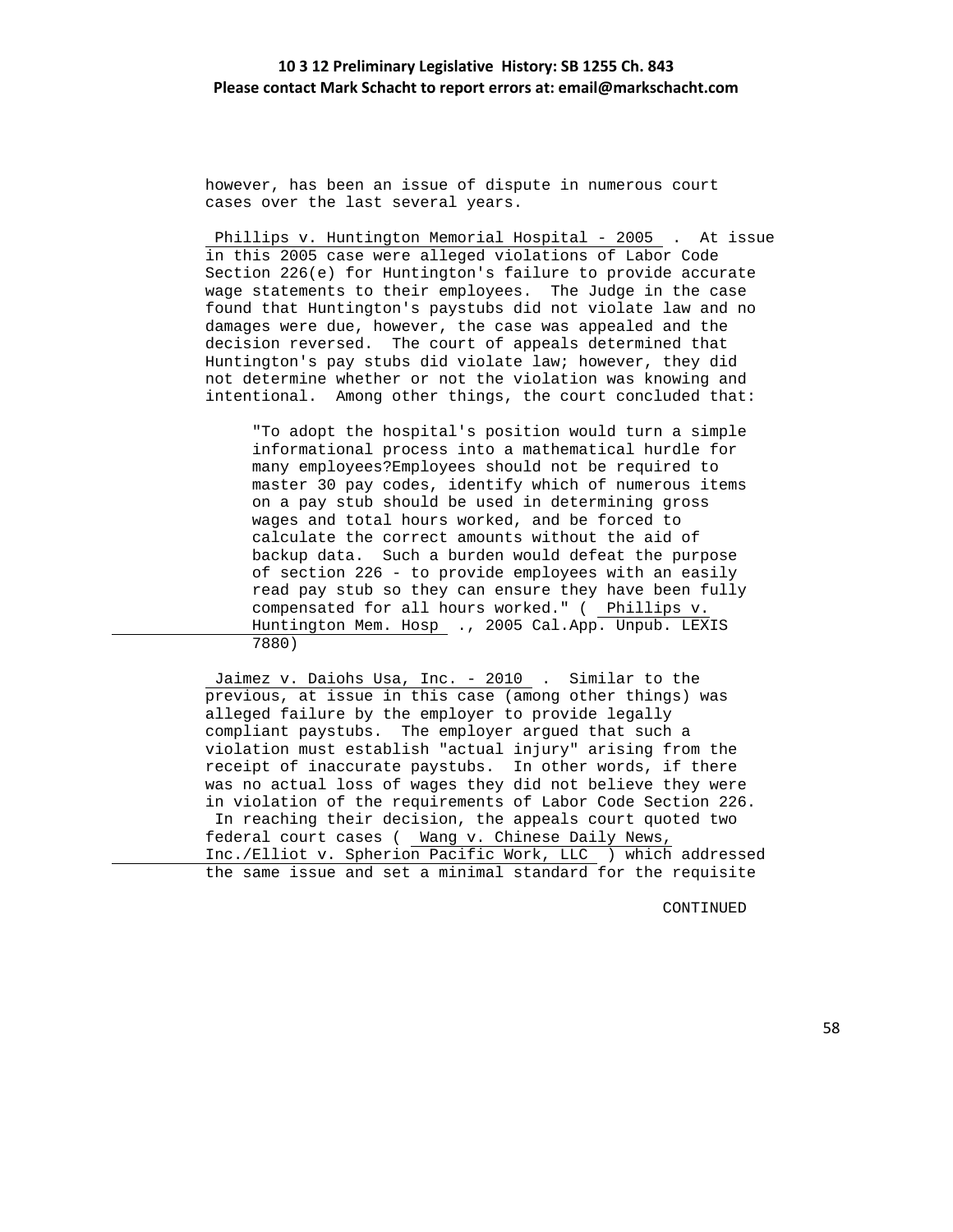$SB$  1255 <u>Page and the set of the set of the set of the set of the set of the set of the set of the set of the set of the set of the set of the set of the set of the set of the set of the set of the set of the set of the set of the</u>

> injury. Overall, it was decided that the purpose of the paystub requirement is that employees shouldn't have to engage in the discovery and mathematical computations to analyze the very information that the law requires. The court found that,

 "While there must be some injury in order to recover damages, a very modest showing will suffice." Additionally, the decision stated that, "this lawsuit, and the difficulty and expense ÝJaimez has] encountered in attempting to reconstruct time and pay records, may well be further evidence of the injury he has suffered." ( Jaimez v. Daiohs USA, Inc ., 2010 Cal. App.4th1286)

 Defendant Daiohs requested review and depublication of the appellate court's decision by the California Supreme Court , the request was denied.

 Price v. Starbucks Corporation - 2011 . In this case, the court of appeal took a rather different approach to the alleged failure by the employer to issue an accurate wage statement. Price alleged that he and the class he sought to represent were injured because they had been deprived of the requisite information on their wage statements which caused confusion and possible underpayment of wages due. According to the court, Price failed to allege an injury arising from the allegedly non-compliant wage statement. Further, the court found that Price was only speculating on the possible underpayment of wages due, which was not evident from the wage statements provided to the complaint. The court determined that,

 "Price has not alleged a cognizable injury. The injury requirement in section 226, subdivision (e), cannot be satisfied simply if one of the nine itemized requirements in section 226, subdivision (a) is missing from a wage statement?Thus, the "deprivation of that information," standing alone is not cognizable injury." ( Price v. Starbucks Corp ., 2011 Cal. App.4th 1136)

Comments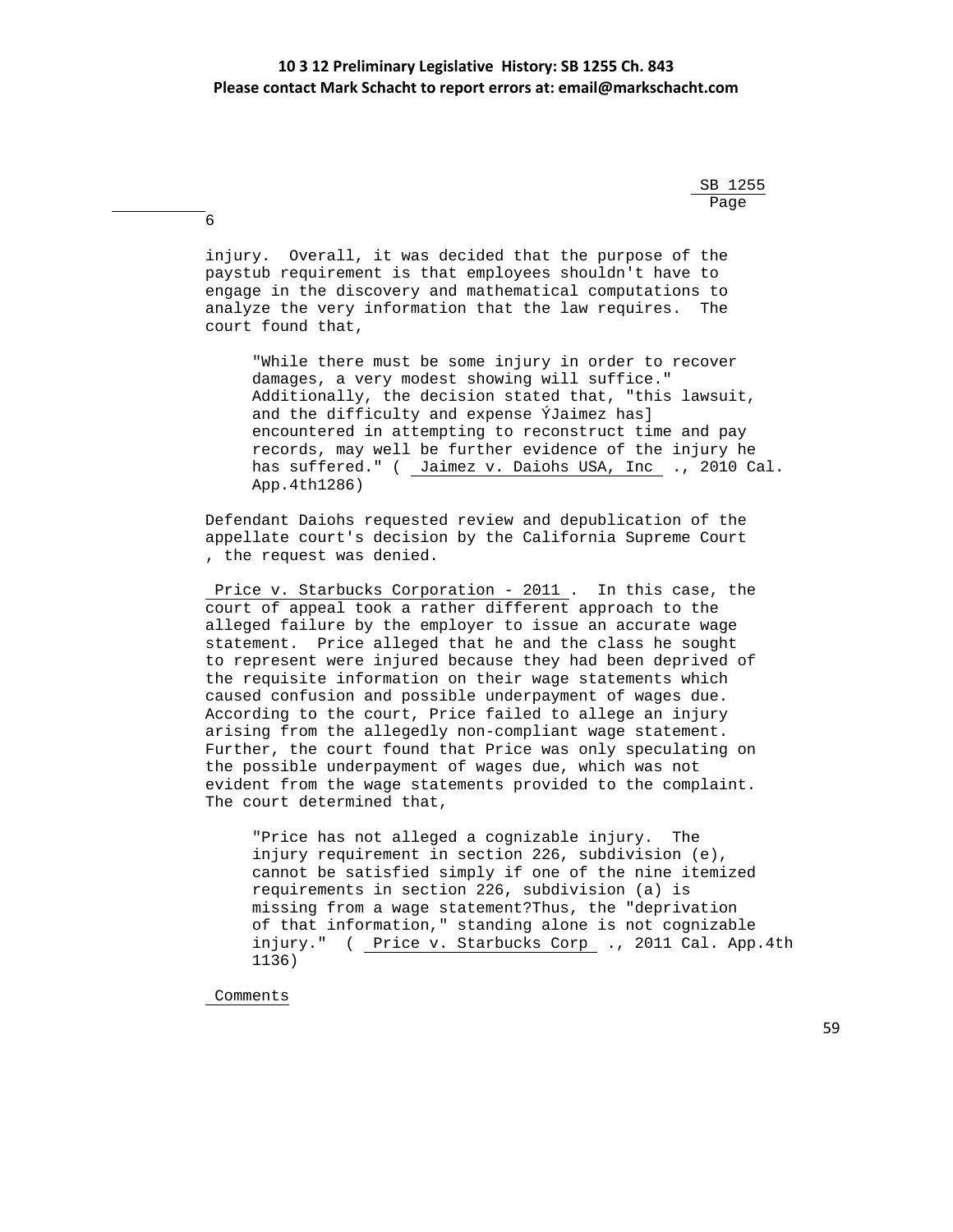CONTINUED

 $SB$  1255 <u>Page and the set of the set of the set of the set of the set of the set of the set of the set of the set of the set of the set of the set of the set of the set of the set of the set of the set of the set of the set of the</u>

> According to the Senate Labor and Industrial Relations Committee analysis, the remedy provided under Labor Code Section 226 was added specifically to help ensure compliance with the wage statement requirements. The information required to be provided in wage statements is necessary for workers to ensure that they are being fully compensated for their work. Given the contradictory and inconsistent interpretations of what constitutes "suffering injury" under Labor Code Section 226 in the various court cases that have been litigated in recent years, it is necessary to provide further clarity on the issue for purposes of recovering damages under this code section.

> This bill provides a statutory definition clarifying that a worker is deemed to "suffer injury" if he/she is unable to readily and easily determine from the wage statement alone specific information such as the total gross and net wages, employers name and address or which deductions were taken. The author believes that this definition codifies a commonsense understanding of the term consistent with the legislative history of Labor Code Section 226, and provides the courts with an appropriate framework for addressing these issues in the future.

#### Prior Legislation

7

 AB 243 (Alejo), Chapter 671, Statutes of 2011, requires an employer who is a farm labor contractor to disclose on the itemized statement furnished to employees the name and address of the legal entity that secured the employer's services.

 AB 469 (Swanson), Chapter 655, Statutes of 2011, enacted the Wage Theft Prevention Act of 2011 and, among other things, made technical revisions to the wage statement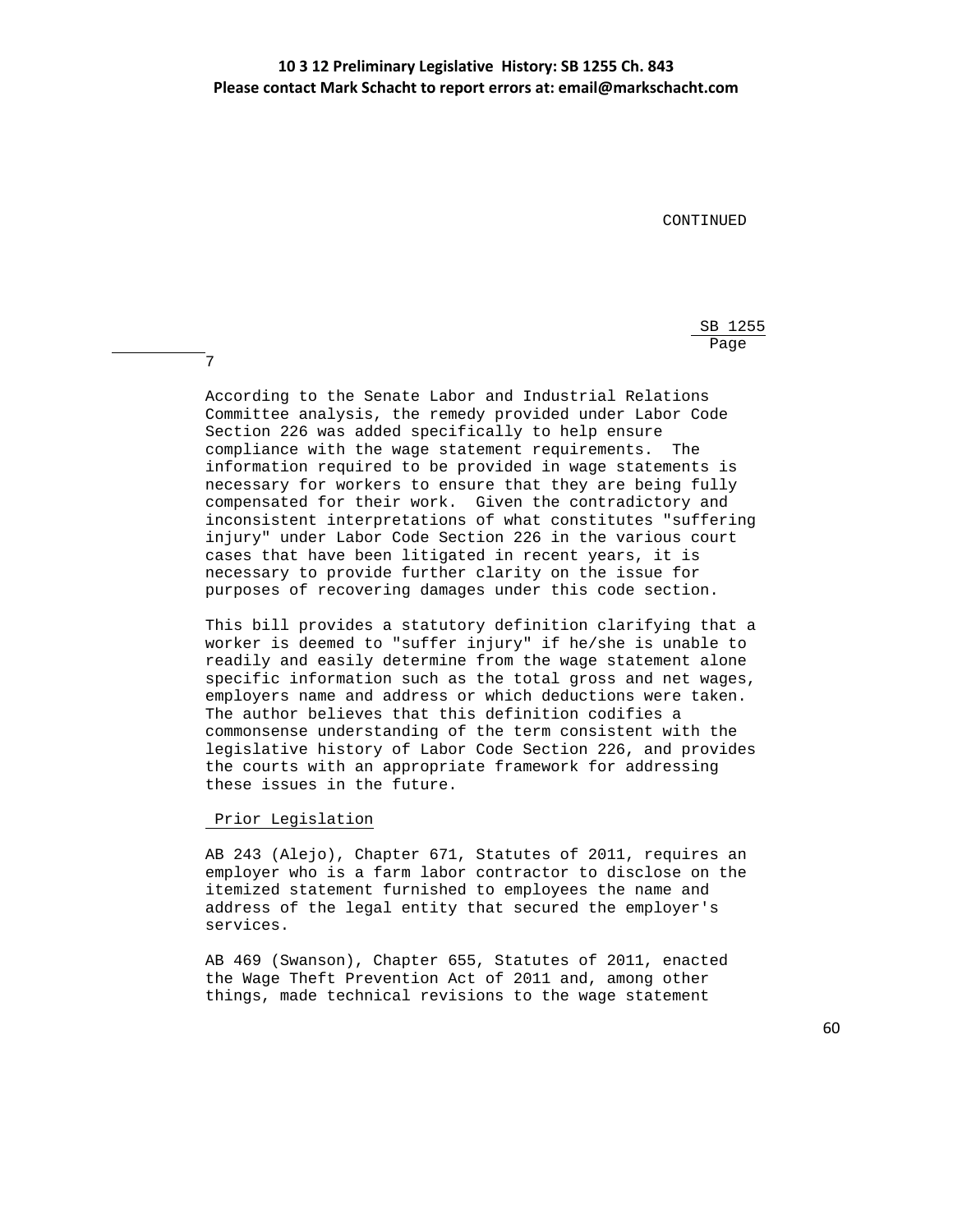statute and was double-jointed to include the provisions of AB 243.

 FISCAL EFFECT : Appropriation: No Fiscal Com.: No Local: No

SUPPORT : (Verified 8/28/12)

8

California Rural Legal Assistance Foundation (co-source)

CONTINUED

 $SB$  1255 <u>Page and the set of the set of the set of the set of the set of the set of the set of the set of the set of the set of the set of the set of the set of the set of the set of the set of the set of the set of the set of the</u>

> California Employment Lawyers Association (co-source) California Labor Federation Employment Rights Project

 ARGUMENTS IN SUPPORT : According to the author and proponents, some state and federal courts have adopted a very restrictive and erroneous interpretation of what constitutes "suffering injury" under Labor Code 226 regarding information needed to be provided on itemized statements. In many of those decisions, they argue, these courts found that there was no injury even though there was key payroll information either missing from, or reported incorrectly on, the workers' wage statements. Proponents argue that such an interpretation flouts the entire purpose of this provision, which is to ensure compliance so that workers can easily and adequately understand the breakdown and source of their pay.

 Proponents contend that central to these decisions are two notions (1) that the injury requirement in this code section cannot be satisfied simply because one of the nine itemized requirements is missing from a wage statement, and (2) that there must be actual injury demonstrated (such as loss of wages) related to the missing/incorrect item in order to recover damages. In other words, proponents argue that these courts have erroneously interpreted the law to a point that a worker, who - on pay day- doesn't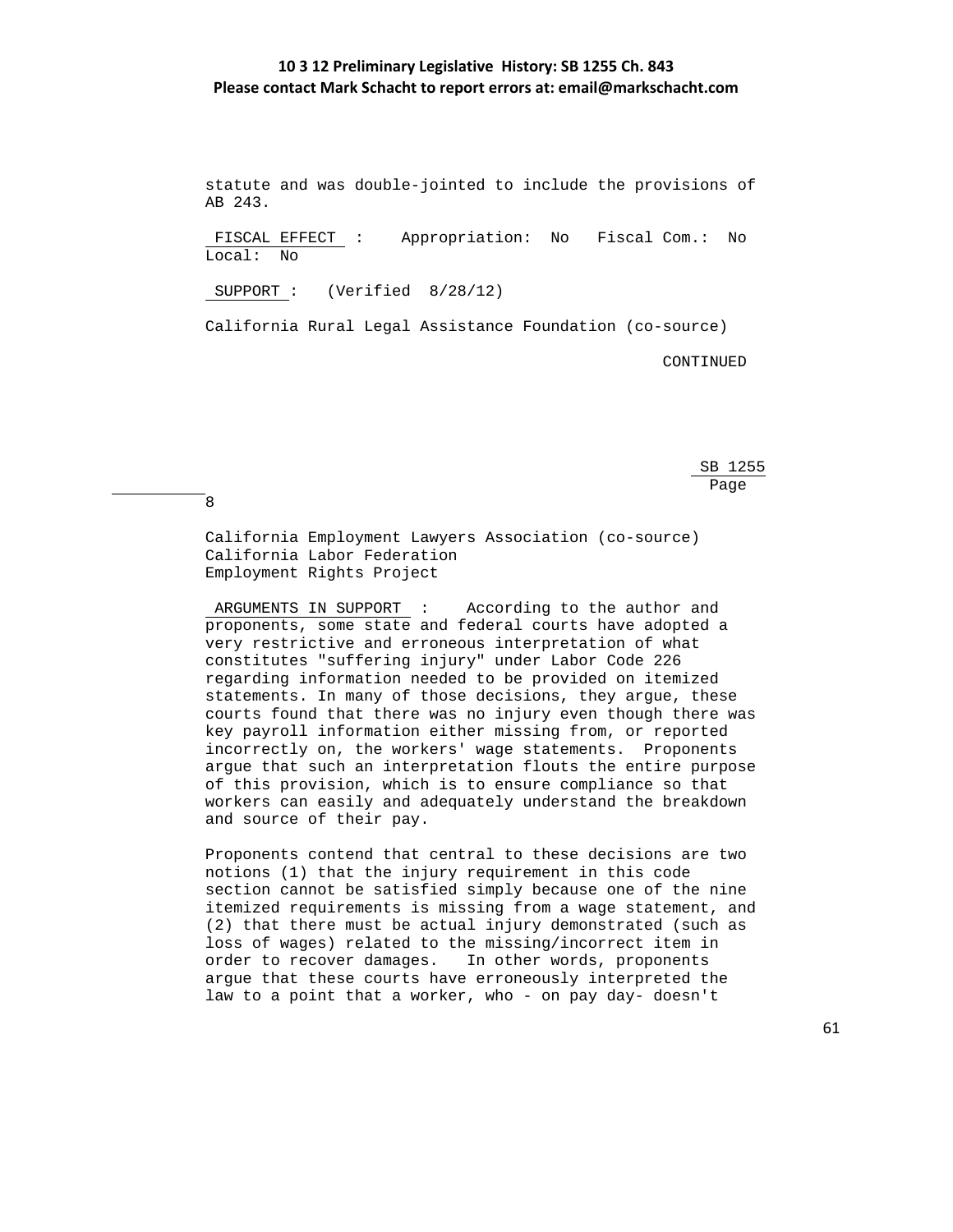know whether he/she has been paid properly, is not enough to establish the suffering of injury.

 On the other hand, according to proponents, other state and federal courts have taken a different approach and have analyzed "suffering injury" in a manner which is much closer to the legislative intent. The author and proponents believe that this bill is necessary to respond to these series of poorly reasoned court decisions which threaten effective public and private enforcement of, and compliance with, wage statement requirements. This bill would establish a statutory definition of what constitutes "suffering injury" which, according to the author, codifies a commonsense understanding of the term and provides courts with an appropriate framework for addressing these issues in the future.

CONTINUED

 SB 1255 <u>Page and the set of the set of the set of the set of the set of the set of the set of the set of the set of the set of the set of the set of the set of the set of the set of the set of the set of the set of the set of the</u>

9

ASSEMBLY FLOOR : 50-29, 08/27/12

 AYES: Alejo, Allen, Ammiano, Atkins, Beall, Block, Blumenfield, Bonilla, Bradford, Brownley, Buchanan, Butler, Charles Calderon, Campos, Carter, Cedillo, Davis, Dickinson, Eng, Feuer, Fong, Fuentes, Furutani, Galgiani, Gatto, Gordon, Hall, Hayashi, Roger Hernández, Hill, Hueso, Huffman, Lara, Bonnie Lowenthal, Ma, Mendoza, Mitchell, Monning, Pan, Perea, V. Manuel Pérez, Portantino, Skinner, Solorio, Swanson, Torres, Wieckowski, Williams, Yamada, John A. Pérez NOES: Achadjian, Bill Berryhill, Conway, Cook, Donnelly, Fletcher, Beth Gaines, Garrick, Gorell, Grove, Hagman, Halderman, Harkey, Huber, Jeffries, Jones, Knight, Logue, Mansoor, Miller, Morrell, Nestande, Nielsen, Norby,

- Olsen, Silva, Smyth, Valadao, Wagner
- NO VOTE RECORDED: Chesbro